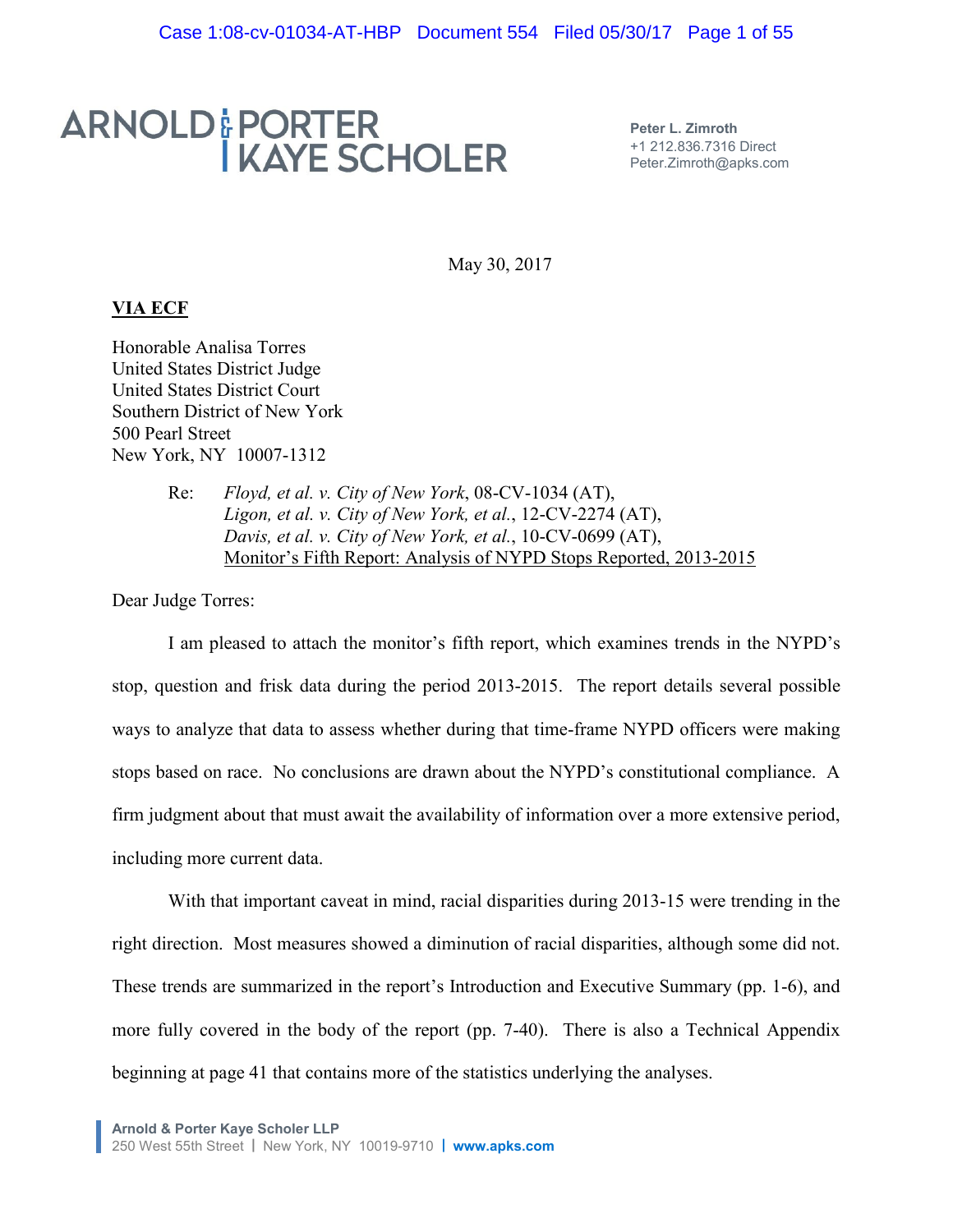# ARNOLD & PORTER<br>I KAYE SCHOLER

**Peter L. Zimroth** +1 212.836.7316 Direct Peter.Zimroth@apks.com

May 30, 2017 Page 2

The analyses the report presents are not the only ones possible. There are always multiple ways to slice and dice data. In that vein, I have invited the parties to undertake alternative analyses, should they wish to, and stand ready to help facilitate their ability to do so using the same data the report covers. If any suggested alternative usefully confirms, contradicts or adds to the approaches covered in this report, it will be discussed in future monitor reports.

Sincerely,

*/s/ Peter L. Zimroth*

Peter L. Zimroth Monitor

Enclosure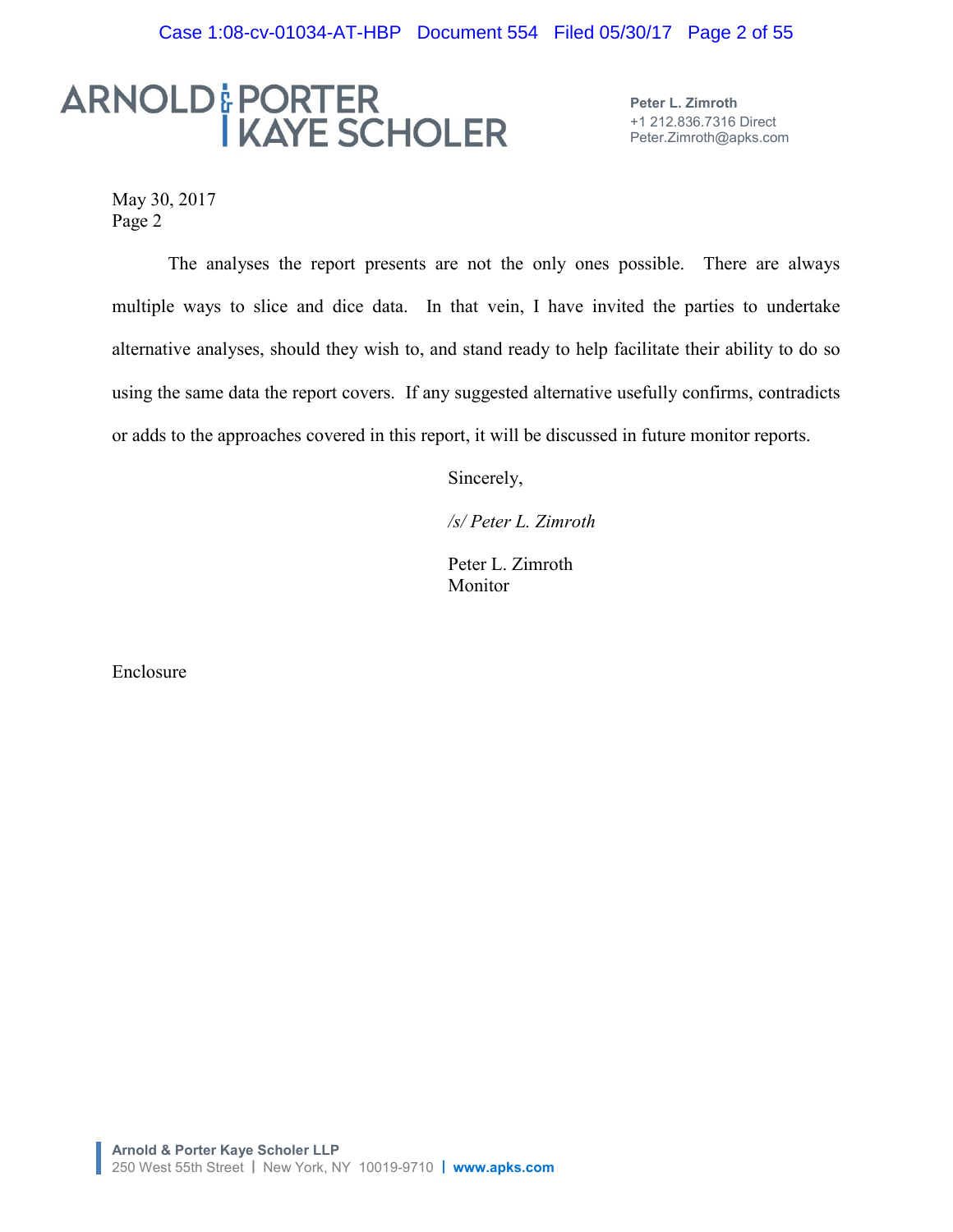# **Fifth Report of the Independent Monitor**

# **Analysis of NYPD Stops Reported, 2013-2015**

# **Peter L. Zimroth**

**May 30, 2017**

*Floyd, et al. v. City of New York Ligon, et al. v. City of New York, et al. Davis, et al. v. City of New York, et al.*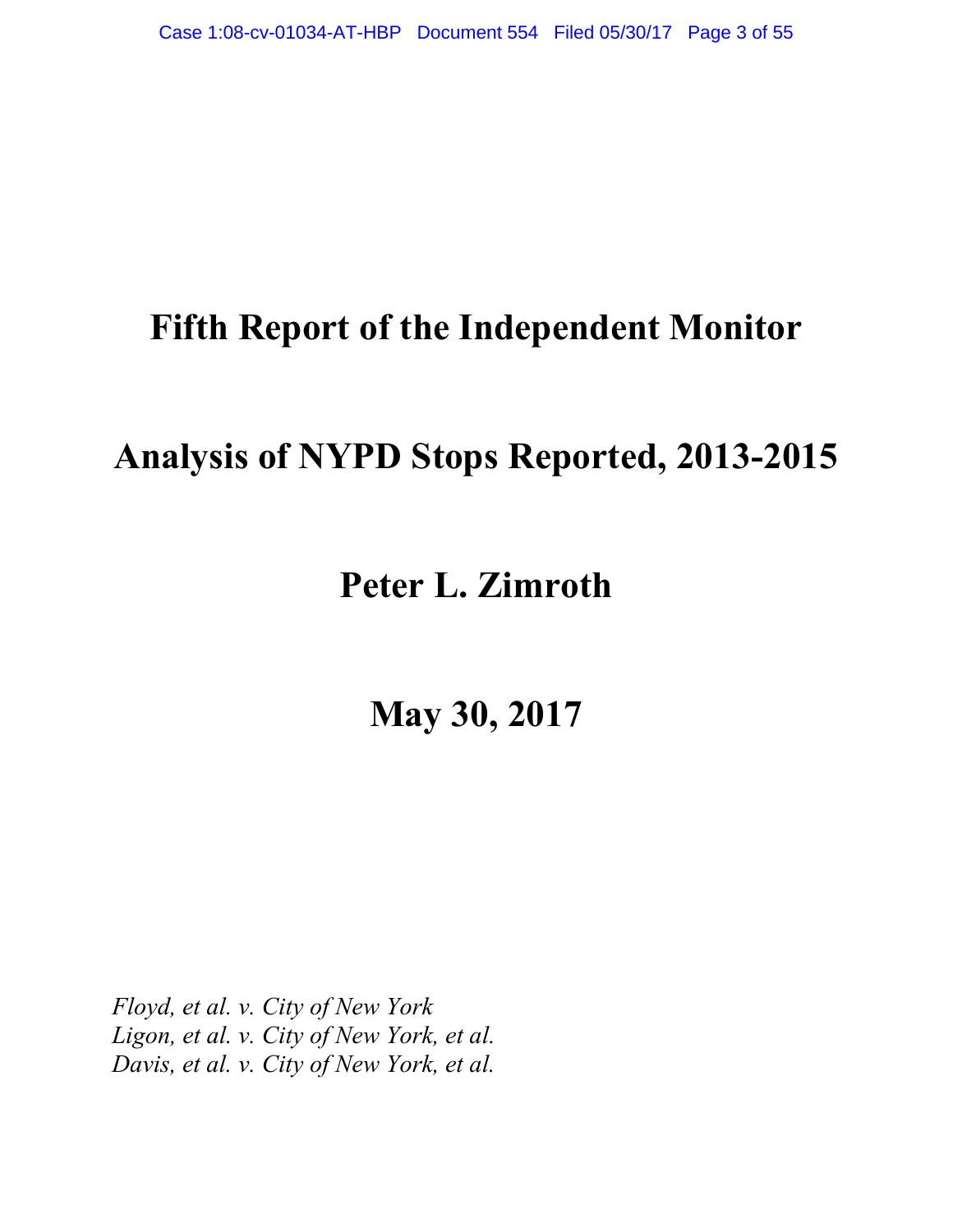# **MONITOR TEAM**

Peter L. Zimroth Monitor

Richard Jerome Deputy Monitor

Anthony A. Braga

Edward Davis

Jennifer Eberhardt

John MacDonald

James McCabe

Jane Perlov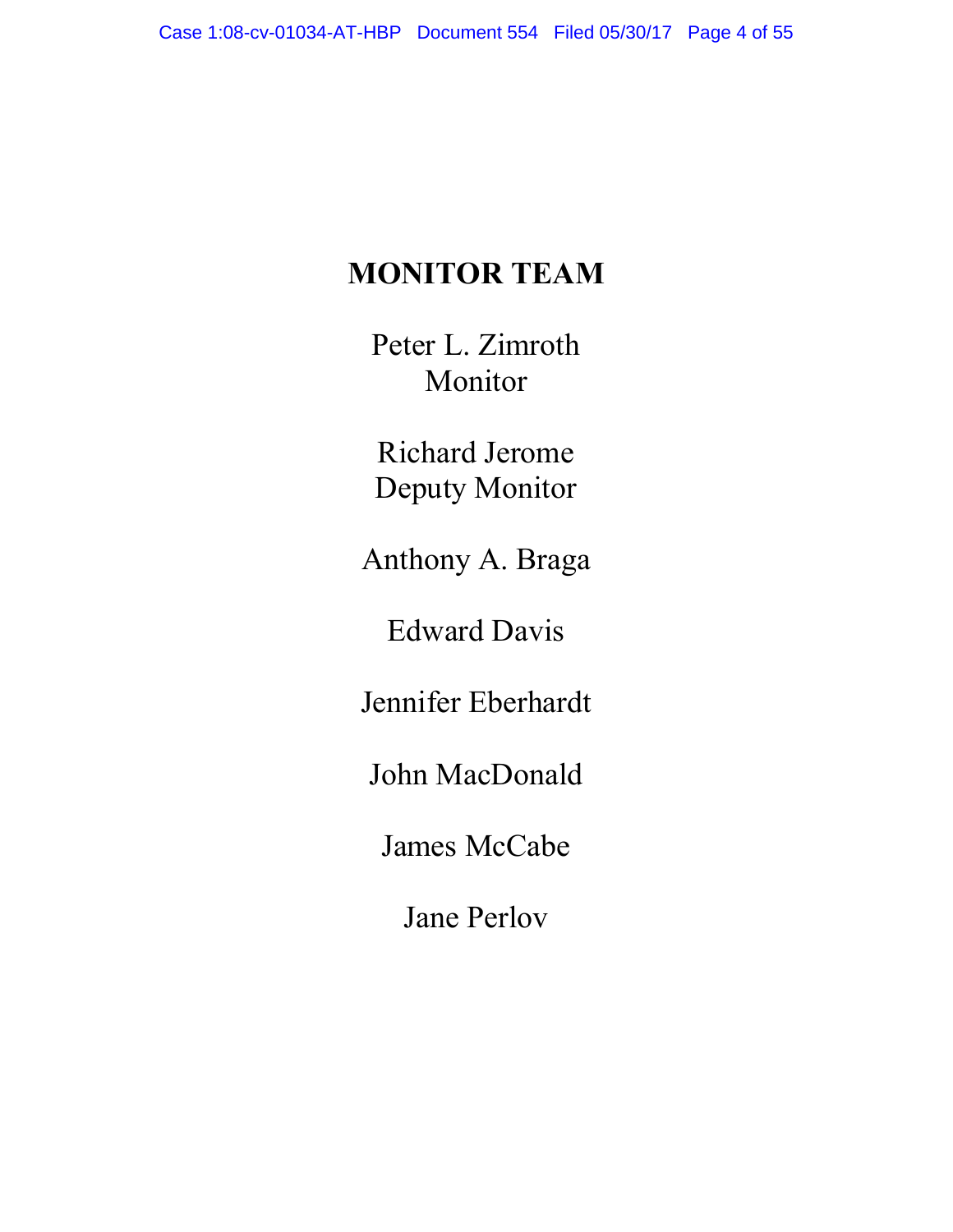# **Table of Contents**

| I.               |                                                                             |  |
|------------------|-----------------------------------------------------------------------------|--|
| II.              |                                                                             |  |
| III.             |                                                                             |  |
| A <sub>1</sub>   |                                                                             |  |
| 1.               |                                                                             |  |
| 2.               | The Changing Composition of Crimes Suspected in Stops and of Outcomes  10   |  |
| 3.               |                                                                             |  |
| 4.               |                                                                             |  |
| <b>B.</b>        |                                                                             |  |
| 1.               | Using a Regression Model to Examine Racial Disparity in Stops  18           |  |
| 2.               | Using the Ratio of Stops to Reported Crime to Examine Racial Disparities    |  |
| 3.               |                                                                             |  |
| $\mathcal{C}$ .  |                                                                             |  |
| 1.               |                                                                             |  |
| $\overline{2}$ . |                                                                             |  |
|                  |                                                                             |  |
| $I_{\cdot}$      |                                                                             |  |
| II.              |                                                                             |  |
| III.             |                                                                             |  |
| $A_{\cdot}$      |                                                                             |  |
| <b>B.</b>        |                                                                             |  |
| IV.              | Using Regression Models to Estimate Stop Rates on Census Blocks, Using Both |  |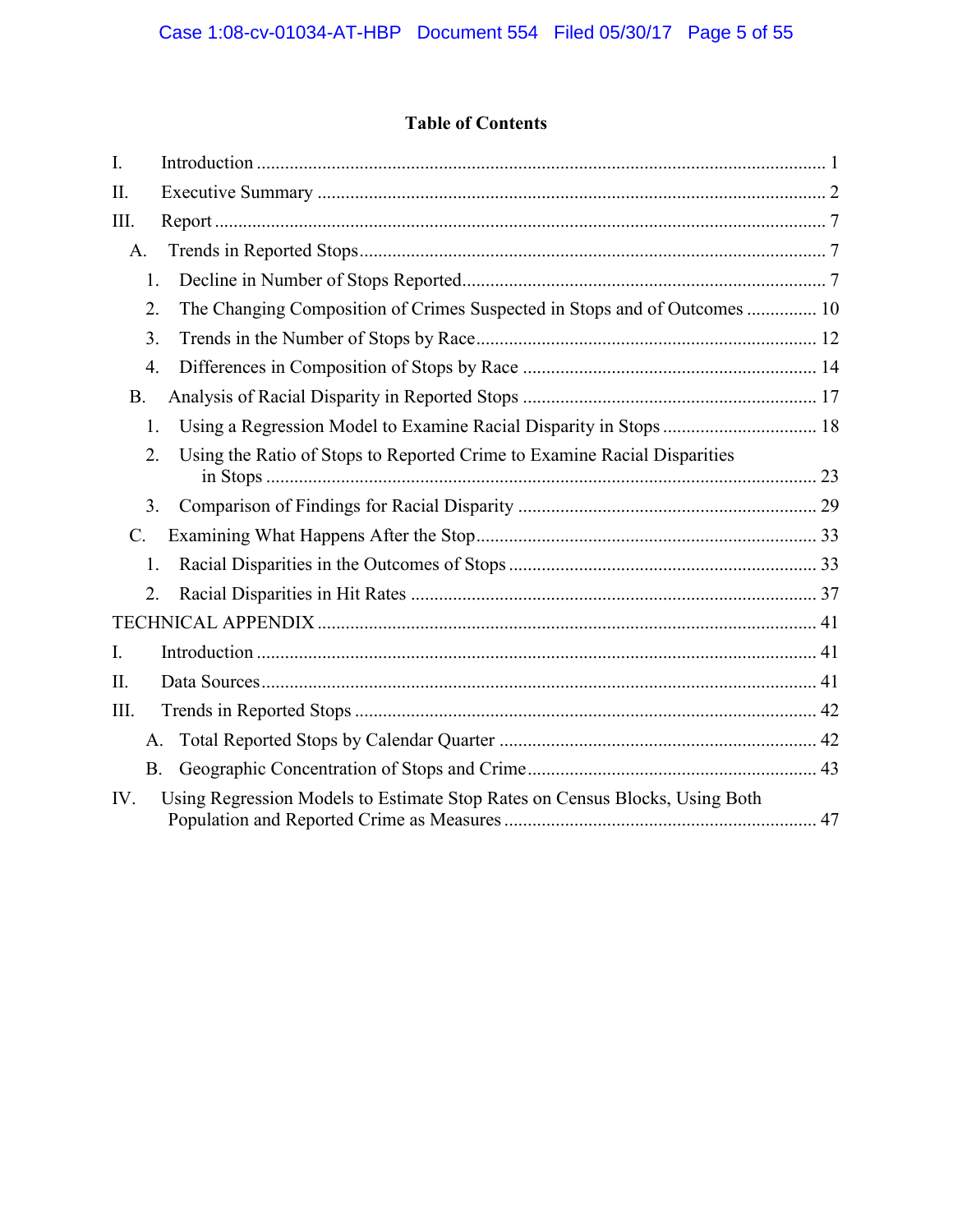## **I. Introduction**

In 2013, following a lengthy trial before a federal district court judge, the New York City Police Department (the NYPD or Department) was found to have violated the Fourteenth Amendment by targeting Blacks and Hispanics for stops based on a lower degree of suspicion than Whites. That finding was based, in part, on a statistical analysis of NYPD stop, question and frisk data from 2004 to 2012. The court ordered remedial actions and appointed a monitor to insure their implementation.

This is the monitor's first report examining trends in the NYPD's stop, question and frisk data. It focuses on the years 2013, 2014, and 2015. Future reports will look at later periods.

At the outset, an important caveat is in order. This report draws no conclusion about the NYPD's constitutional compliance. That determination awaits the availability of statistical data over a more extensive period. The aim here is to explore available data and trends and to inform the parties and the public regarding the kinds of statistical approaches the monitor will be considering to draw conclusions down the road about compliance. It bears noting, moreover, that statistical analysis is just one tool in assessing compliance. Other relevant considerations like training on racial profiling, changes in how the Department evaluates officers' performance, and the seriousness with which the Department approaches the remedial reforms—are not covered in this report.

Preparation of this report was overseen by Dr. John MacDonald, a member of the monitor team, with input from other team members, and is based on publicly available data provided by the NYPD. Other experts, including those retained by the NYPD and the other parties in the stop and frisk litigation, were consulted and reviewed drafts of the report. Because every statistical analysis is based on assumptions subject to dispute and each has its strengths and weaknesses, it is not surprising that there was not agreement on every aspect of each analysis presented. All the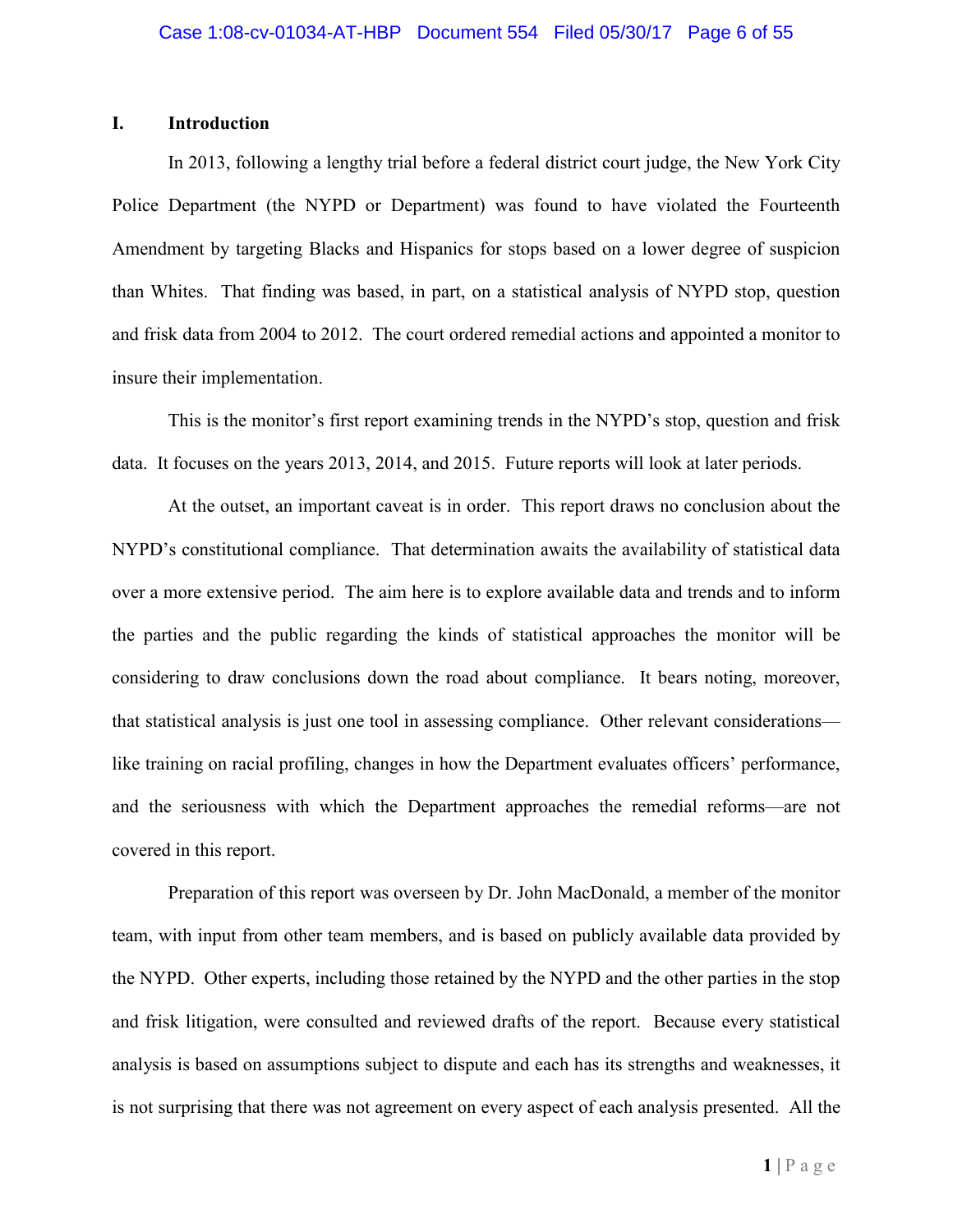#### Case 1:08-cv-01034-AT-HBP Document 554 Filed 05/30/17 Page 7 of 55

approaches, however, are reasonable and merit reporting and tracking over time. Moreover, going forward, these experts and the parties have been invited to present alternative or additional analyses for consideration by the monitor.

#### **II. Executive Summary**

#### **Overall Trends**

During the period 2012 to 2015, reported police stops declined citywide by more than 95 percent. This steep decline began in 2012 and accelerated over the course of 2013 and continued to decline during 2014-2015 at a slower rate. The number of reported stops of Blacks and Hispanics was 159,379 in 2013, 36,808 in 2014, and 18,449 in 2015. Even though the absolute number dropped, stops of Blacks and Hispanics remained roughly the same percentage of stops overall. This is not a statement about racial disparities in stops because it does not account for the many factors other than race that could affect the level of police interaction with communities and therefore the rate of stops, such as crime rates in particular locations, calls for service, and levels of civilian activity on the street. Methods of accounting for these and other variables are discussed beginning in Section III.B at page 17. Nonetheless, it must be acknowledged that the steep decline in stops during this period did disproportionately affect Blacks and Hispanics because they were the subject of the vast majority of stops when the numbers were substantially higher.

Although the number of stops has declined, the crimes suspected by officers when making stops have stayed relatively constant in percentage terms. Stops for suspected property crimes and weapons possession remain the largest categories of stops. During the 2013 to 2015 period, of those who were stopped, Blacks and Hispanics were more likely than Whites to be stopped on suspicion of weapons possession, trespass offenses and violent crimes such as robbery and assault. Among those who were stopped, Whites were more likely than Hispanics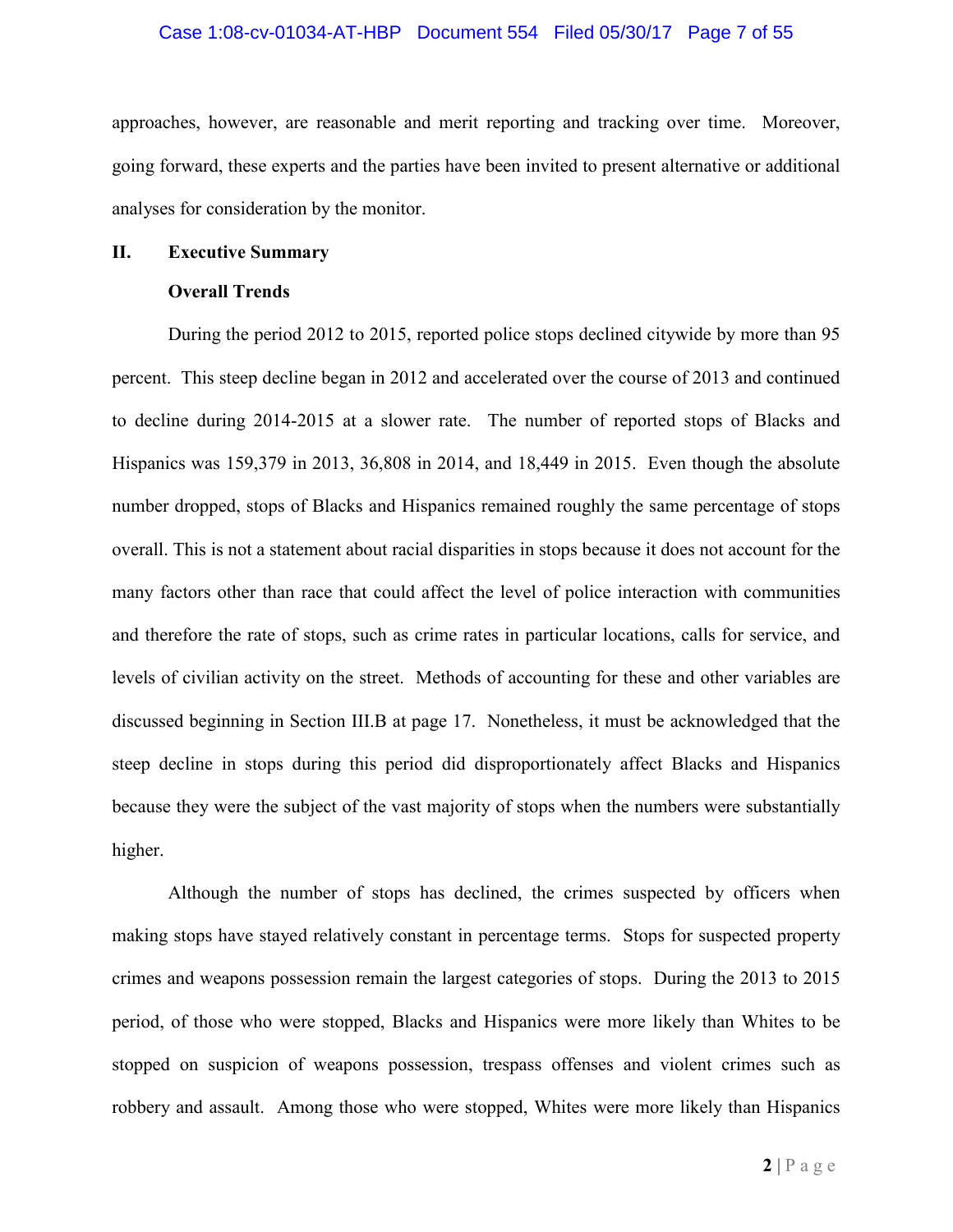#### Case 1:08-cv-01034-AT-HBP Document 554 Filed 05/30/17 Page 8 of 55

or Blacks to be stopped for suspected property and quality of life offenses. Also, the share of stops of 16- to 19-year-olds was higher for Blacks and Hispanics than for Whites.

This period saw a change in the "outcomes" of stops—the percentage of stops that resulted in frisks, searches, seizures, arrests, and uses of force increased from 2013 to 2015. Of the outcomes tracked, only the percentage of summonses issued decreased.

#### **Racial Disparities in Stops**

To explore whether NYPD officers were making stops based on race, the report discusses two different kinds of analysis.

The first approach uses a "multivariate regression model" similar to that used in trial testimony by the plaintiffs' expert, Dr. Jeffrey Fagan of Columbia Law School. The idea is to estimate whether the percentage of the residential population living in a census tract that is Black or Hispanic explains the rate of stops, taking into account the level of crime, precinct location, socioeconomic measures, and monthly trends in the number of stops.

The second approach does not use a regression model to estimate the rate of stops based on the percentage of the residential population living in a census tract that is Black or Hispanic. Instead, it compares the stop rates per reported crime on census blocks for different racial groups on that block. For each census block in the City, the analysis compares the number of crimes that occurred on a particular block in a month to the number of stops of Whites, Blacks and Hispanics on that block during that month. The results are then graphed. From this graph, it is possible to draw conclusions about citywide disparities in stops (but not disparities within individual blocks or census tracts).

If these two different methodologies for analyzing racial disparities resulted in similar findings, that would reinforce any conclusions about the relationship between race and stops.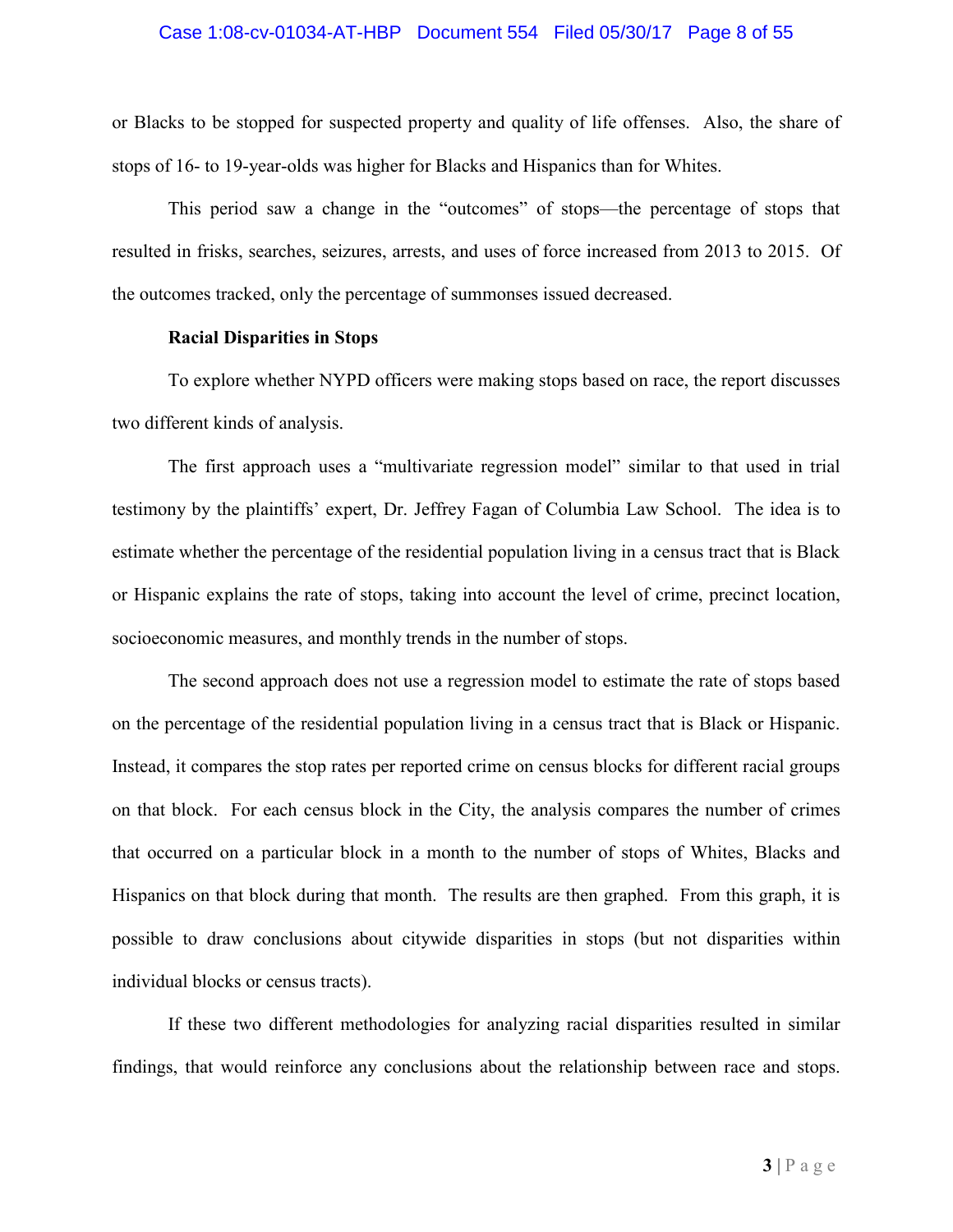#### Case 1:08-cv-01034-AT-HBP Document 554 Filed 05/30/17 Page 9 of 55

However, for the period of data analyzed in this report, they do not. The regression analysis indicates that racial demographics of census tracts remained an explanatory factor of stop rates during 2013-2015. Census tracts with populations over 70 percent Black or Hispanic appear to drive the association between a higher stop rate and the percentage of Black or Hispanic population. The second analysis, which compares the average rate of stops per crime for Blacks, Whites, and Hispanics on each block in New York City, indicates statistically significant racial disparities in 2013 that diminish over time. The report contains a full discussion of these two types of analyses and some strengths and weaknesses of each.

#### **Racial Disparities After Stops**

A stop might result in different "outcomes" that can shed light on the decision to make a stop in the first place. Possible "outcomes" are a frisk, search, summons, arrest, use of force, or no further action. Moreover, a frisk or search might or might not result in the recovery of a weapon or other contraband (a "hit"). Examining racial disparities in these outcomes and in hit rates is another way of measuring the impact of race on stops. If, for example, the hit rate for weapons is lower for Blacks and Hispanics than for Whites, one could postulate that there was a lower threshold of suspicion for stopping Blacks and Hispanics on suspicion of weapons offenses. To reach this conclusion, though, one would have to control for (attempt to eliminate) reasons for the differences in outcomes other than race.

Those differences might include the time of day of the stops, the neighborhoods in which the stops occurred, and other factors. Again, the methodology used in this analysis is detailed in the report. Here the results are summarized.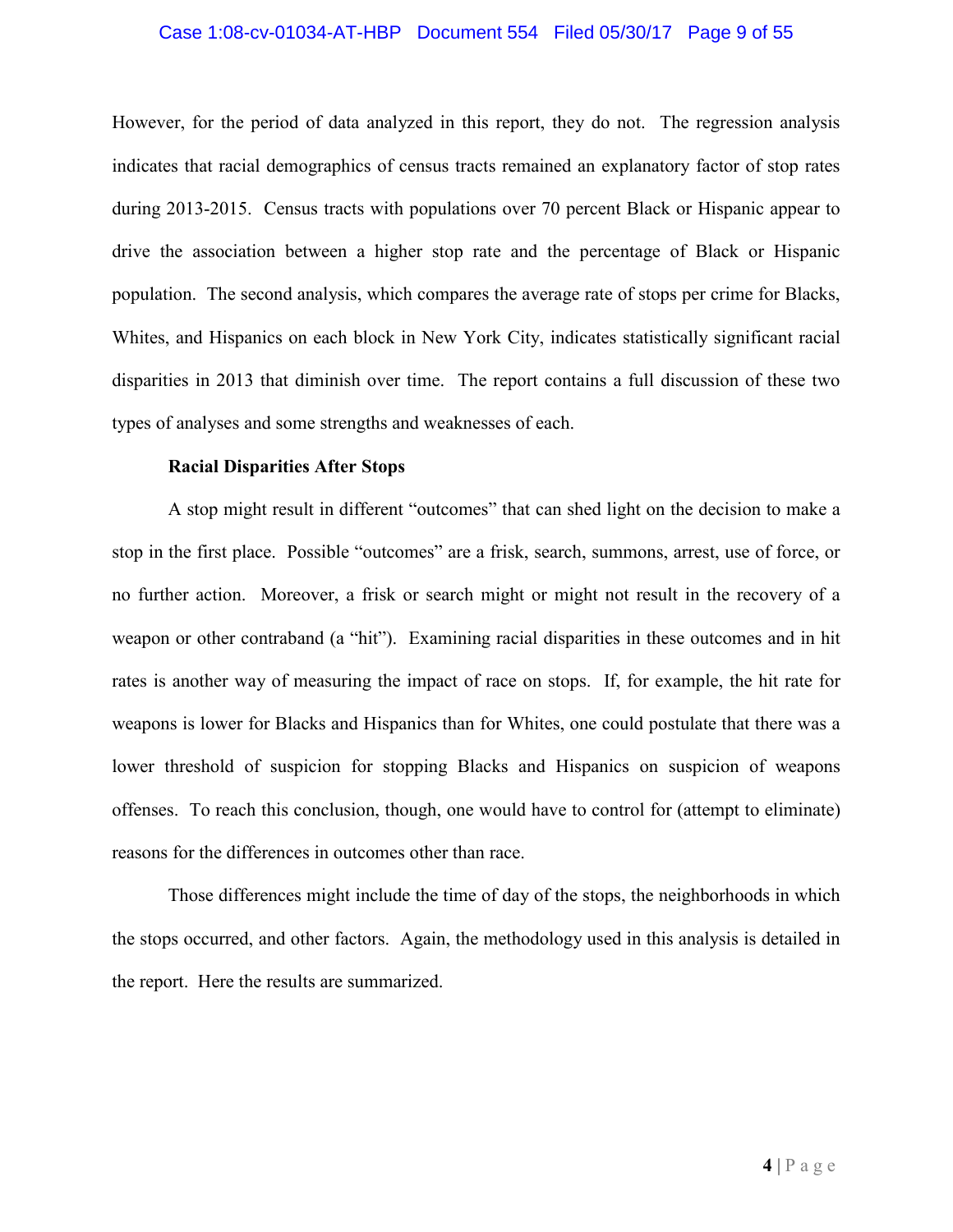#### **Outcomes**

The data indicate that there were a few racial disparities in outcomes of stops. The disparities highlighted in this report are ones that would occur by chance less than 1 time in 100.

In 2013, Blacks were frisked in 58.9 percent of the stops compared to 55.6 percent of the stops of Non-Hispanic others (Whites, Asians, Native Americans). Also in 2013, Blacks were subjected to force more frequently, with 14.5 percent of the stops involving force compared to 12.6 percent of the stops for Non-Hispanic Others. In 2014 and 2015, the differences are no longer significant when Blacks are compared to Non-Hispanics stopped in similar circumstances.

A similar disparity was found for Hispanics when compared to Non-Hispanics stopped in similar circumstances. In 2013, 55.3 percent of Hispanics stopped were frisked compared to 53.5 percent of Non-Hispanic others, and 15.2 percent of Hispanics stopped were subject to force compared to 14 percent of Non-Hispanics. In 2014, there were no significant observed differences between stops of Hispanics and stops of Non-Hispanics. However, in 2015, other disparities emerged for Hispanics stopped. In 2015, Hispanics were searched in 20.6 percent of the stops compared to 17.4 percent of stops of Non-Hispanics, and subjected to arrest in 19.8 percent of the cases compared to 17 percent of Non-Hispanics.

All other stop outcomes examined over the three-year period between Blacks and Hispanics and Non-Hispanics revealed non-significant differences. The findings suggest disparities in stop outcomes improved in 2014 and 2015, as the differences between outcomes for Blacks and Hispanics and outcomes for Non-Hispanics are within the range of outcomes that could occur by chance. The diminished differences are not the result of the smaller number of stops in later years, as the analysis has the ability to detect relatively small differences as being statistically significant.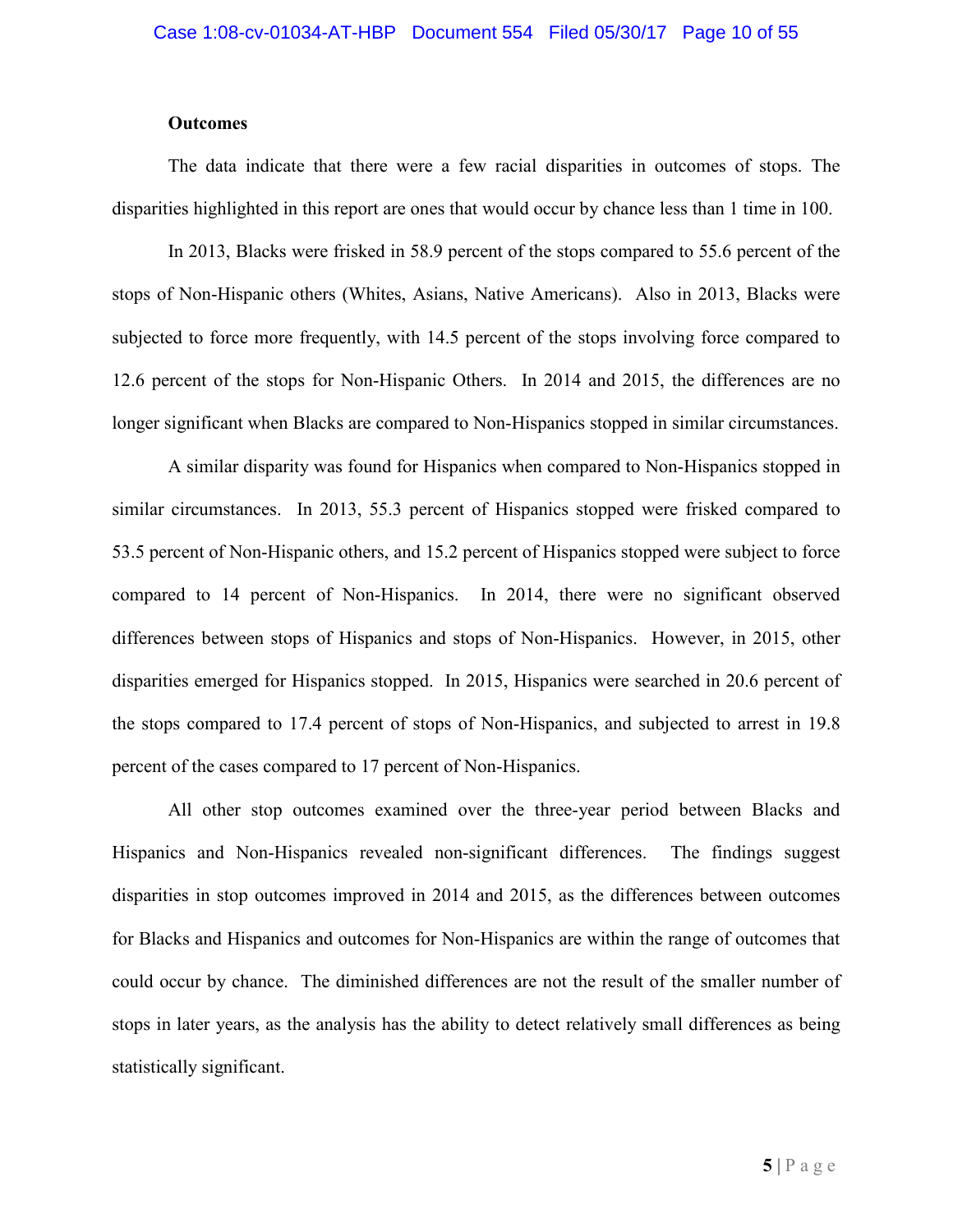#### **Hit Rates**

NYPD stop reports have separate fields for weapons recovered and for other contraband (such as drugs) recovered, so the data for hit rates for weapons is separate from the data for hit rates for contraband. The hit rate analysis in this report provides data for eight different categories for 2013, 2014 and 2015, for a total of 24 circumstances in which the hit rates for Blacks and the hit rates for Hispanics are compared to the hit rates for Non-Hispanic others. There were seven (of 24) circumstances for Blacks and two (of 24) circumstances for Hispanics in which the disparity in hit rates compared to Non-Hispanics was statistically significant, and would occur by chance less than 1 time in 100.

In 2013, the hit rates for weapons were lower for Blacks compared to Non-Hispanics for all stops, stops involving a frisk, and stops involving a search. In 2014, the same disparities existed for those three categories of stops. By 2015, the disparities no longer existed for recovery rates for weapons for Blacks and Non-Hispanics all stops and for stops when a search occurred. However, there was still a significant disparity in hit rates for Blacks compared to Non-Hispanics in 2015 for stops when a frisk was conducted.

For Hispanics, in 2013, the hit rates for weapons for all stops and for stops involving frisks were lower than the hit rate of Non-Hispanics for all stops and for stops with frisks. In 2014 and 2015, the hit rates for weapons were substantially similar for Hispanics and Non-Hispanics for all categories of stops.

Recovery rates of contraband (not weapons) from all stops were similar for Blacks and Hispanics and Non-Hispanics in all three years. When the analysis was limited to certain types of stops (stops for suspected violent crimes or drug transactions or when the officer observed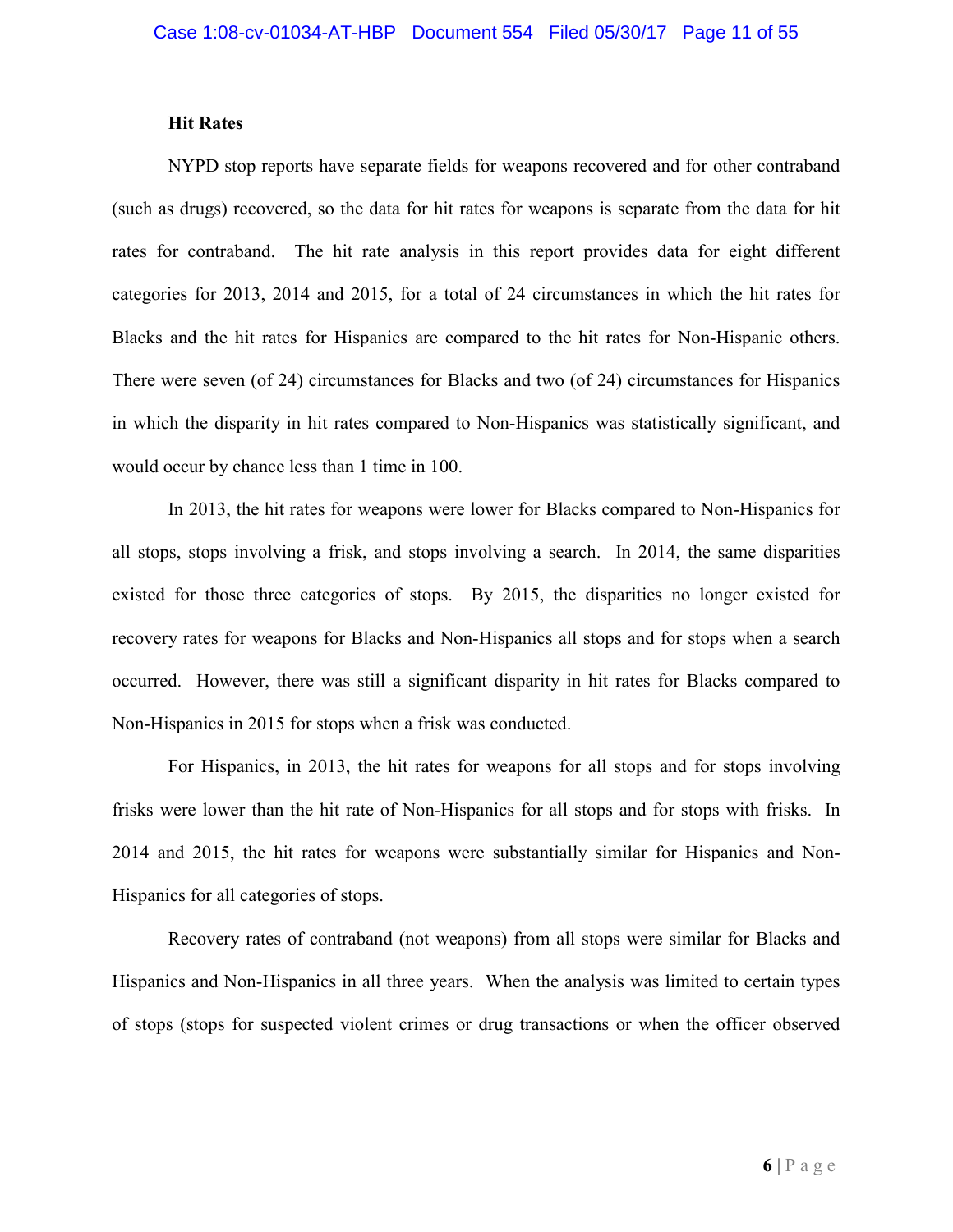#### Case 1:08-cv-01034-AT-HBP Document 554 Filed 05/30/17 Page 12 of 55

"casing"), the hit rates for all years for either contraband or weapons were similar for Blacks,

Hispanics, and Non-Hispanics.

Overall, the data show that disparities in hit rates diminished over time.

# **III. Report**

#### **A. Trends in Reported Stops**

# **1. Decline in Number of Stops Reported**

Table 1 shows the basic breakdown by year of the number of reported stops and the percentage of stops by race. The count of recorded stops dropped substantially but the racial distribution of stops remained largely the same.

| <b>Stops</b> | <b>Black</b> | <b>Hispanic</b> |        |               | Other          | <b>Unknown</b>    |
|--------------|--------------|-----------------|--------|---------------|----------------|-------------------|
| (N=)         | (%)          | $\frac{1}{2}$   | $(\%)$ | $\frac{1}{2}$ | $\frac{10}{6}$ | (%)               |
| 191,851      | 54.4         | 28.6            | 10.8   | 3.9           | 1.48           | 0.6               |
| 45,787       | 53.1         | 27.2            | 119    | 5.4           | 16             | 0.6               |
| 22,563       | 52.9         | 28.8            | 111    | 5.2           |                | 0.5               |
|              |              |                 |        |               |                | White Asian/PI/NA |

**Table 1: Racial Distribution of Suspects Stopped, 2013-2015**

Note: PI=Pacific Islander; NA=Native American.

Figure 1 shows the monthly counts of documented stops reported across New York City between 2012 and 2015. The line graph shows a strong downward trend in the monthly counts starting at the beginning of 2012 and continuing through 2014. The monthly counts continued to decrease over the course of 2015, but at a slightly slower rate. Figure 1 shows that, even after a large drop between 2012 and 2013, the accelerated drop in reported stops continued through 2014. In 2012, approximately 532,911 stop reports were recorded in the City compared to 191,851 in 2013, 45,787 in 2014, and 22,563 in 2015.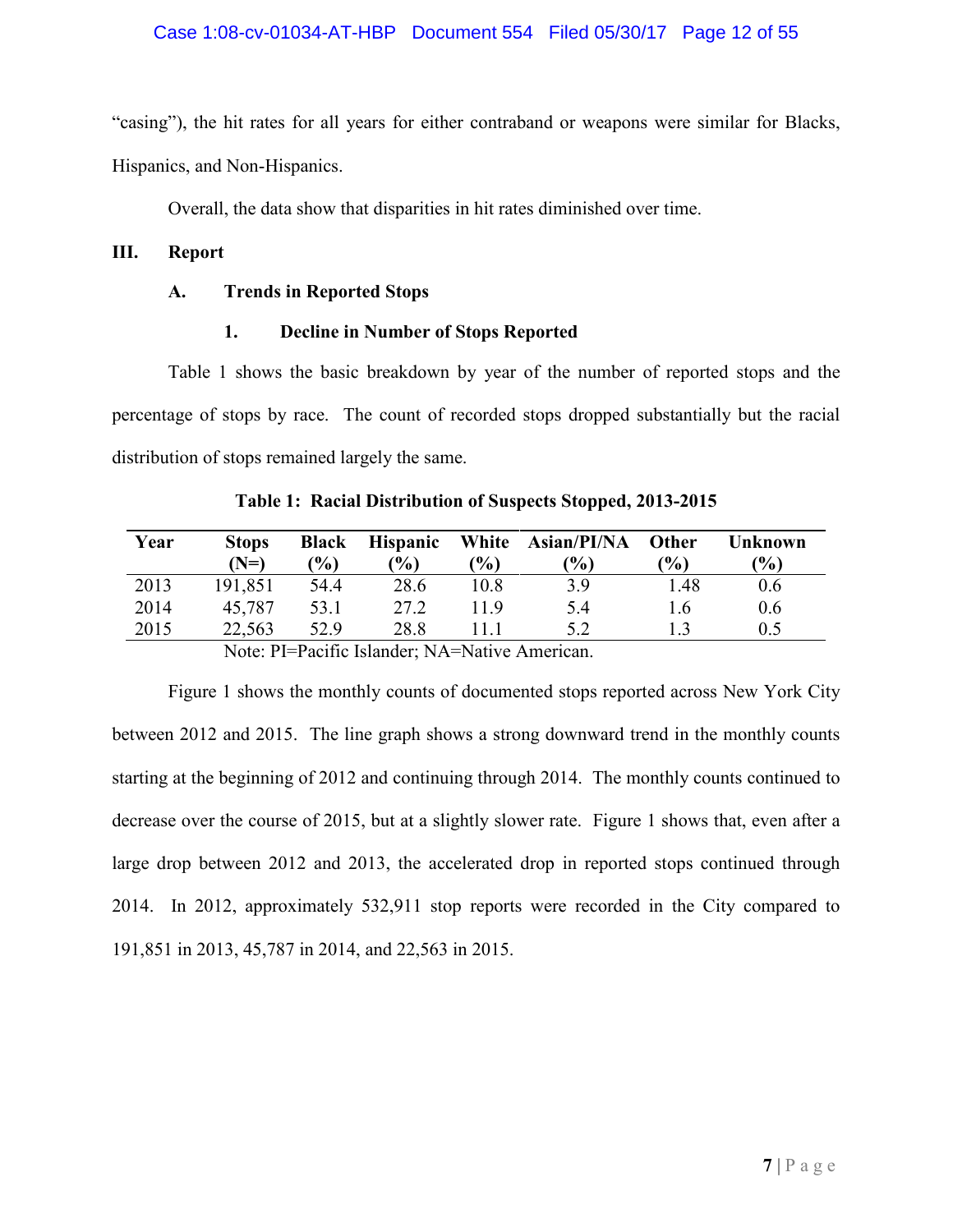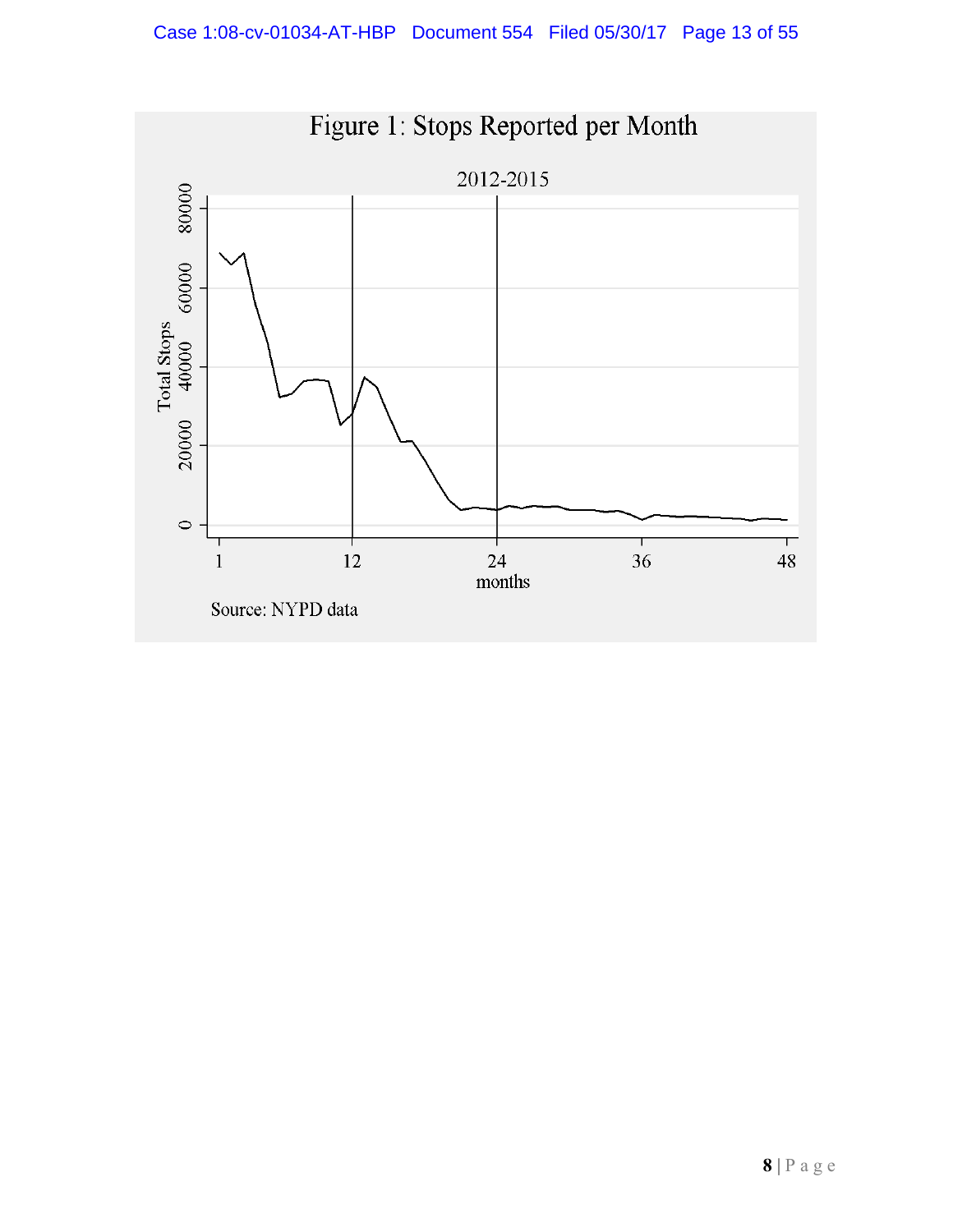# Case 1:08-cv-01034-AT-HBP Document 554 Filed 05/30/17 Page 14 of 55

Figure 2 shows the changes in stops from 2013 to 2015 by borough. The largest drops in stop reports occurred in Brooklyn, Bronx, Manhattan, and Queens, but the proportional reduction was similar in Staten Island as well.

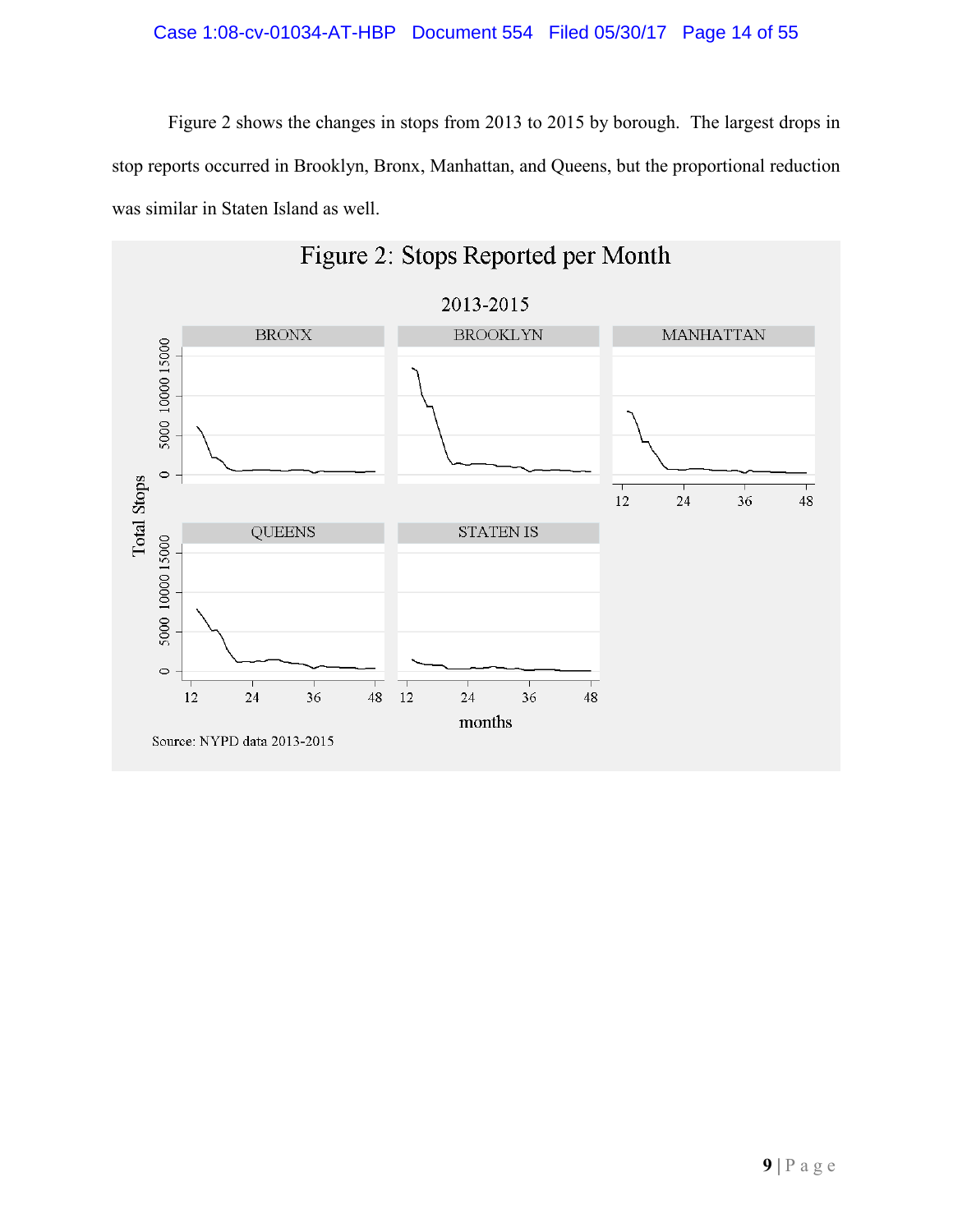#### Case 1:08-cv-01034-AT-HBP Document 554 Filed 05/30/17 Page 15 of 55

Table 8 in the attached Technical Appendix (Appendix, Section III.A, pp. 42-43) shows the stops reported in each borough and the City overall by calendar quarter. Consistent with the visual depiction in Figure 2, Table 8 shows that reported stops in the Bronx, Brooklyn, Manhattan, and Queens all dropped significantly in the second quarter (April-June) of 2013, and this reduction accelerated in the third quarter of 2013 (July-September) before leveling off at a new low level of stop reports that carried through 2015. The Technical Appendix also contains maps of crimes in New York City in 2013, 2014, and 2015 and maps of stops in New York City in 2013, 2014, and 2015 (Appendix, Section III.B, pp. 44-45). These maps show that crime and stops were geographically concentrated, and generally occurred in the same neighborhoods. Comparing the areas where crime was highest to where stops were highest, the analysis shows that as the number of crimes in an area increased, the number of stops increased as well (Appendix Section III.B, Figure 1A, p. 47). The analysis also shows that the geographic relationship between stops and crimes diminished between 2013 and 2015, indicating that crime rates in locations no longer share as strong an association with stop rates.

# **2. The Changing Composition of Crimes Suspected in Stops and of Outcomes**

Table 2 shows the crimes suspected by officers when making stops according to eight categories reported on stop reports.<sup>1</sup> From a list of 93 types of crimes noted by officers on the stop reports, Dr. MacDonald classified offenses into one of the following categories: murder, violence,<sup>2</sup> weapons possession,<sup>3</sup> property, drugs, trespass, quality of life (QOL), and other. This is the same categorization used by Dr. Fagan in his expert report in *Floyd*.

<sup>&</sup>lt;sup>1</sup> There were 93 types of crimes noted in stop reports in the "Crime Suspected" field. From these different codes, Dr. MacDonald created the same eight crime categories used in the reports of the plaintiff's expert, Dr. Jeffrey Fagan (murder, violent crime, weapons possession, property offenses, drugs, trespass, quality of life offenses, other).

<sup>&</sup>lt;sup>2</sup> Stops for suspected violent crime includes stops for suspected aggravated assault, aggravated harassment, aggravated sexual abuse, assault, kidnapping, rape, and robbery.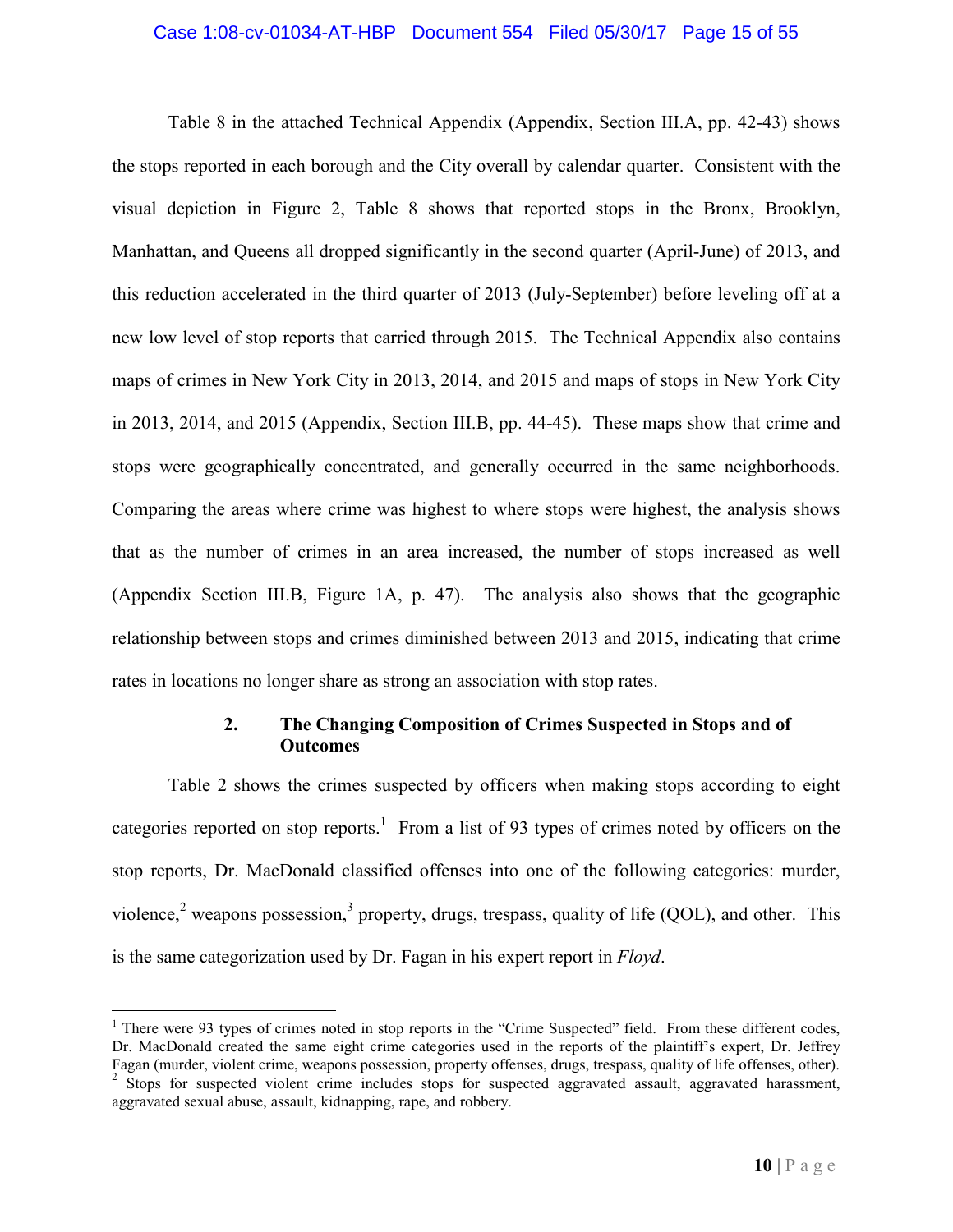| Year | <b>Stops</b> |                   |                               | Murder Violence Weapons Property Drugs Trespass |        |        |        | QOL           | Other  |
|------|--------------|-------------------|-------------------------------|-------------------------------------------------|--------|--------|--------|---------------|--------|
|      | $(N=)$       | $(\%)$            | $(\%)$                        | $(\%)$                                          | $(\%)$ | $(\%)$ | $(\%)$ | $\frac{1}{2}$ | $(\%)$ |
|      |              |                   | 2013 191,851 0.03 23.53 24.63 |                                                 | 32.68  | 9.08   | 6.89   | 1.49          | 1.66   |
| 2014 |              |                   |                               | 45,787 0.07 19.19 27.20 34.14                   |        | 9.02   | 7.29   | 0.88          | 2.21   |
| 2015 |              | 22,563 0.17 21.10 |                               | 30.43                                           | 31.53  | 7.67   | 6.03   | 0.56          | 2.52   |

**Table 2: Crimes Suspected, 2013-2015**

Note: QOL=quality of life.

The share of stops by type of crime suspected stayed reasonably constant as the decline in stops occurred. The exceptions were a reduction in the percentage of stops based on suspicion of quality of life offenses and an increase in the percentage of stops based on suspected weapons offenses. Stops appear to be only slightly more centered on suspected violence and weapons in 2015 (51.7 percent) than in 2013 (48.2 percent). The difference is due to an increase in stops for weapons and murder, offset by a smaller decrease in stops for other violent crimes suspected. Stops on suspicion of nonviolent crimes (property, drugs, trespass, QOL, and other) went from 51.8 percent in 2013 to 48.3 percent in 2015.

Table 3 shows the percentage of stops that resulted in a frisk, search, summons, arrest, use of force, and the recovery of illegal contraband and weapons. As the number of stops declined substantially, the percentage of stops that resulted in a frisk, search, arrest, and use of force increased. The recovery rate of weapons and of contraband also increased. For example, in 2013, approximately 24.6 percent of stops were based on suspicion of weapons possession, and weapons were found in 1.9 percent of all stops. By 2015, weapons possession was suspected in 30.4 percent of stops, and weapons were found in 4.8 percent of all stops. This was a

 $3$  99 percent of these cases (n=59,699) involved criminal possession of a weapon (CPW), while only four stops involved "prohibited use of weapon"  $(n=3)$  or "unlawful wearing a body vest"  $(n=1)$ .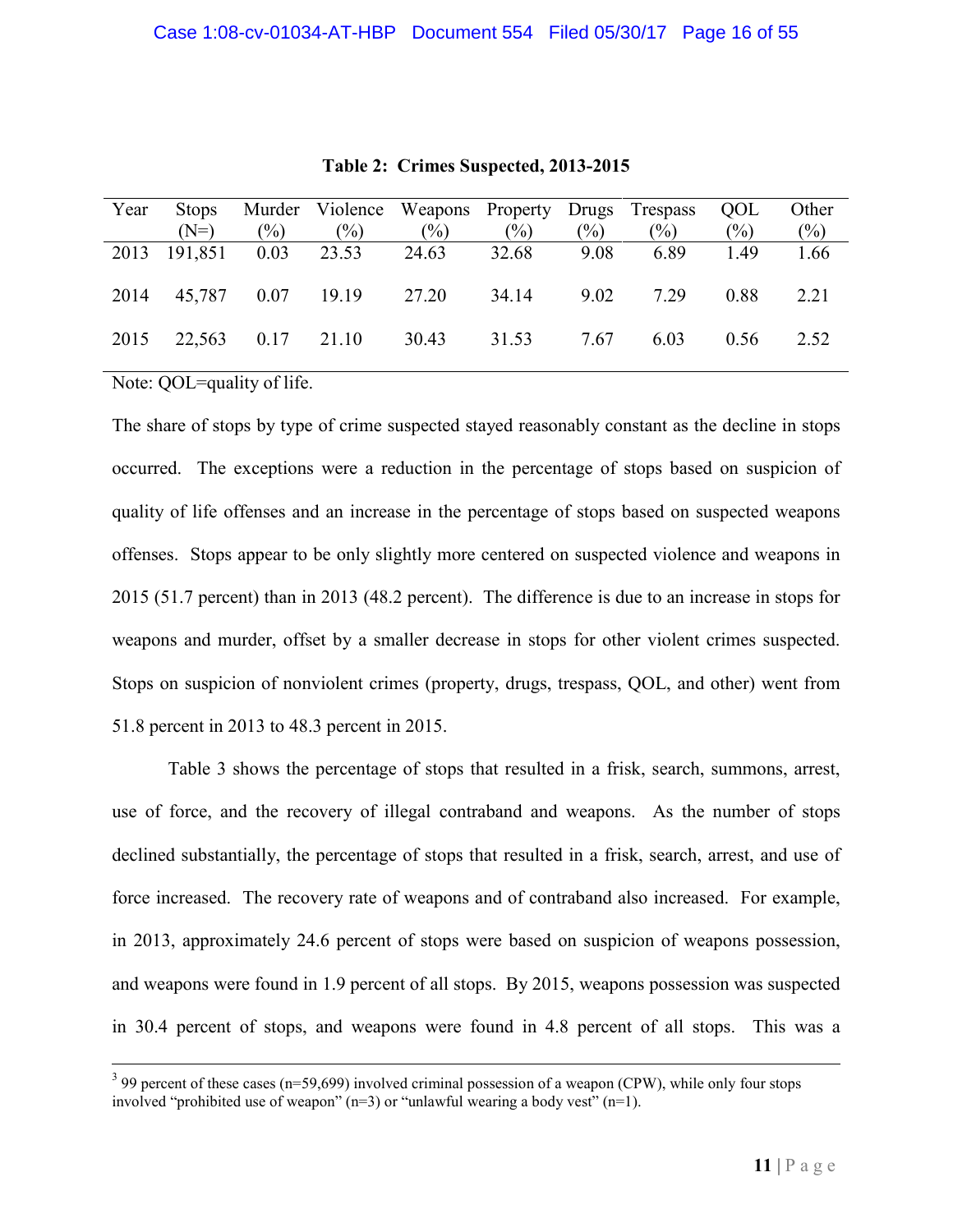#### Case 1:08-cv-01034-AT-HBP Document 554 Filed 05/30/17 Page 17 of 55

doubling of the fraction of stops where a suspect was carrying a weapon. The recovery of weapons from searches increased from 20.4 percent in 2013 to 25.8 percent in 2015.

| Year | <b>Stops</b><br>$(N=)$  | Frisk<br>$(\%)$ | $(\%)$ | Search Summons Arrest Force Contra-<br>$(\%)$ | $(\%)$ | $(\%)$           | band<br>$(\%)$ | All Stops Searches<br>(%) | Weapons Weapons<br>$\binom{0}{0}$ |
|------|-------------------------|-----------------|--------|-----------------------------------------------|--------|------------------|----------------|---------------------------|-----------------------------------|
| 2013 | 191,851 58.19 9.57 3.61 |                 |        |                                               |        | 8.05 14.78 2.32  |                | 1.96                      | 20.45                             |
| 2014 |                         |                 |        | 45,787 66.27 15.91 2.65                       |        | 15.07 21.09 3.96 |                | 3.32                      | 20.87                             |
| 2015 | 22,563 67.62            |                 | 18.63  | 2.61                                          |        | 17.59 27.49 4.99 |                | 4.82                      | 25.88                             |

**Table 3: Outcomes and Recovery of Contraband and Weapons from Stops, 2013-2015**

In Sections III.C.1 and III.C.2 below (pp. 33-40), the report analyzes whether there are any racial differences in outcomes of stops and in the recovery of weapons and contraband.

#### **3. Trends in the Number of Stops by Race**

Figure 3 (p. 13) shows the racial distribution of reported stops between January 2013 and December 2015. The decline in reported stops was primarily driven by steep decreases in the number of stops of Blacks and Hispanics relative to Whites and other racial and ethnic groups. To put the magnitude of decline for Blacks and Hispanics into perspective, in the last quarter of 2015, the total number of all recorded stops (n=4,485) was lower than the number of stops of Whites in the first quarter of 2013 (n=9,771). In the last quarter of 2015, there were approximately 2,441 reported stops of Blacks. However, while the overall number of stops has dropped substantially, the relative share of stops of minorities has stayed constant. In the first quarter of 2013 (January-March), Blacks (55 percent) and Hispanics (29 percent) made up 84 percent of reported stops, compared to 82 percent (Blacks 53 percent and Hispanics 29 percent) in 2015. Over the three years from 2013, 2014 and 2015, stop activity remained largely of Black and Hispanic subjects. These facts do not themselves establish impermissible racial disparities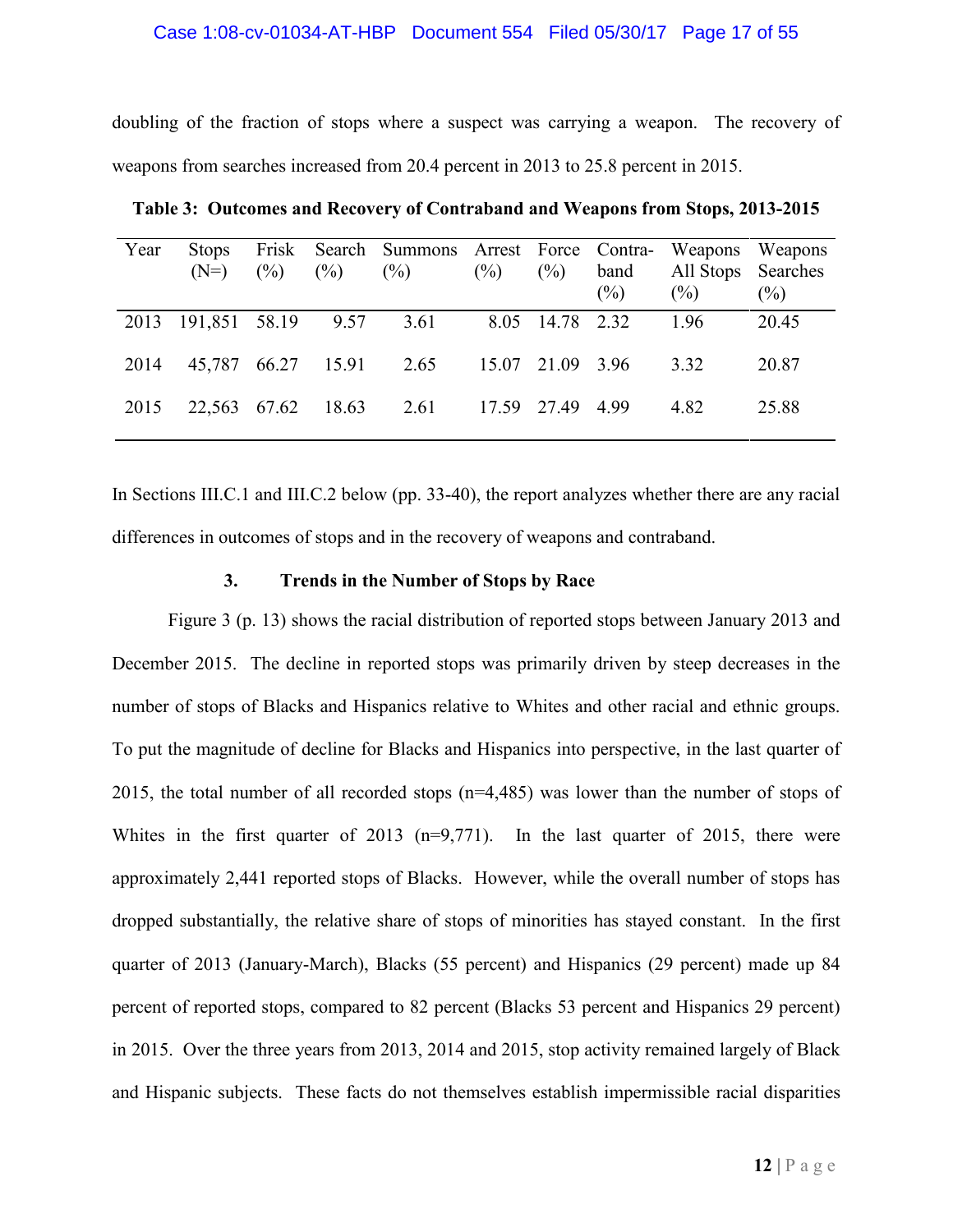# Case 1:08-cv-01034-AT-HBP Document 554 Filed 05/30/17 Page 18 of 55

because they do not speak to whether there were factors other than race that might have affected the numbers. A discussion of possible ways to account for these other factors begins on page 17.



Figure 3: Monthly Counts of Recorded Stops By Race, 2013-2015

Figure 4 shows that a large share of the drop in reported stops appears to have been the result of the decline in stops for suspected criminal possession of a weapon or suspected violent crimes.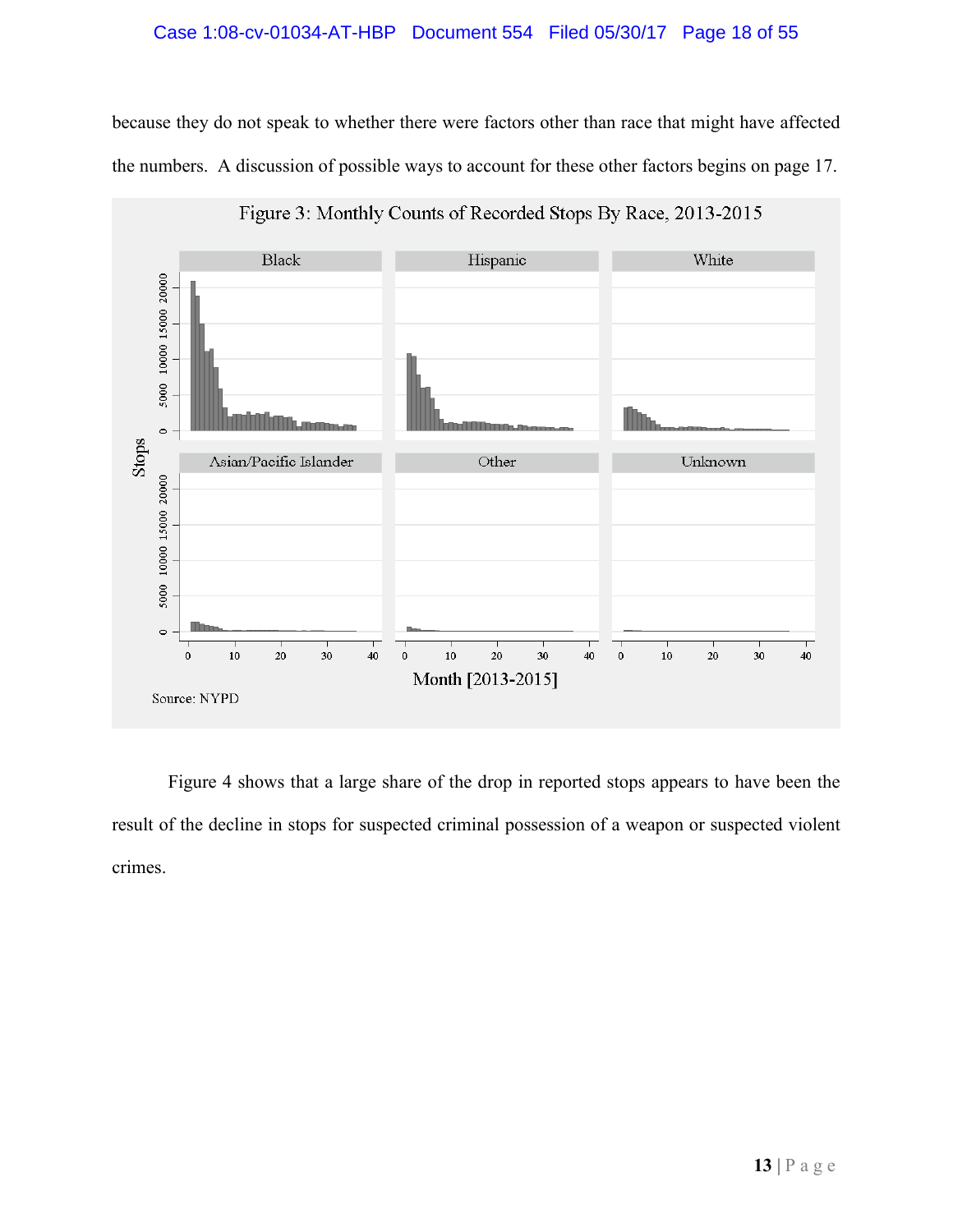

Figure 4: Monthly Counts of Stops for Violence and Weapons by Race

The decline in reported stops for suspected weapons or violent crimes occurred primarily for Hispanics and Blacks in the Bronx, Brooklyn, Manhattan, and Queens. For Whites, the only borough with a substantial reduction in stops for suspected weapons and violent crimes occurred in Brooklyn. As Figure 4 demonstrates, Whites comprised a minority of the total share of stops for suspected weapons or violent crimes.

# **4. Differences in Composition of Stops by Race**

Figure 5 shows the age distribution of people reported in stop reports from 2013-2015. Young adults represent a large share of stops; this is consistent with profiles of age and crime.<sup>4</sup> The share of stops reported for Black, Hispanic, Asian, and Other youth, ages 16 to 19, appears to be higher than that of White youth.

<sup>4</sup> Farrington, D.P. (1986), Age and Crime. *Crime and Justice* 7, 189-250.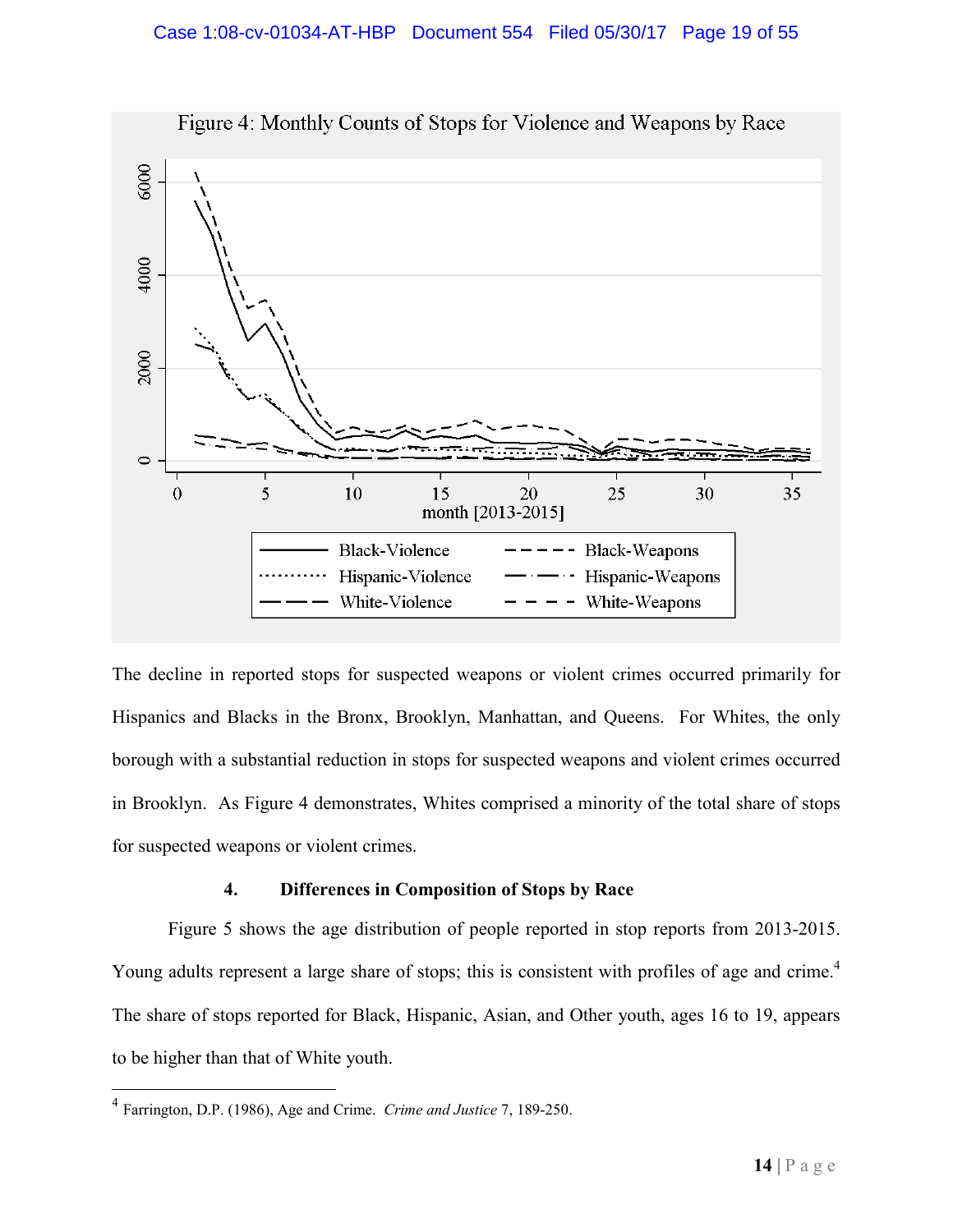

Figure 5: Age Distribution by Race [2013-2015]

Table 4 shows how the suspected crimes reported by officers on stop report forms differ for Blacks, Hispanics, and Whites across eight major categories of offense classifications. For example, 24 percent of Blacks were stopped for a suspected violent crime, while 22.5 percent of Hispanics and 13.9 percent of Whites were stopped for a suspected violent crime. Whether the difference in percentages is statistically significant is calculated from chi-squared tests statistical tests that evaluate whether observed differences among sets of variables arose by chance. Blacks and Hispanics who were stopped were significantly more likely to be stopped for suspected violence, weapons, and trespass-related offenses than Whites. Whites who were stopped were significantly more likely than Hispanics or Blacks to be stopped for suspected property and quality of life-related offenses.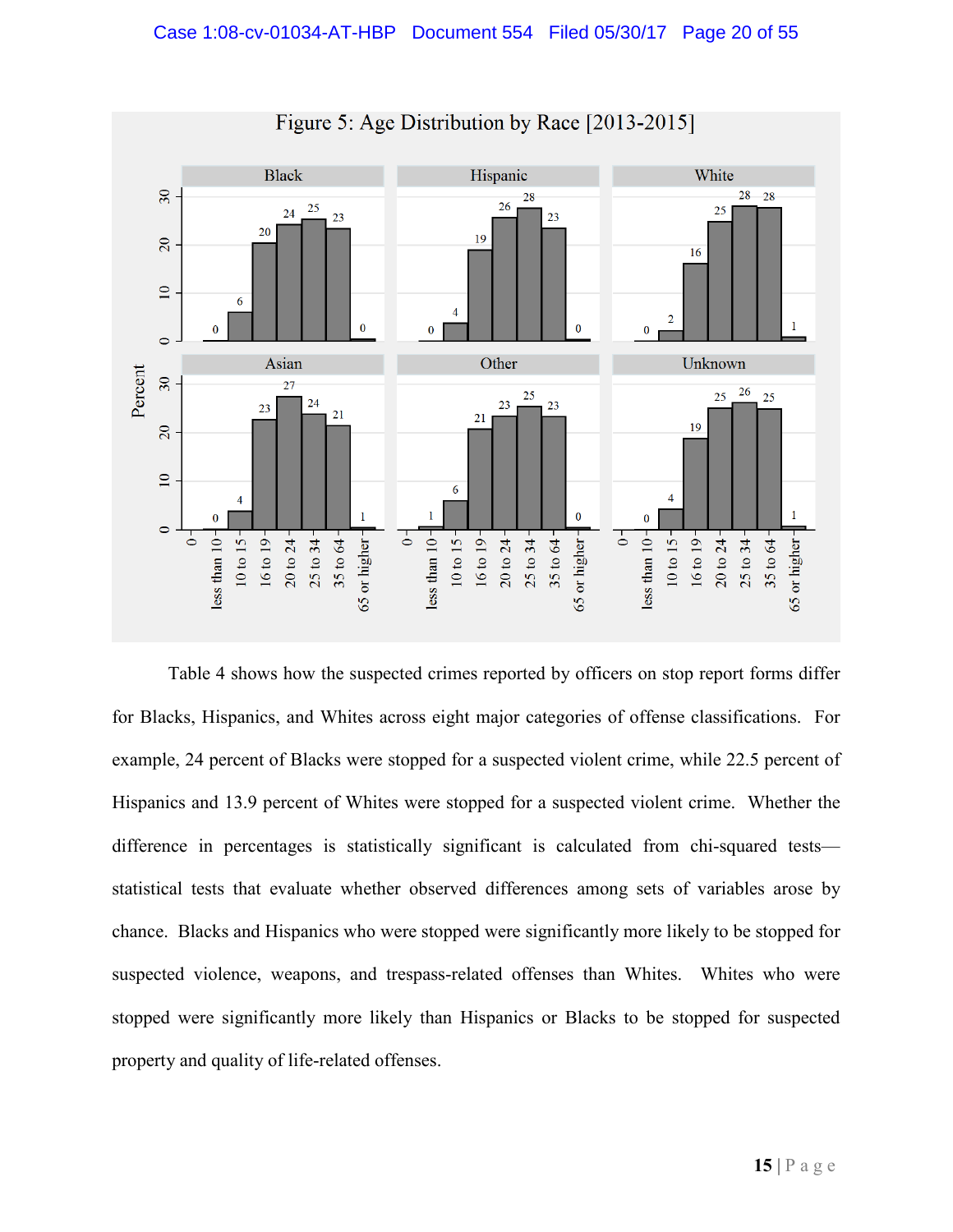| $N = 243,437$     | Black $(\% )$ | Hispanic $(\% )$ | White $(\% )$ | Total (%) |
|-------------------|---------------|------------------|---------------|-----------|
| Crime Suspected   |               |                  |               |           |
| Violence**        | 24.0          | 22.5             | 13.9          | 22.5      |
| Weapons**         | 30.5          | 23.4             | 11.8          | 25.5      |
| Property**        | 26.4          | 34.3             | 55.1          | 32.8      |
| Drugs**           | 8.8           | 9.0              | 10.0          | 8.9       |
| Trespass**        | 7.6           | 7.2              | 3.3           | 6.8       |
| Quality of Life** | 0.6           | 1.5              | 3.2           | 1.3       |
| Other             | 1.7           | 1.8              | 2.2           | 1.83      |
| Murder*           | 0.06          | 0.04             | 0.02          | 0.05      |
| Males**           | 93.0          | 92.9             | 91.0          | 92.2      |
| Time of Day       |               |                  |               |           |
| Shift 1           | 23.2          | 25.4             | 25.4          | 24.1      |
| Shift 2           | 23.6          | 25.7             | 30.1          | 25.3      |
| Shift 3**         | 53.1          | 48.8             | 44.3          | 50.5      |
| Housing**         | 19.4          | 13.7             | 3.2           | 15.2      |
| Transit**         | 6.6           | 6.0              | 6.5           | 6.2       |
| Radio Run**       | 31.9          | 36.4             | 42.4          | 34.8      |
| Day of Week       |               |                  |               |           |
| Sunday            | 11.6          | 11.4             | 9.5           | 11.3      |
| Monday            | 9.8           | 9.8              | 9.3           | 9.7       |
| Tuesday           | 14.5          | 14.5             | 15.7          | 14.7      |
| Wednesday         | 16.1          | 16.3             | 17.4          | 16.3      |
| Thursday          | 15.6          | 15.8             | 16.8          | 15.8      |
| Friday            | 16.2          | 16.3             | 16.4          | 16.3      |
| Saturday**        | 15.9          | 15.5             | 14.7          | 15.6      |
| Age               |               |                  |               |           |
| Less than 10      | $\cdot$ .2    | $\cdot$ 1        | $\cdot$ 1     | $\cdot$ 1 |
| $10 - 15$         | 6.1           | 3.8              | 2.3           | 4.9       |
| $16-19$           | 20.2          | 19.0             | 15.9          | 19.5      |
| 20-24             | 24.3          | 25.7             | 24.6          | 24.9      |
| 25-34             | 25.4          | 27.4             | 28.1          | 26.2      |
| 35-64             | 23.1          | 23.3             | 27.9          | 23.5      |
| $65+***$          | .4            | .4               | .9            | .5        |
| All Stops         | 54.0          | 28.4             | 11.0          | 100.0     |

# **Table 4: Stops by Race and Suspected Crime, 2013-2015**

\*Difference in percent occur by chance less than 1 in 100.

\*\*Difference in percent occur by chance less than 1 in 1,000.

Table 4 also shows how the context of the stops in terms of the gender, time of day (patrol shift), type of command (Housing, Transit), and day of week differs between Black, Hispanic, and White suspects. Stops of Blacks, Hispanics, and Whites also differ in terms of the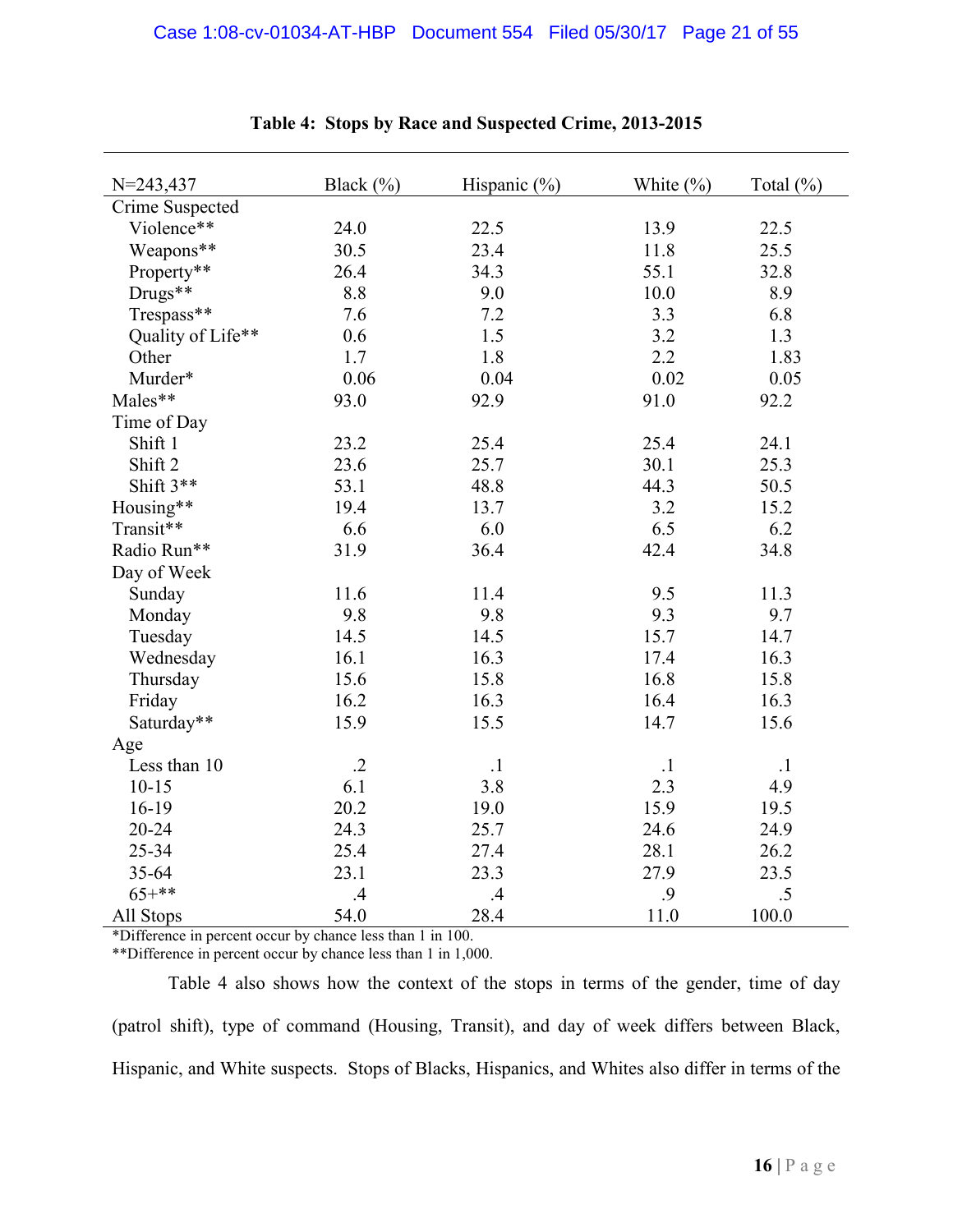#### Case 1:08-cv-01034-AT-HBP Document 554 Filed 05/30/17 Page 22 of 55

precinct in which the stop occurred. The racial differences in the age of individuals stopped, the reasons for stops (crime suspected), and other contextual factors underscore why it is important to account for these differences in examining racial disparities in outcomes from stops.

#### **B. Analysis of Racial Disparity in Reported Stops**

In the following Subsections 1 and 2, different ways to analyze the role of race in the number of stops reported by the NYPD are presented. Subsection 1 uses a multivariate regression analysis approach similar to the approach used by the plaintiffs' expert in the *Floyd* trial to assess racial disparities in New York City. The regression analysis used here focuses on the racial percentage of those living in a census tract and asks whether the stop rate per residential population in a census tract is significantly higher in minority areas. The regression analysis is a statistical model, and it takes into account crime as well as other contextual variables, such as the socioeconomic characteristics of the area, the reason for the stop, and the precinct in which the stop occurred. In theory, if race or ethnicity plays no role in stops, the stop rate that the model estimates should not significantly vary by the race or ethnic composition of census tracts, once one controls for precinct location, reason for the stop, reported crime in the previous month, and the variables noted in Table 4.

In Subsection 2 below, we describe an approach that does not use population data from the census or a regression analysis. It does not estimate stop rates, but rather looks at stops actually recorded. For each census block (for most of New York City, the same as what is commonly referred to as a "block"), the analysis examines the number of reported stops on that block of Blacks, Hispanics, and Whites during each month. For those same blocks, the number of crimes reported on that block in the same month is also counted and a ratio of crimes/stops is calculated. On each individual block, of course, the ratio of crimes/stops could vary by race depending on racial composition on that block. However, if all the blocks in the city are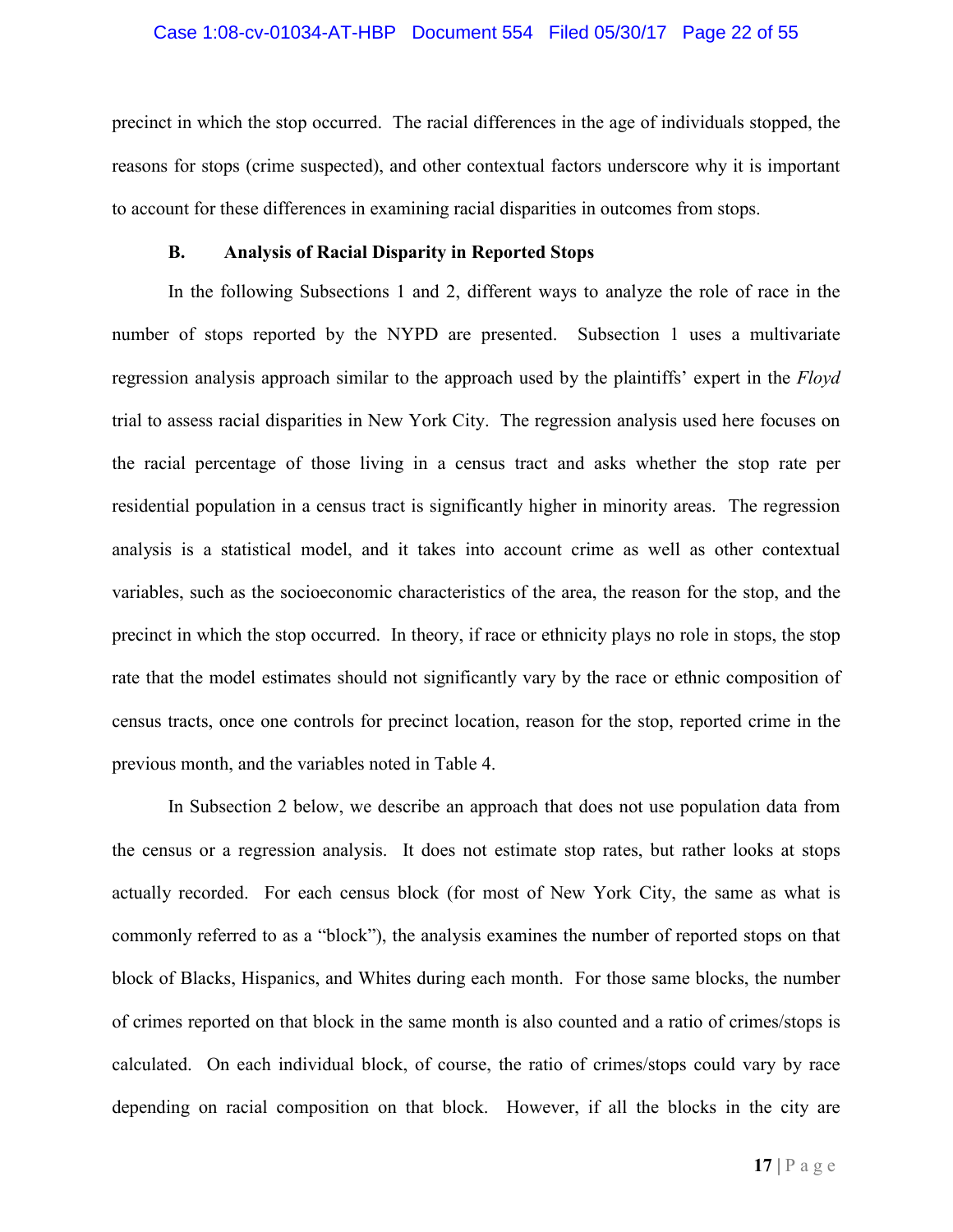#### Case 1:08-cv-01034-AT-HBP Document 554 Filed 05/30/17 Page 23 of 55

aggregated, in theory, the average rates of stops/crimes should not vary substantially by the race of persons stopped, assuming stops are being generated because of general crime patterns.

#### **1. Using a Regression Model to Examine Racial Disparity in Stops**

In this analysis, Dr. MacDonald linked the stop data with reported crime and demographic data by census block. He used what is known in the statistics field as a "Poisson regression model" to estimate the number of reported stops and type of stops in each census block. This analysis assesses whether the rate of stops is significantly higher depending on the Black and Hispanic population of residents, holding constant the number of crimes in the month before and the socioeconomic status of the census tract, precinct location, and monthly trends in the number of stops. A detailed description of the results of this analysis is contained in the Technical Appendix (Appendix, Section IV, pp. 47-50). The results show that there were more stops on average in census tracts with a greater concentration of Black residents. This was the case in 2013, 2014, and 2015.

Figure 6 shows the results from the marginal estimates for stop rates by percent Black population in a census tract, after holding all other variables constant at their average value. This graph provides a visualization showing that a higher percentage of Blacks in a census tract is associated with a higher estimated rate of stops. One should note that the correlation of percent Black population and the estimated stop rate is not linear. The line curves upward as it moves farther on the x-axis (as the percentage of Black residents in census blocks increases). The association with a higher estimated stop rate and Black population appears to be driven by highly segregated census tracts where Blacks are more than 70 percent of the residents. To put these numbers back into the context of stop rates, the estimated counts can be converted into estimated rates per population. For 2013, the average stop rate for all census tracts is estimated to be .35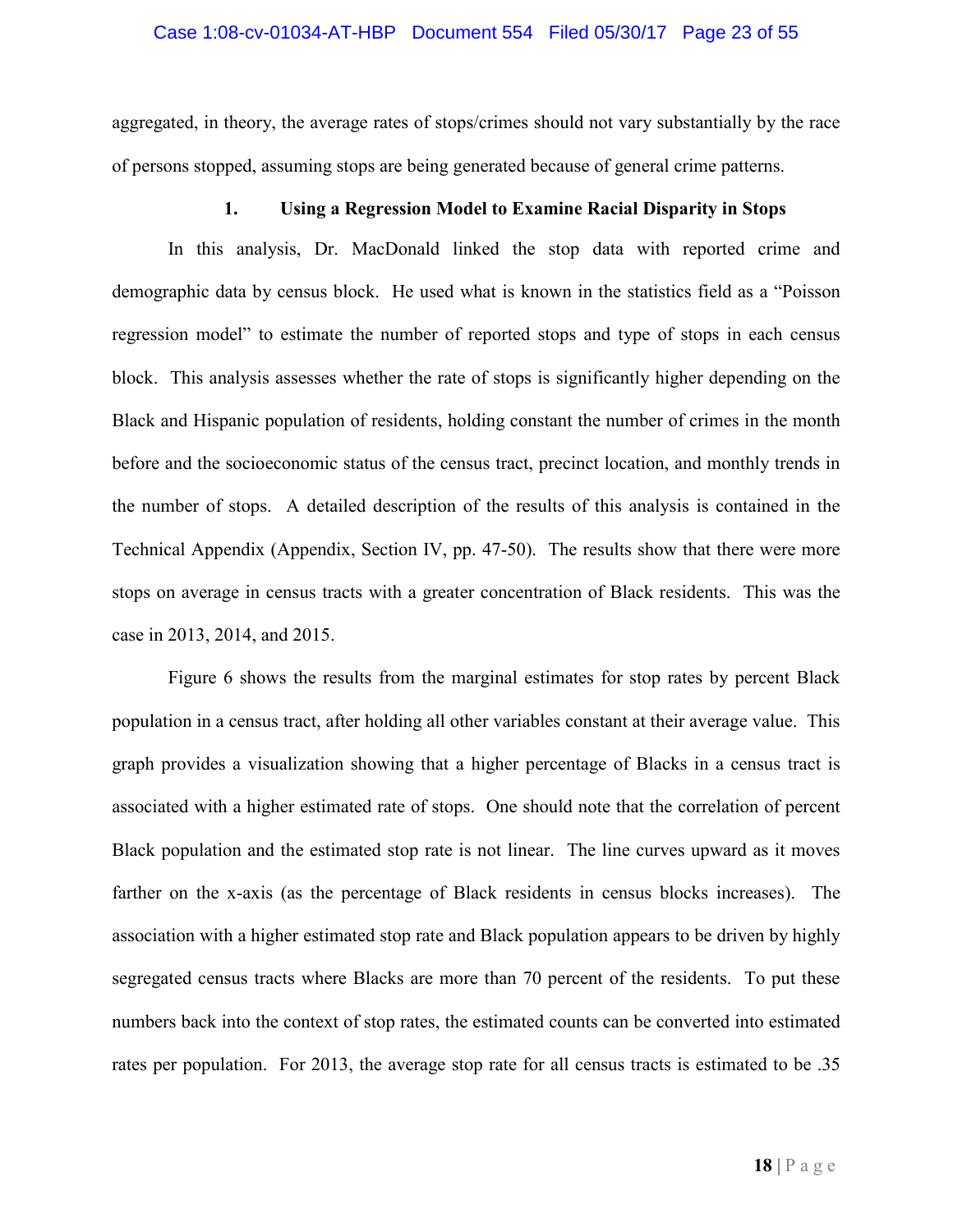#### Case 1:08-cv-01034-AT-HBP Document 554 Filed 05/30/17 Page 24 of 55

stops per month; this translates into roughly eight stops for every  $100,000$  residents.<sup>5</sup> For the census tracts where 90 percent or more of the residents are Black, there is an estimated stop rate of .67 stops per month, or roughly 15.53 stops per 100,000 residents.

Figure 6 also shows that although the marginal effect of racial population on the stop rate is significant and increasing in each of the three years, the stop rates have dropped dramatically for all areas, regardless of the demographic of the population. This is evident from the fact that the scales on the y-axes drop in each year. By 2014, census tracts with 90 percent Black residents have estimated stop rates comparable to those with only 10 percent Black population in 2013. By 2015, census tracts with 90 percent Black residents and the highest estimated stop rates continue to have lower estimated stop rates than census tracts with 10 percent Black residents in 2013, and are comparable to tracts with 50 percent Black residents in 2014.

 $5$  (.35/4313 average tract population)\*100,000.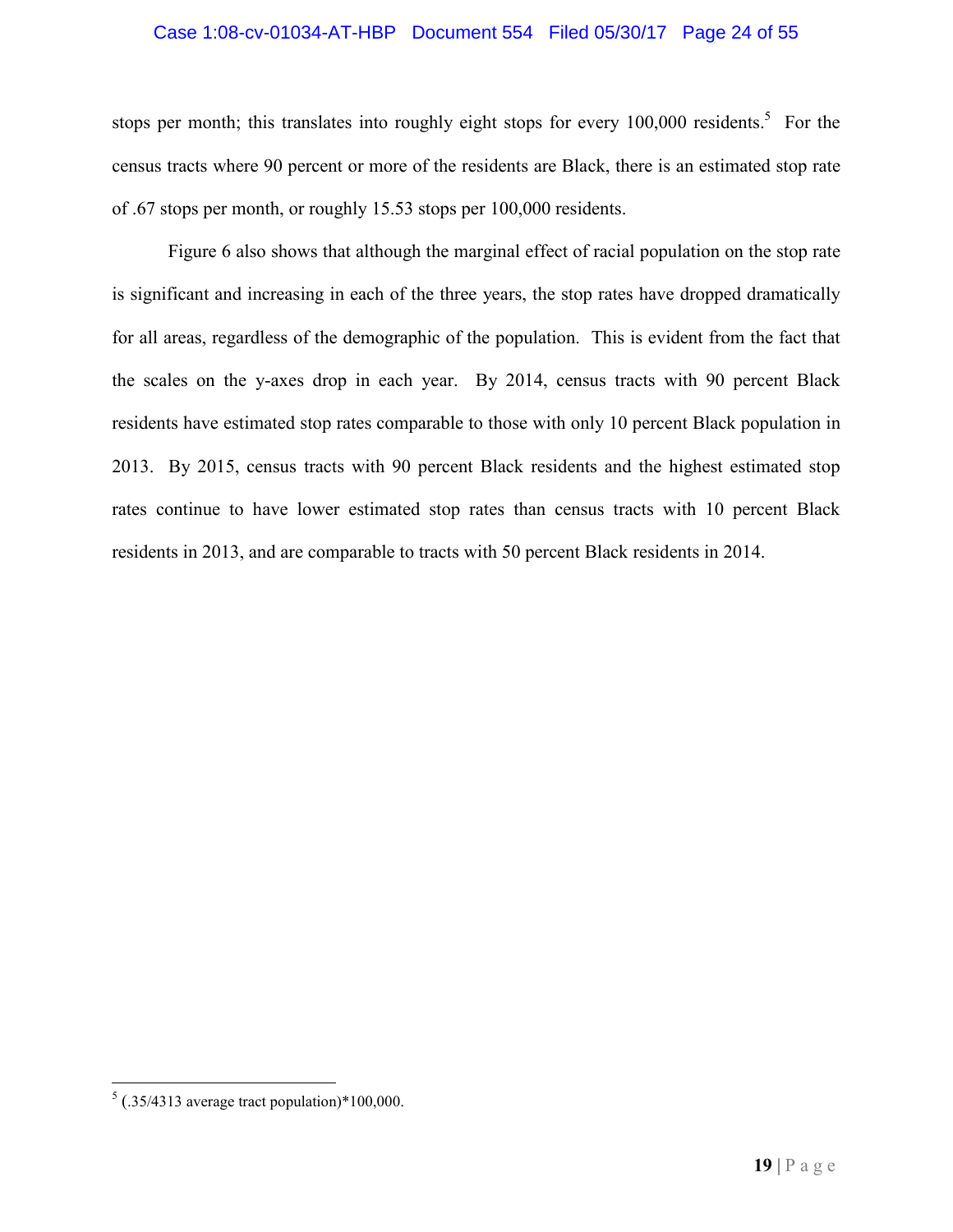

Figure 6: Stops Per Residential Population, by Percent Black in Tract

Note: CI=confidence interval. Marginal effect holding other variables constant at average values.

Figure 7 shows the marginal estimates for the stop rates per residential population by percent of the census tract that is Hispanic, holding all other variables constant at their average value. Here, one can see that stop rates and the percent of the population that is Hispanic rise in a more linear fashion than the graphs showing Black percentage. This reflects the fact that there are relatively fewer census tracts with a high percentage of Hispanic residents with high estimated stop rates. These graphs in Figure 7 also show that the rates of stops as shown on the y-axes declined across the full range of census tracts with Hispanic residents from 2013 to 2015. By 2015, the highest estimated stop rates in census tracts with 90 percent of the population Hispanic were lower than the estimated stop rates in census tracts with only 10 percent of the population Hispanic in 2014.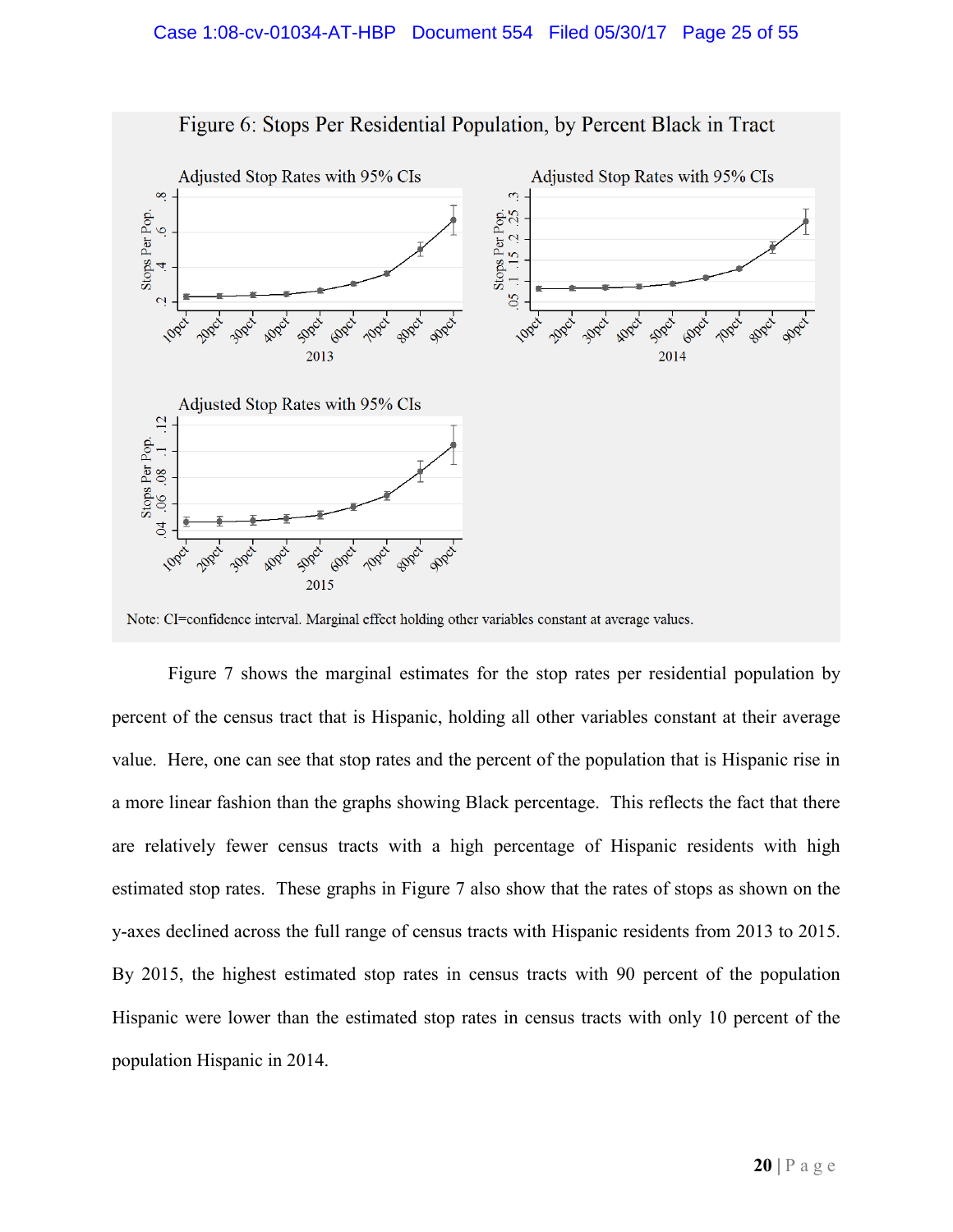

Figure 7: Stops Per Residential Population, by Percent Hispanic in Tract

Note: CI=confidence interval. Marginal effect holding other variables constant at average values.

Figures 6 and 7, which show the marginal estimates for stop rates per residential population, are consistent with the maps in the Technical Appendix (pp. 44-45) and indicate that as the number of stops dropped overall across NYC, neighborhoods with more minorities living in them remain areas with a higher rate of stops per population. Even as the number of stops declined by more than 90 percent, these findings suggest that reported stops have dropped everywhere systematically, and thus the relative percentage of minorities stopped has remained constant.

The analysis of stops by population and race can also be broken down by the type of stop. Dr. MacDonald used the same regression analysis to examine subgroups of stops (suspicion of violent crimes, property, drugs, weapons, trespass, and quality of life offenses) to see if the racial percentage of the census tract also explained the stop rates for different types of stops. Detailed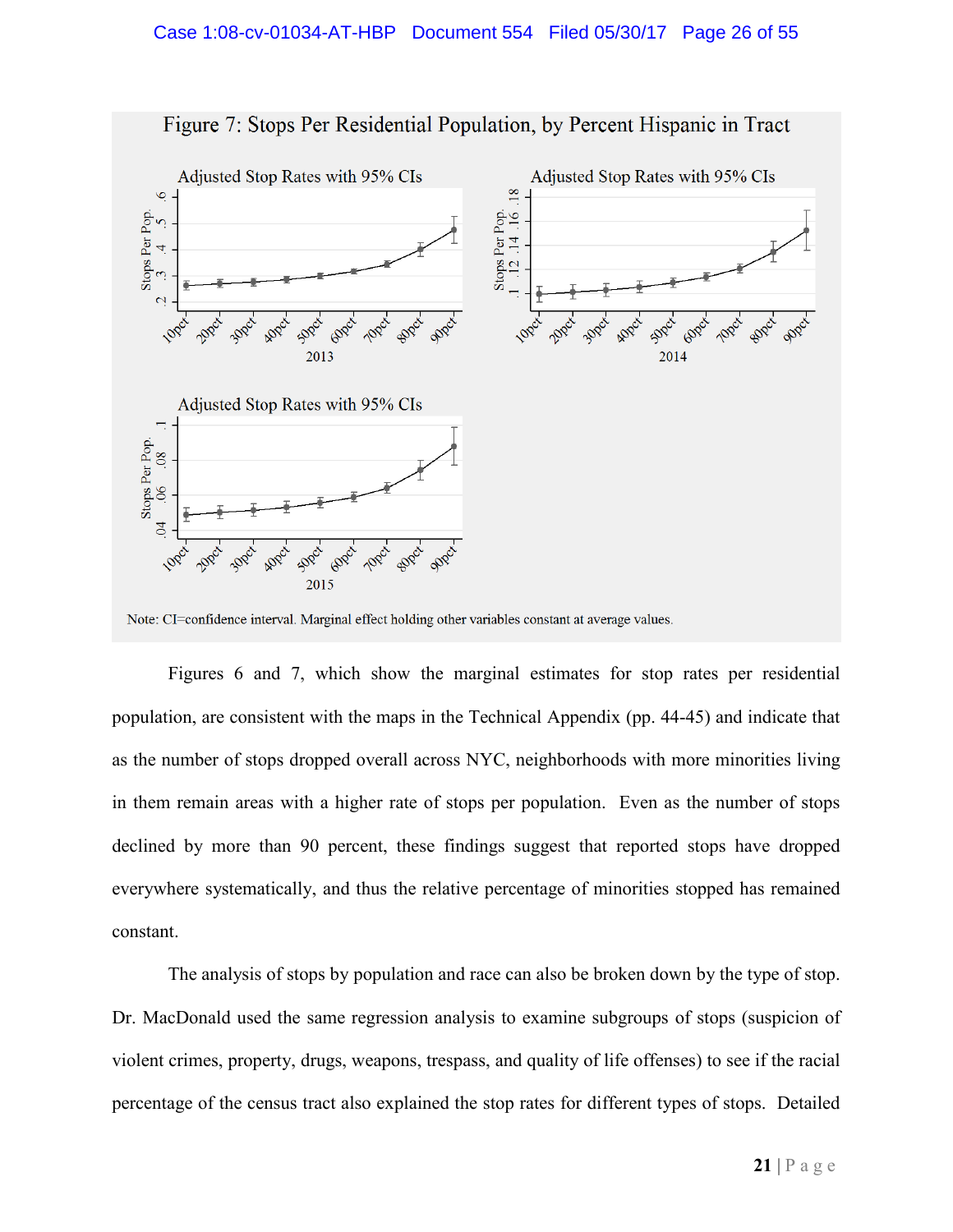#### Case 1:08-cv-01034-AT-HBP Document 554 Filed 05/30/17 Page 27 of 55

results are in Table 10 of the Technical Appendix (pp. 49-50). These results show that the percentage of Black and Hispanic residents in a census tract was correlated with the estimated stop rate for all categories of stops except one. That single exception was for stops for quality of life crimes, where there were no differences in stop rates based on the Black or Hispanic population percentage of the census tract.

One can also use the regression analysis model to examine whether the Black or Hispanic share of the population was a significant contributing factor in stop rates by using the crime rates in the previous month for the population at risk for stops, as opposed to using the population in the census tract. These results also suggest that areas with a higher percentage of Black or Hispanic residents had higher stop rates. The estimates suggest that the number of stops remained higher in minority neighborhoods than can be explained by crime reported in the prior month.

Figure 8 uses data from all years, 2013-2015, and displays the marginal estimates for the stop rates per residential population or stop rates per crime by percent of the census tract that is Black or Hispanic, holding all other variables constant at their average value. The graph on the top left in Figure 8 shows the estimates based on stop rates per population by percent of the census tract that is Black. The graph on the top right in Figure 8 shows the estimates for the stop rates per crime reported the prior month by percent of the census tract that is Black, holding all other variables constant. The graphs on the bottom left and right are similar, but by Hispanic percentage of the census tract. A comparison of these graphs shows that the stop rates rose for census tracts that have a larger percentage of Blacks or Hispanics, whether stops per population or stops per crime are used as outcome measures.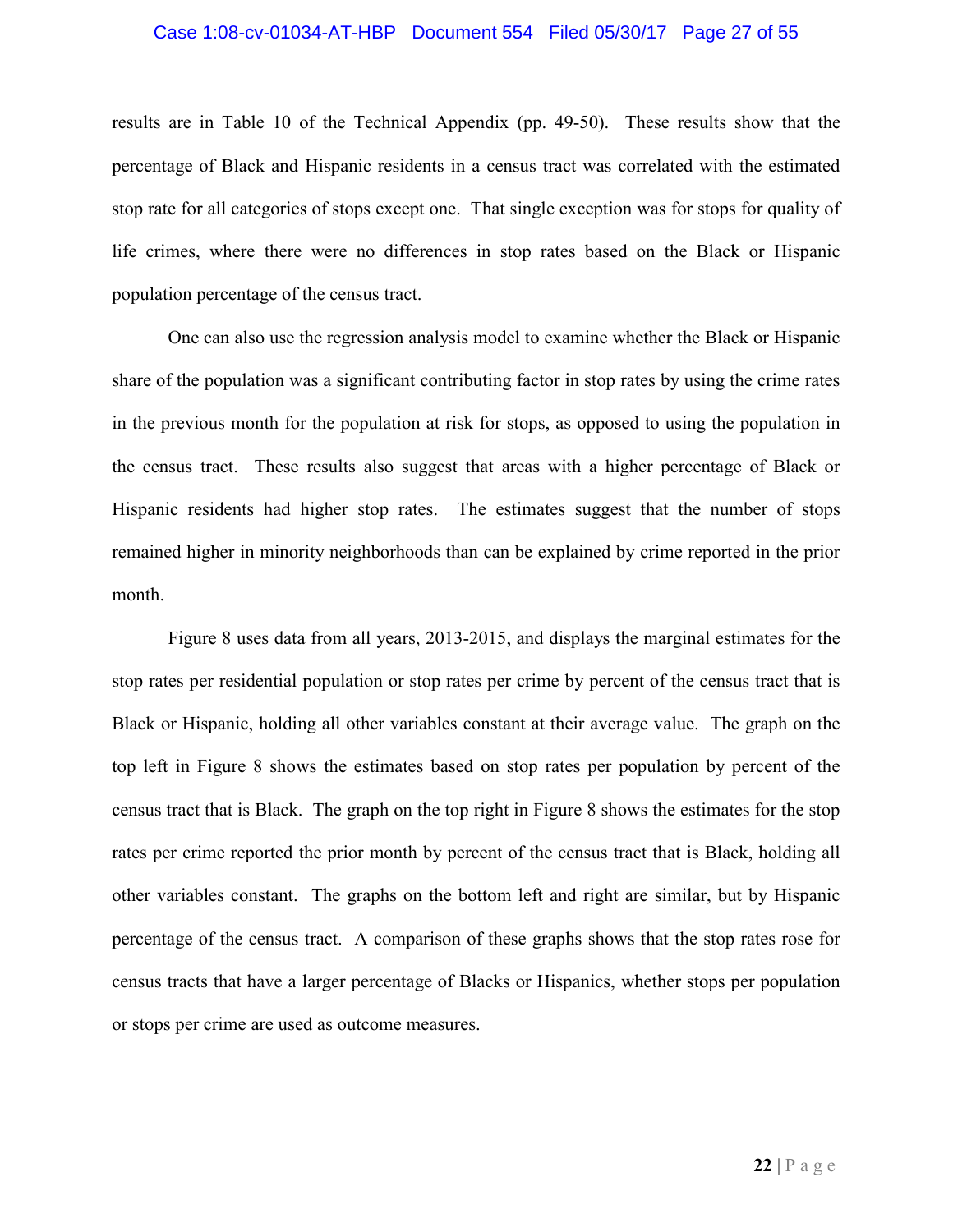

These analyses suggest that the overall disparity in estimated stops rates by percent of Black or Hispanic population was driven by highly segregated areas of New York, where Blacks and Hispanics represent more than 70 percent of the residential population.

# **2. Using the Ratio of Stops to Reported Crime to Examine Racial Disparities in Stops**

Subsection 2 discusses a different approach from that in Subsection 1. Here, the analysis does not rely on the racial percentage of census tracts as reported by the Census Bureau in order to estimate rates of stops for Blacks, Hispanics, and Whites. Instead, the analysis starts with stops actually recorded in each census block. For each month from January 2013 to December 2015, the number of reported stops and the number of reported crimes on that block are recorded. By simple division, a ratio is calculated—so, if there were ten reported stops and five reported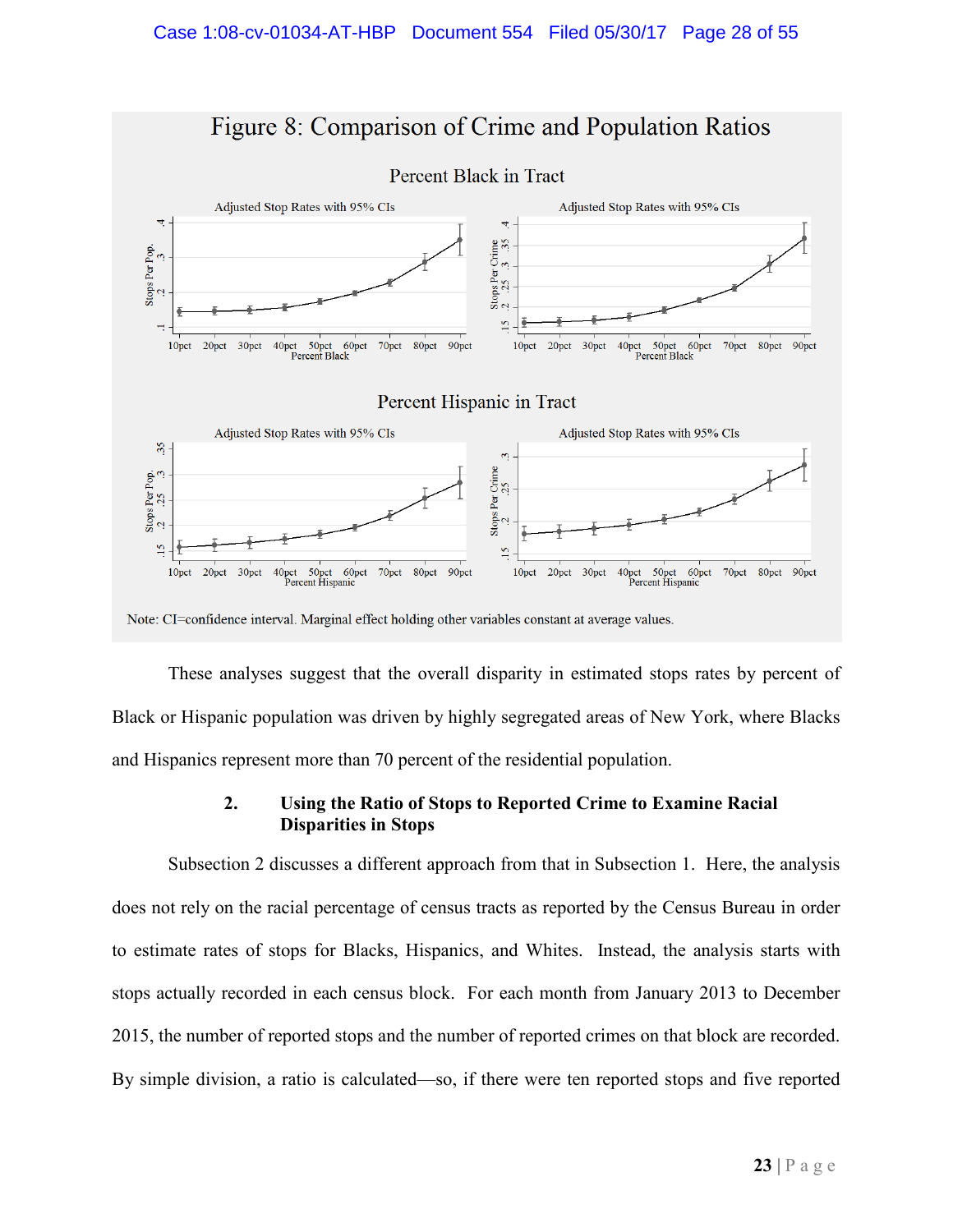#### Case 1:08-cv-01034-AT-HBP Document 554 Filed 05/30/17 Page 29 of 55

crimes on a block, the ratio would be 2.0. If there were ten reported stops and 20 reported crimes, the ratio would be 0.5. This exercise is repeated for every month and every block. It is done separately for stops of Blacks, Whites, and Hispanics, so that for a particular month and a particular block, the ratios for stops of Blacks, Whites, and Hispanics might (or might not) differ depending on whether the number of stops of Blacks, Whites, and Hispanics on that block differed.

This method provides a simple way to assess whether Blacks and Hispanics were stopped more frequently than Whites, given the amount of crime reported in the area they were stopped. If there are higher rates of stops per crime for Blacks or Hispanics relative to Whites citywide, this would suggest that stop activity is being driven by more than just the level of crime reported on blocks in New York City. If the rates of stops per crime for Blacks or Hispanics were similar to the rates of stops per crime for Whites, then the analysis would indicate a lack of racial disparity for the City overall.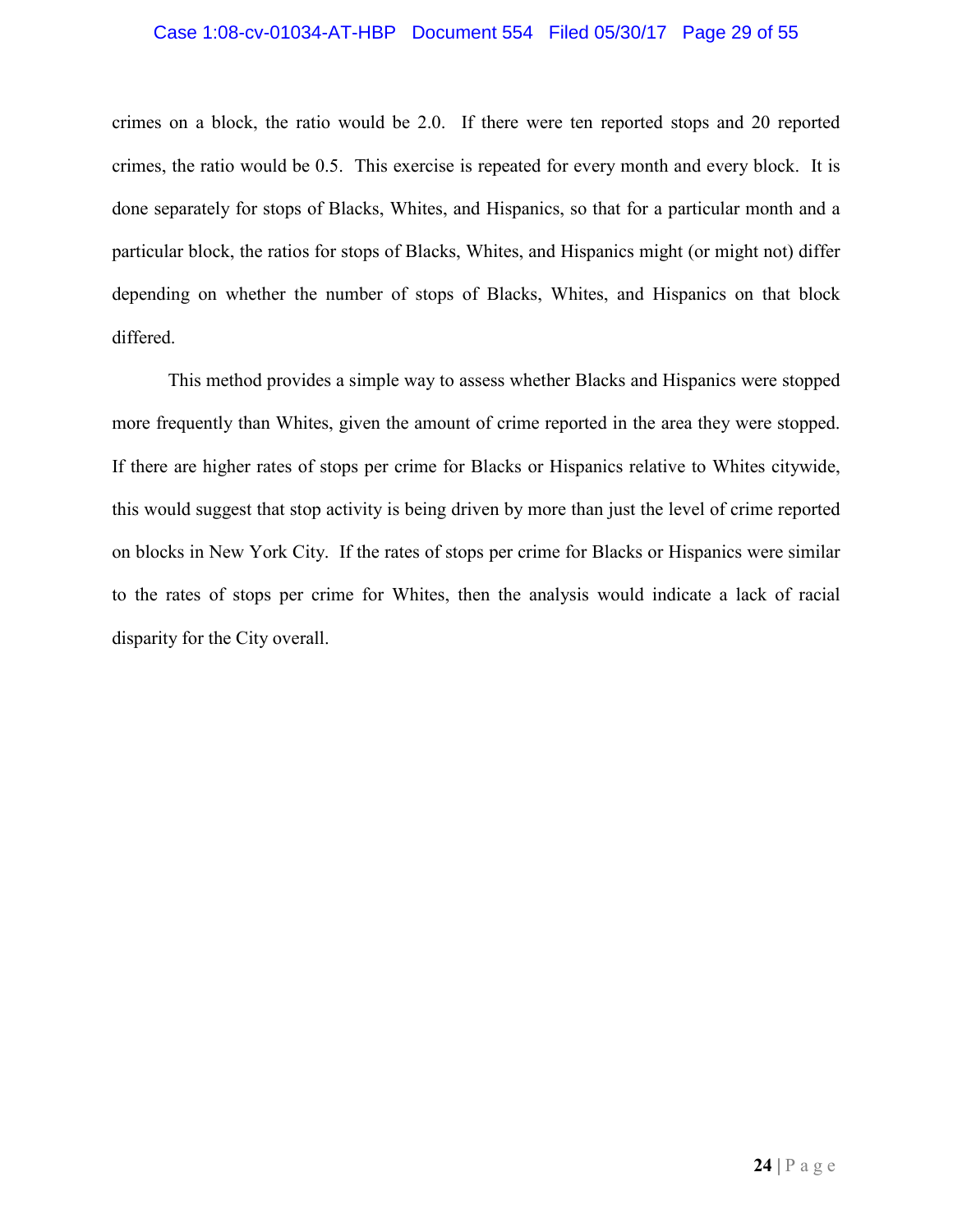

Per census block in NYC. Lowess=locally weighted scatter plot smoothing of average value.

Figure 9 shows the amount of stop reports per crime on census blocks in New York City between 2013 and 2015. There is a separate graph for Blacks, Hispanics, and Whites. Each dot on the figure represents a ratio (stops/crime) for that block for a particular month. Because there are more than 38,000 census blocks in New York City and the ratios (dots) cluster, the figures do not display as distinct dots but rather as clusters. With this display, the viewer can see the range of clusters as well as the outliers. As an example, the upper left chart in Figure 9 shows that in the first half of 2013, for Whites, the ratios ranged from 17 stops per crime to 0 stops per crime, with most clustered in the 5 to 0 stops per crime range and a few outliers above 10 stops per crime. For Blacks (lower left chart), the range for that period was from 68 stops per crime to 0 stops per crime, with some outliers above 40 stops per crime. For Hispanics (upper right chart), the range for that period was from 31 stops per crime to 0 stops per crime, with a few outliers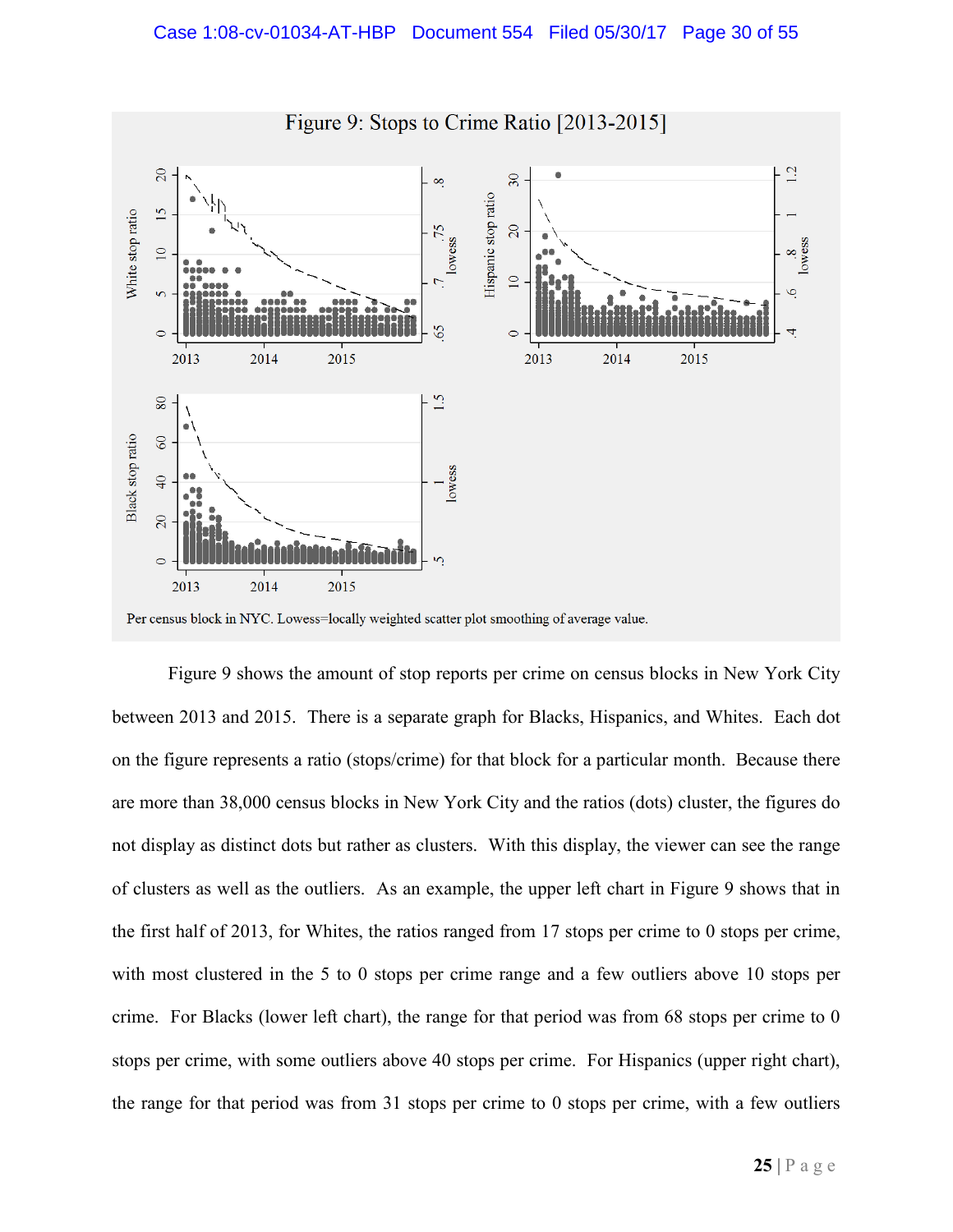#### Case 1:08-cv-01034-AT-HBP Document 554 Filed 05/30/17 Page 31 of 55

above 15 stops per crime. Note that the chart for Blacks has a different scale in the y-axis because the ratios of stops to crime were much higher than the ratios for Whites. From these charts, one can see that in 2013, Blacks had blocks with the highest rate of stops per crime, with a maximum outlier block of 68 stops per reported crime, compared to a block with 31 stops per crime for Hispanics, and a block with 17 stops per crime for Whites.

Figure 9 also shows in the dotted line the average rate of stops per crime for all census blocks in a given month (locally weighted mean), with the scale to the right of the graph. These charts show that at the beginning of 2013, the average rates at which Blacks were stopped were higher than the rates for Hispanics or Whites. For Blacks, on average, there were more stops on a block than reported crimes on that block, at 1.09 stops per crime, while Hispanics and Whites, on average, had fewer stops on a block than reported crimes, with .859 stops per crime for Hispanics and .774 stops per crime for Whites. The outlier blocks for Blacks and Hispanics can skew the average difference. For nearly 75 percent of all blocks, there were fewer stops than reported crimes for Blacks, Hispanics, and Whites in 2013. The median for the stops per crime ratio was .66 for Blacks and .5 for both Hispanics and Whites in 2013. There is no month from 2013-2015 where, on average, there were more stops than crime on blocks for Whites.

Figure 9 illustrates that the racial differences in stops per crime dropped substantially between 2013 and 2015. In 2014, the median ratios of stops to crime for Blacks, Hispanics, and Whites were all equal at .50. The average ratio of stops to crimes in 2014 was .71 for Whites compared to .69 for Blacks and .63 for Hispanics. By 2015, there were on average more stops per crime for Whites (.70) than there were for Hispanics (.58) or Blacks (.60). These graphs demonstrate that as stops have declined, the stops per crime ratios have dropped more for Blacks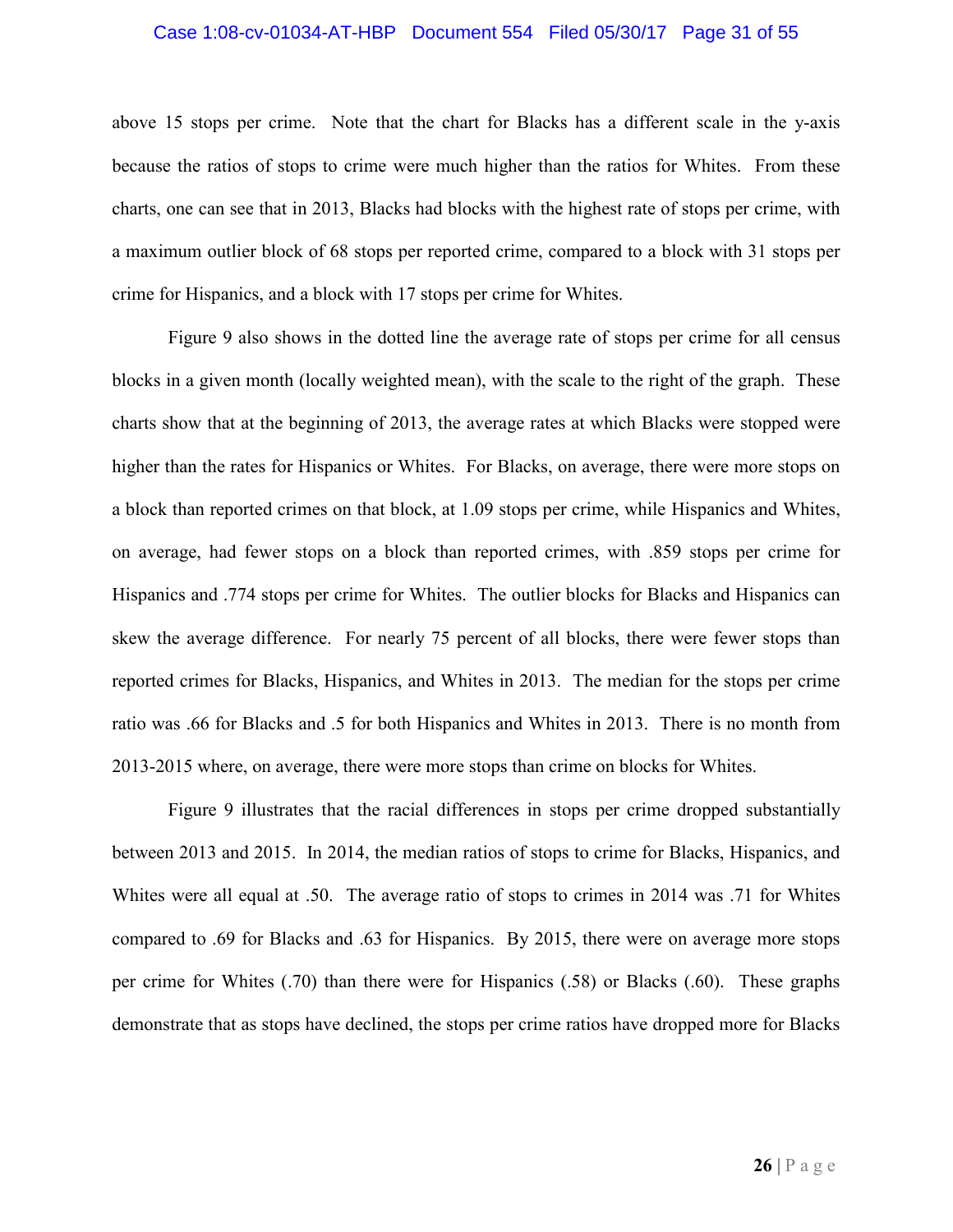# Case 1:08-cv-01034-AT-HBP Document 554 Filed 05/30/17 Page 32 of 55

and Hispanics than for Whites. One should note, however, as explained previously, this metric examines only the total citywide disparity, not the disparity in any given location.

This analysis of ratios of stops per crime can also be done at the precinct level instead of at the block level. If one examines the average ratio of stops to crime for Blacks, Hispanics, and Whites by precincts and years, it reveals that there were more stops per crime for Blacks (.96) and Hispanics (.79) than Whites (.64) in 2013. These differences diminished in 2014, with Blacks having a higher average stops per crime ratio (.66) compared to Whites (.58), and Hispanics having an average stops per crime ratio (.60) similar to Whites. In 2015, the differences in ratios continued to diminish, but Blacks still remain slightly higher in stops per crime in precincts (.57) compared to Whites (.53), while Hispanics had a lower average stops per crime ratio (.48). Because averages can be distorted by outliers, it is important to note that the analysis using the medians (50th percentiles) shows a similar trend.

It is important to note that racial differences in the average rate of stops per crime for the City overall or by precinct do not answer the question of whether the amount of stops per crime is similar by racial group in the same location. There are going to be fewer Whites to stop in heavily minority neighborhoods relative to the amount of reported crime, just as there will be fewer minorities to stop in majority White neighborhoods relative to the amount of reported crime. If one makes a direct comparison of stops of Whites to Blacks or Hispanics on the same block or within the same precinct, the comparison can be distorted by the fact that areas with larger minority populations will have more stops of minorities and more crime reported. The denominator will be the same number of crimes reported, but the numerator will be smaller for Whites compared to Blacks or Hispanics.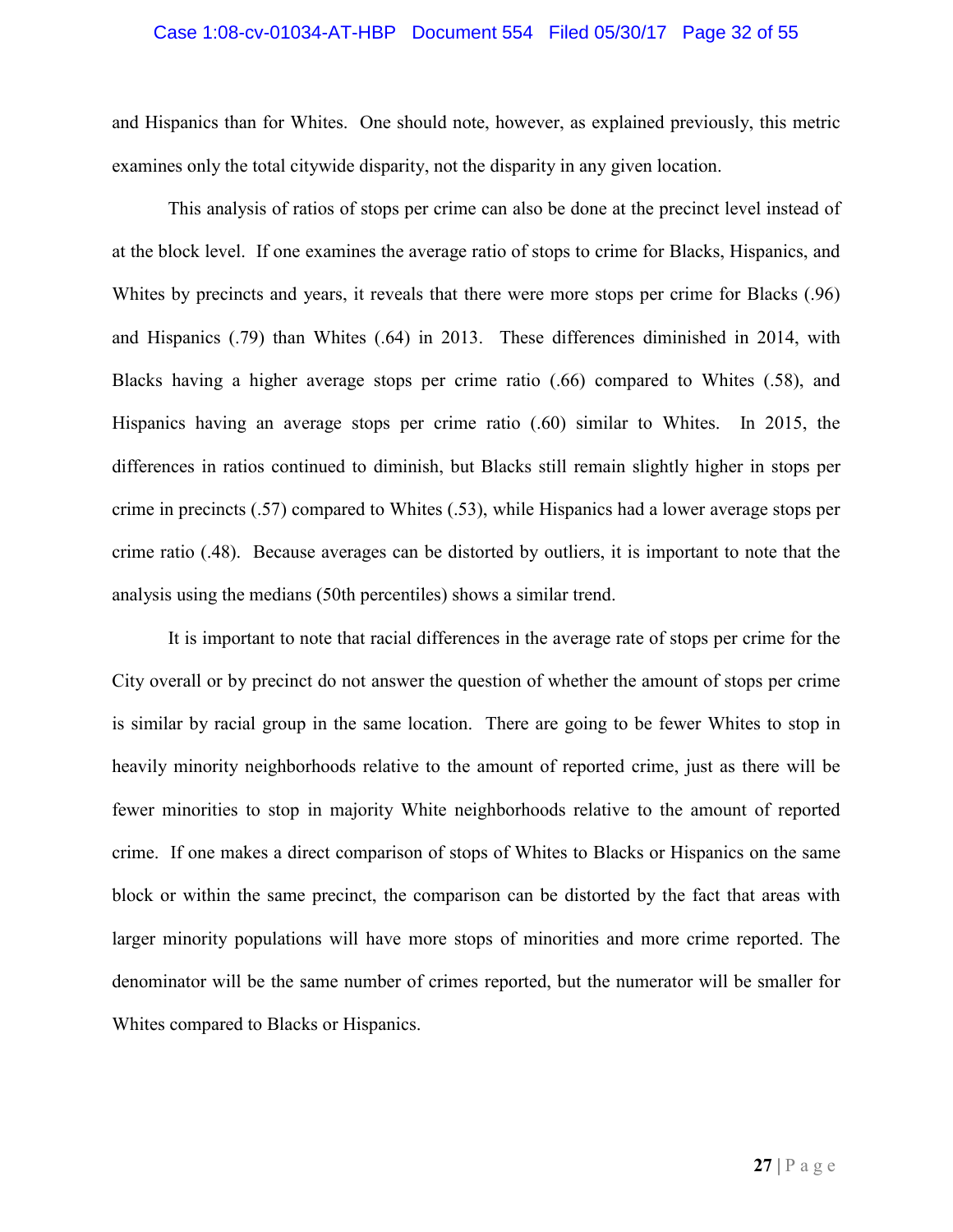#### Case 1:08-cv-01034-AT-HBP Document 554 Filed 05/30/17 Page 33 of 55

However, one can compare the stops per crime ratios for blocks that have the same level of reported crime in a month. One way to do that is to use a statistical test called a Wilcoxon matched pair test.<sup>6</sup> Using that test to examine the differences in medians (50th percentiles) of stops per crime for Blacks, Hispanics, and Whites for blocks with the same level of reported crime in a month, this analysis finds that Blacks and Hispanics relative to Whites have significantly higher stops per crime ratios at all levels of reported crime. The differences are statistically significant and would occur by chance less than 1 time in  $1,000$ .<sup>7</sup> This analysis shows that the higher stops to crime ratios for Blacks and Hispanics found in 2013 are mostly driven by areas with lower reported levels of crime where minorities were more subject to stops than Whites in comparably low reported crime blocks. The racial disparities in stops to crime ratios for blocks with similar levels of reported crime continued in 2014 and 2015, although the extent of the disparities decreased.

If the amount of crime reported on blocks throughout the city should reflect the relative risk of being stopped, then the comparison of stops to crime ratios suggests that by 2015 the racial disparity of stops had significantly diminished. This conclusion was apparent in three of the four analyses using the stops to crime ratios (citywide by block, citywide by precinct, and an analysis of the F-tests comparing coefficients for stops to crime ratios for blocks with similar levels of crime). Only in the Wilcoxon matched pair test, examining the medians of stops per crime ratios for blocks with similar levels of reported crime, did the disparities continue into

<sup>6</sup> Wilcoxon, F. 1945, Individual comparisons by ranking methods. *Biometrics* 1: 80-83.

 $<sup>7</sup>$  These findings are corroborated by a regression model that estimates the relationship between the average amount</sup> of crime reported on blocks in a month and stops to crime ratios for Blacks, Hispanics, and Whites in each year. In 2013, the F-test comparing coefficients for stops to crime ratios for Blacks and Hispanics to Whites shows they are significantly different in 2013 (Black v. White F=9.61; p=.0025; Hispanic v. White, F=10.56; p=.0015). The differences between Blacks, Hispanics, and White stops to crime ratios coefficients appear to be driven by areas with lower reported crime where Blacks and Hispanics are more subject to stops than Whites. However, as with the analysis of stops to crime ratios citywide, the F-tests comparing coefficients show that the differences are no longer significant in 2014 or 2015.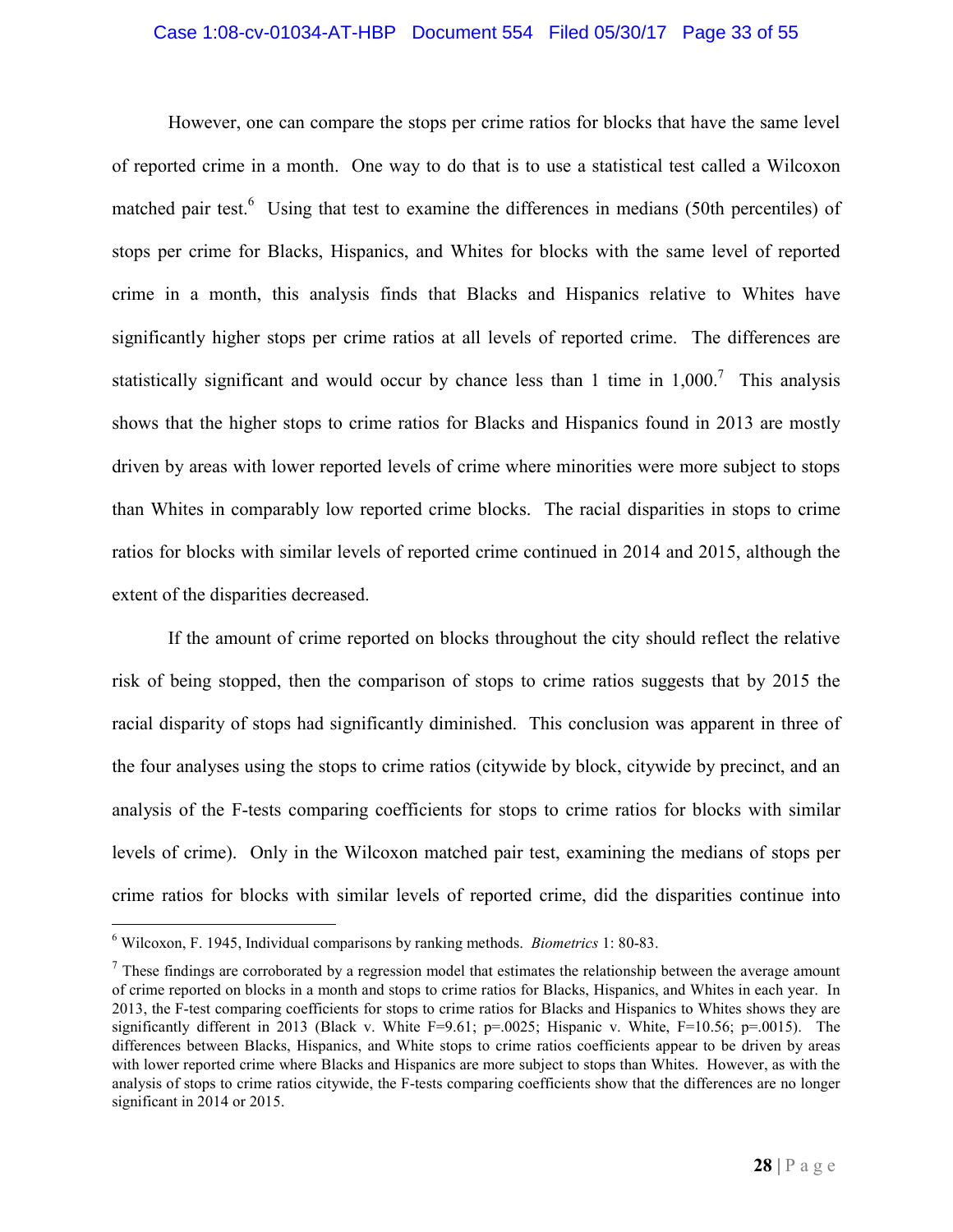#### Case 1:08-cv-01034-AT-HBP Document 554 Filed 05/30/17 Page 34 of 55

2015, although even in that test, the disparities were reduced by 2015. These findings are different than those using the regression model described in Subsection 1 above.

#### **3. Comparison of Findings for Racial Disparity**

This raises a question about why the racial differences in rates of stops per crime show a diminishing racial disparity for the City, in contrast to the regression model findings that show minority neighborhoods remain a significant predictor of estimated stops, even after controlling for crime. This section of the report explores the limitations of each of the analyses.

As stated in the section above, the approach using ratios of stops per crime on each block provides a citywide perspective of racial disparities, and identifies outliers of blocks where the number of stops heavily outweigh the number of crimes on that block, but it does not compare neighborhoods and measure racial disparities in particular areas. It does not attempt to take into account other contextual variables, but only provides an accounting of stops.

With respect to the approach using regression analysis, it estimates how much the variation in stops per population in a census tract can be explained by changes in the racial demographics of census tracts, controlling for crime, socioeconomic variables, the precinct location, and the month of the year. The results from all regression models produce a predicted value of the outcome from the model parameters, in this case stops per population. When one compares the predicted stop rate from the regression models to the actual stop rate on that block, the numbers are not always well matched, especially in neighborhoods with large percentages of minorities. Because there are fewer blocks where more than 75% of the population are Black or Hispanic, these predicted values have larger margins of error. Therefore, one has to be more cautious in drawing conclusions from predicted stop rates.

Figure 10 shows the estimated rate of stops after controlling for crime and other variables previously noted relative to actual stop rates by the percentage of Black residents. The y-axis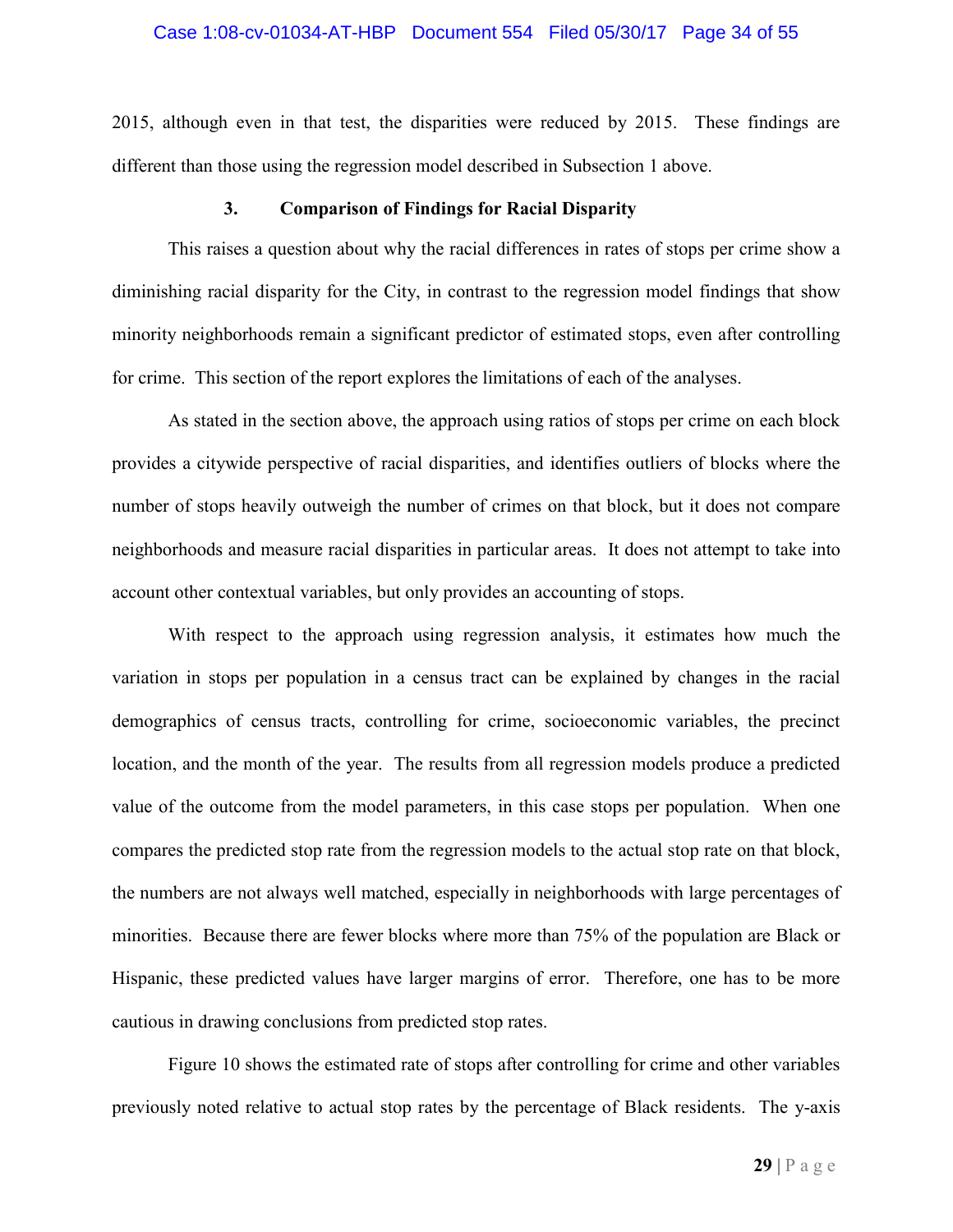# Case 1:08-cv-01034-AT-HBP Document 554 Filed 05/30/17 Page 35 of 55

shows the actual stop rates and the x-axis shows the estimated stop rates from the regression analysis. A comparison of the estimated results per block to the actual reported stops per block shows that there were more actual stops than estimated in both neighborhoods that are heavily Black and those with a small Black population percentage. One should also note that the statistical model estimates outliers above 100 stops per month in some neighborhoods in which the percentage of Black residents was 50% or higher, when there were none or at most only a handful of actual stops in those census blocks.



Figure 10: Actual to Estimated Stops per Month in Census Blocks, 2013-2015

Second, in the analysis using census data, it is not sufficient simply to find that the rate of stops for Blacks or Hispanics was higher than their share of the City's population. That disparity might have been caused by the fact there was a high crime rate in areas that are predominantly minority: so one needs to control for crime, as the regression analysis attempts to do. The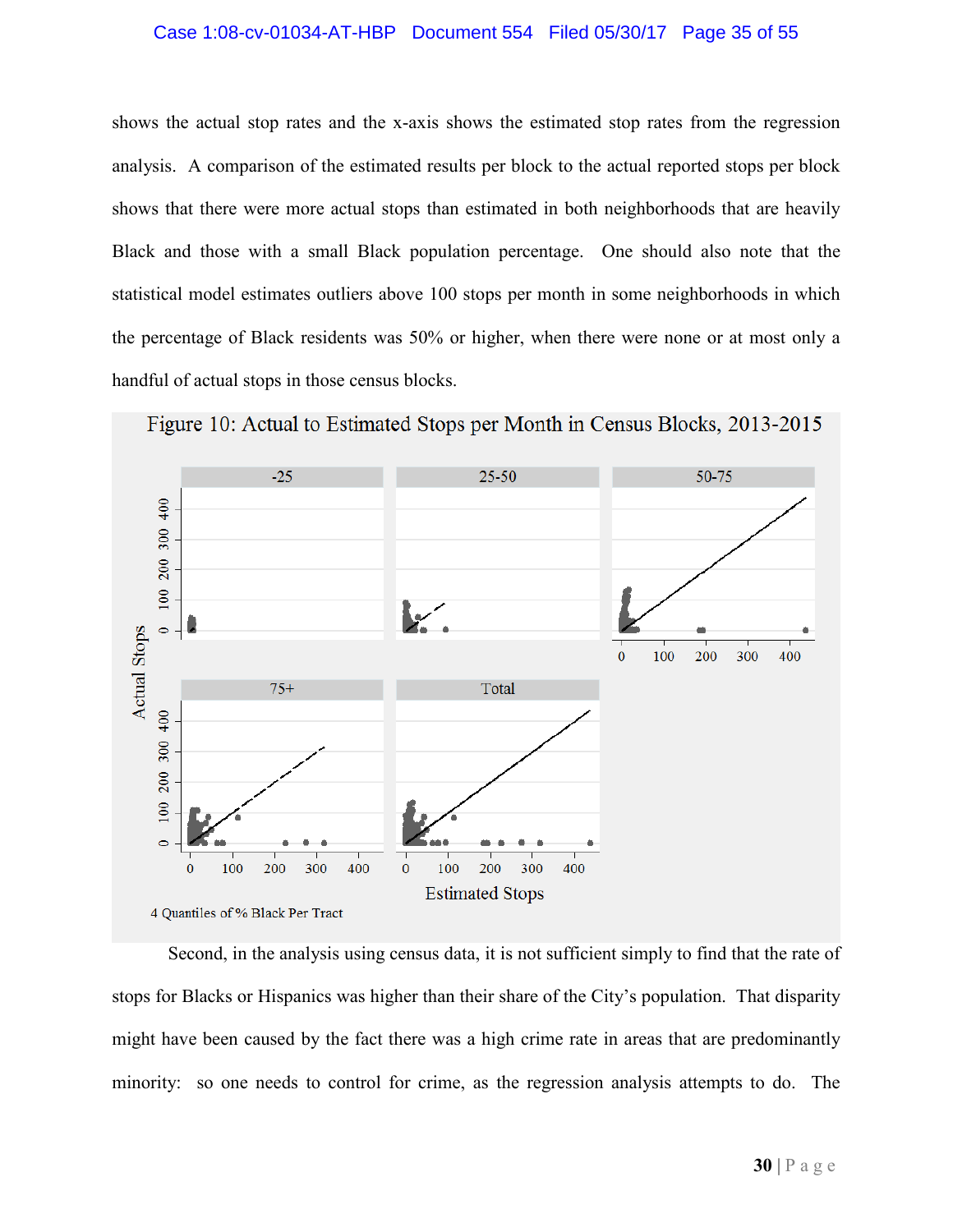# Case 1:08-cv-01034-AT-HBP Document 554 Filed 05/30/17 Page 36 of 55

success of this attempt depends in part on whether there are a substantial number of Black and White neighborhoods that shared all the attributes for which one wanted to control—i.e., Black and White neighborhoods in the same precincts, with similar poverty rates, and with similar crime rates. However, in the period 2013-2015, there were almost no predominantly Black and White neighborhoods that shared all these attributes. In particular, there were very few highcrime white neighborhoods located in the same precincts as high-crime Black and Hispanic neighborhoods. For this reason, the regression analysis loses some of its precision in estimating stop rates.

A third caveat relates to deployment. The census-based analysis attempts to take account of NYPD officer deployment by assuming that police deployment reflects precinct location and the amount of crime reported in the previous month. However, deployment decisions may not mirror the previous month's crime trends. For example, the NYPD could deploy 30 percent of its officers to high-crime neighborhoods that contributed only 20 percent of the City's crime the month before. Deploying more officers in a high-crime neighborhood would likely result in more stops in that neighborhood. Higher stop rates for minority neighborhoods could be the result of the NYPD assigning a higher number of officers to high-crime neighborhoods, over and above what the previous month's crime rates would suggest. Because the NYPD does not have computerized data on officer assignments that is routinely updated, the analysis cannot directly control for officer deployment. Thus, it cannot tell us whether a higher rate of stops in minority neighborhoods was due to officers making stops of Blacks and Hispanics at a lower threshold of suspicion than stops of Whites and others, or due to police deployment decisions, or some combination of the two. Going forward, the monitor team will examine whether police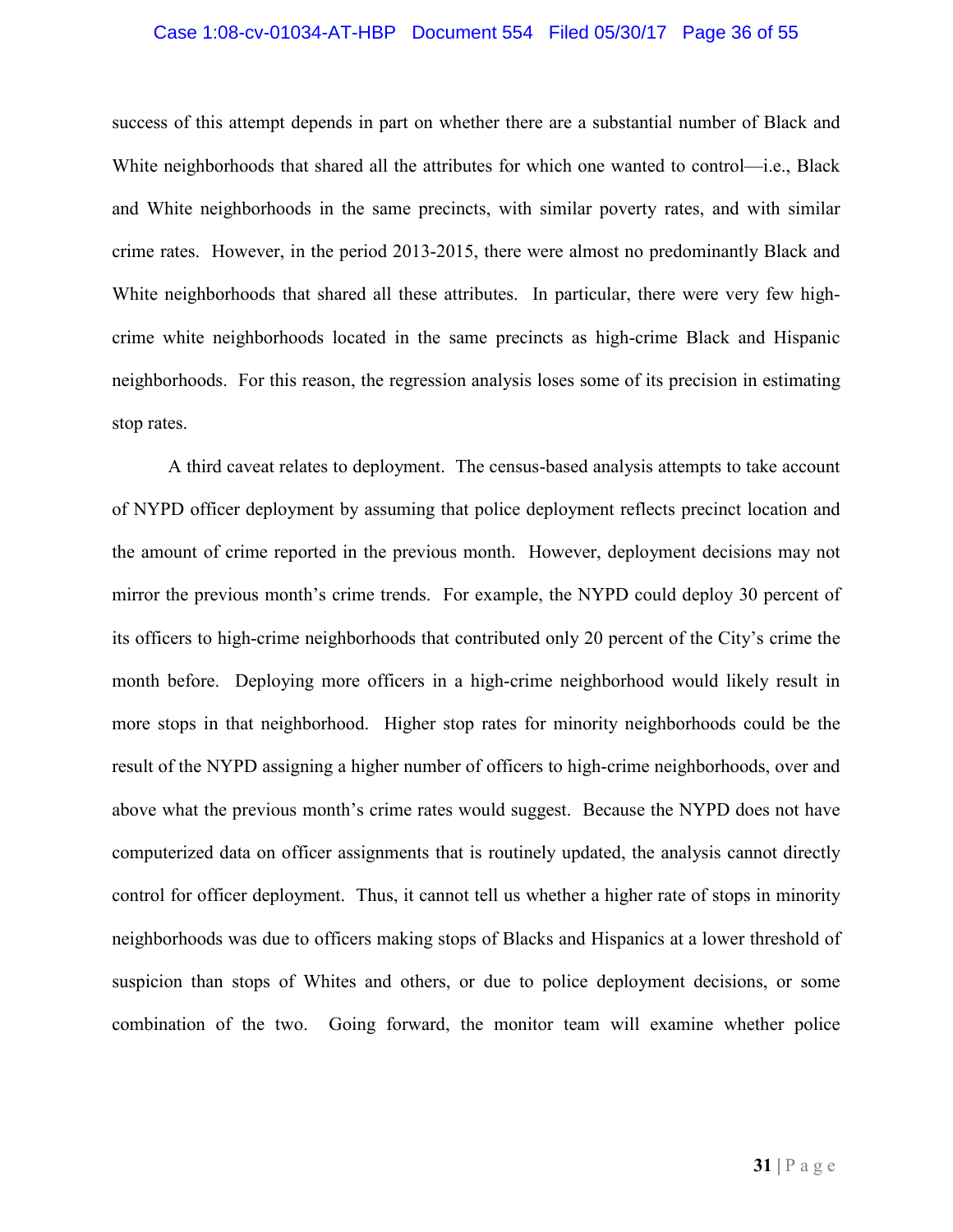# Case 1:08-cv-01034-AT-HBP Document 554 Filed 05/30/17 Page 37 of 55

deployment can be approximated using data on the officers' arrests and summonses in different locations.

It is also important to note that the regression model does not examine racial disparities in individuals stopped; it identifies only whether stops are higher per population in areas where the residents are predominantly minority. Finally, the analysis that uses the racial percentage of census tracts assumes that the residential population in a tract is the population that is "available" to be stopped by the police. However, the persons who live in that tract are not necessarily the same as the persons on the street at any given day or time.

Although there are limitations in the regression analysis, another way of looking at the data lends support to this analysis: one can ask whether the racial composition of census tracts is materially important for explaining the rates of stops. Statisticians use a "likelihood ratio test" to answer this question.<sup>8</sup> This test examines how well the regression model with racial demographics of tracts (percent Black, percent Hispanic, percent other races) estimates stop rates compared to a regression model without those factors included. The likelihood ratio test shows that including racial demographics in the model provides significant improvement in estimating stop rates.<sup>9</sup> This suggests that the racial distribution of areas remains an important factor in explaining the variation in stop rates, even while the overall rate of stops per residential population has dropped significantly between 2013 and 2015. Given the results of this test, the population-based regression analysis cannot be ignored, even with its limitations and even though it results in different findings than the analysis of stops to crime ratios.

For this reason, the monitor will continue to report on both methodologies, along with other analyses, and will invite further input from experts. Future data may bring these two

<sup>&</sup>lt;sup>8</sup> A likelihood ratio test is a statistical test used to compare the goodness of fit of two models, one of which (the null model) is a special case of the other (the alternative model).

<sup>&</sup>lt;sup>9</sup> Chi-square value =360; df=3; p<.0001.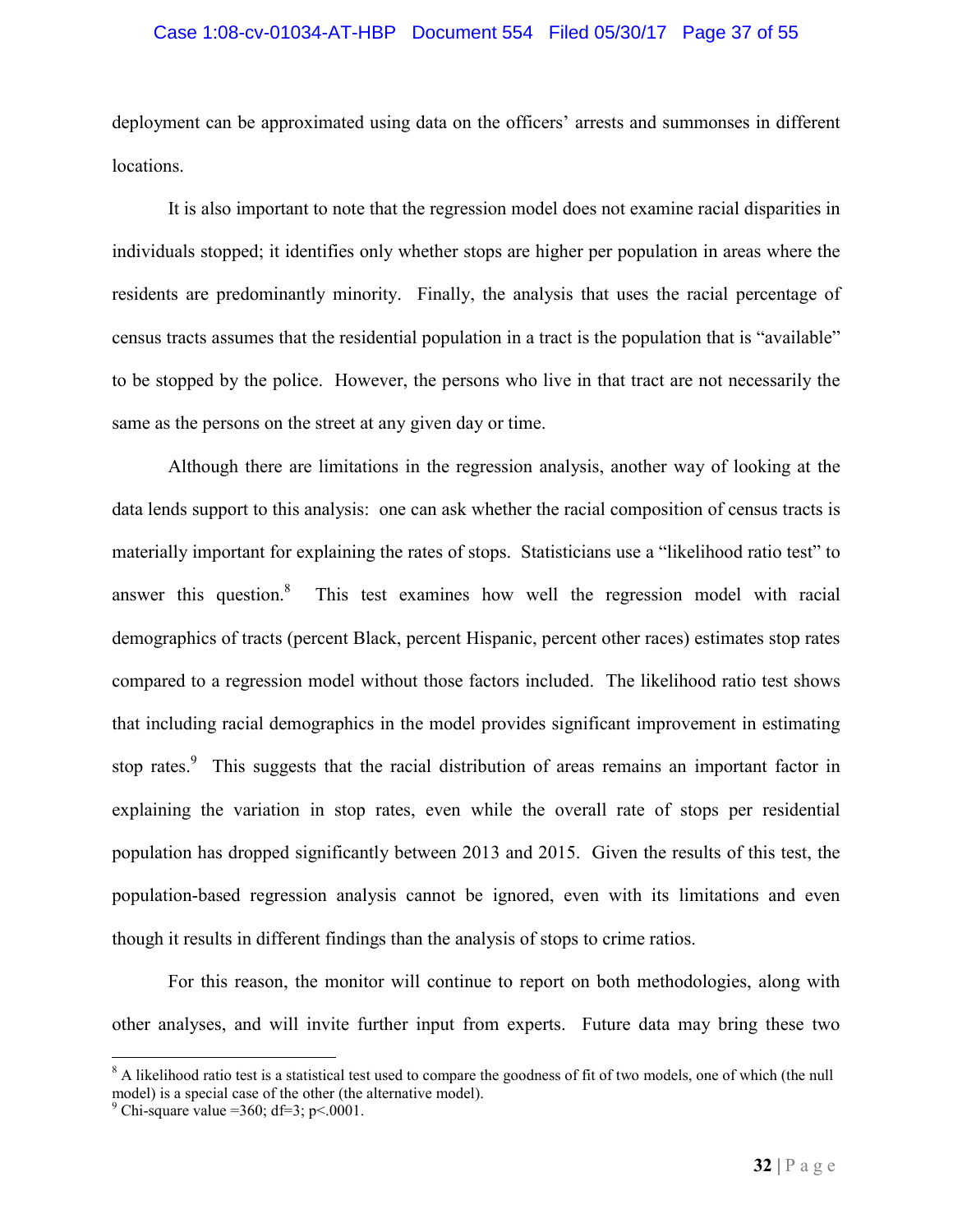#### Case 1:08-cv-01034-AT-HBP Document 554 Filed 05/30/17 Page 38 of 55

methodologies to more similar conclusions, or flaws in one or the other may become more apparent.

#### **C. Examining What Happens After the Stop**

#### **1. Racial Disparities in the Outcomes of Stops**

Another way of measuring the impact of race on stops is to examine what happens after the stop, to see if there are racial disparities in the outcomes of stops and in the hit rates for stops. The following analysis generates estimates of racial disparities from a statistical regression model of the outcomes (frisk, search, summons, arrest, and force) of stops. The analysis statistically controls for features of each stop that could be confounded with race.<sup>10</sup> Specifically, the context of stops are measured by: the major crime suspected (violence, weapons, property, drugs, trespass, and quality of life); the day of the week; the time of day (patrol shift 1, 2, or 3); the type of location (housing, transit, or other); the gender and age of the person stopped (less than 10; 10-15; 16-19; 20-24; 25-34; 35-64; 65+); whether the stop was associated with a radio run; and the precinct location (1, 2…123). The results are displayed in terms of the estimated percentage of outcomes for Blacks and Hispanics relative to others (Non-Hispanic Whites, Asians, Other, or Unknown). $^{11}$ 

Table 5 shows the results from the regression analysis. Note that these figures are estimates, adjusted for the variables noted above. Table 5 indicates that Blacks were

<sup>&</sup>lt;sup>10</sup> Standard errors in these logistic regression models are clustered on block groups to control for unobserved serial dependence within blocks.

 $11$  Statistical power determines the probability of incorrectly rejecting the null hypothesis of no difference (type I error) between groups and incorrectly accepting the null hypothesis (type II error). When analytic databases are large, small differences will be statistically significant, leading one to incorrectly reject the null hypothesis of no difference between groups. When analytic databases are small, differences that are relatively small can lead one to fail to detect differences between groups that are significant (type II error). In the current analysis, the probability of type I error is greater than type II error, because the size of the analytic files examined are relatively large. For differences reported that are not statistically significant (in every case aside from "behavioral" stops), there is more than an estimated .80 power. Therefore, we rely on critical z-value adjusted to 3.02 to guard against type 1 error; *see* McCrary J., Christensen, G., & Fanelli, D. (2016), "Conservative Tests under Satisficing Models of Publication Bias."*PLoS ONE* 11(2): e0149590. doi: 10.1371/journal.pone.0149590.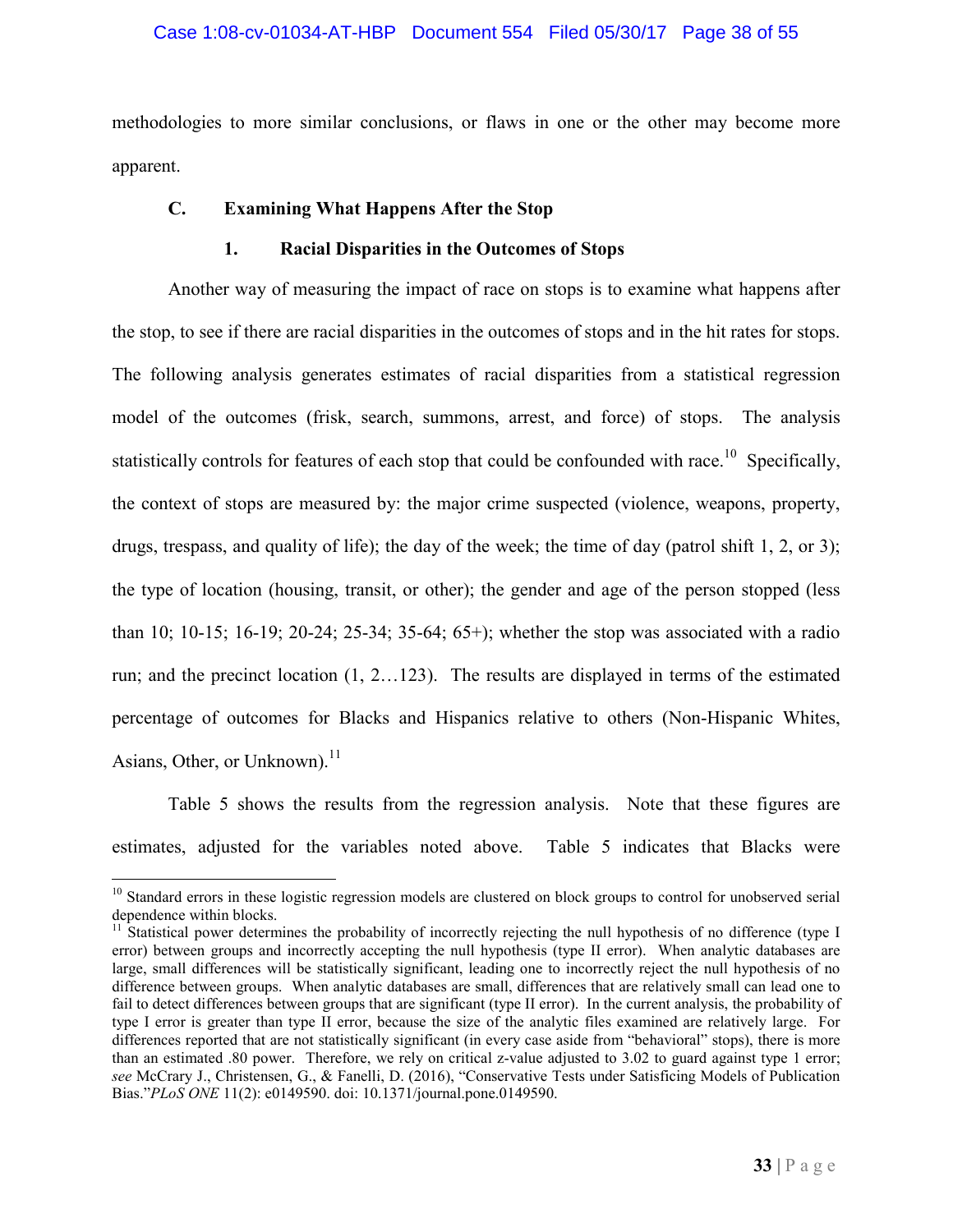#### Case 1:08-cv-01034-AT-HBP Document 554 Filed 05/30/17 Page 39 of 55

significantly more likely than other groups in all three years to be subject to frisk, holding all context variables constant. For example, the analysis estimated that in 2013, Blacks were frisked 63.6 percent of the time, while Non-Hispanic Others (Whites, Asians, Others, or Unknown) were frisked 59.2 percent of the time. Estimates in the table that are statistically significant are noted with asterisks. Hispanics were more likely than Non-Hispanics to be frisked in 2013, but by 2014 and 2015, the differences in frisks for Hispanics and for Non-Hispanic Others were not statistically significant. Blacks and Hispanics were both significantly more likely than Non-Hispanics to be subjected to force in 2013. Hispanics were significantly more likely to be subject to a search and arrest in 2015. The majority of the differences are small in percentage terms (below three percentage points).

|      |                | <b>Black</b>   | Others         |         | Hispanic | Others |        |
|------|----------------|----------------|----------------|---------|----------|--------|--------|
| Year | Outcome        | $\binom{0}{0}$ | $\binom{0}{0}$ | $N=$    | $(\%)$   | $(\%)$ | $N=$   |
| 2013 | Frisk          | 63.6***        | 59.2           | 131,802 | 58.51*** | 55.92  | 83,753 |
|      | Search         | 8.01           | 8.46           |         | 8.19     | 8.74   |        |
|      | <b>Summons</b> | 2.4            | 2.8            |         | 3.2      | 3.06   |        |
|      | Arrest         | 6.24           | 6.2            |         | 7.1      | 7.46   |        |
|      | Force          | $12.16**$      | 10.0           |         | 12.66*** | 11.56  |        |
| 2014 | Frisk          | 73.3 ***       | 70.4           | 31,810  | 67.29    | 65.3   | 20,328 |
|      | Search         | 12.81          | 13.0           |         | 14.15    | 13.47  |        |
|      | <b>Summons</b> | 1.6            | 1.7            |         | 2.11     | 1.71   |        |
|      | Arrest         | 9.8            | 9.76           |         | 11.63    | 10.96  |        |
|      | Force          | 17.96**        | 16.55          |         | 19.8     | 18.14  |        |
| 2015 | Frisk          | 74.5***        | 70.8           | 15,977  | 68.74    | 65.74  | 10,131 |
|      | Search         | 15.34          | 14.9           |         | 18.46*** | 15.45  |        |
|      | <b>Summons</b> | 2.1            | 2.2            |         | 1.86     | 2.16   |        |
|      | Arrest         | 12.47          | 11.68          |         | 15.59*** | 12.59  |        |
|      | Force          | 24.55          | 23.89          |         | 25.2     | 22.77  |        |

**Table 5: Stop Outcomes for Blacks and Hispanics, Controlling for Contexts**

Note: All estimates include controls for major crime suspected; day of the week; patrol shift; housing, transit, or other location; gender of person stopped; age of person stopped; stop based on radio run; precinct location.

\*\*Difference in percent occurs by chance less than 1 in 100.

\*\*\*Difference in percent occurs by chance less than 1 in 1,000.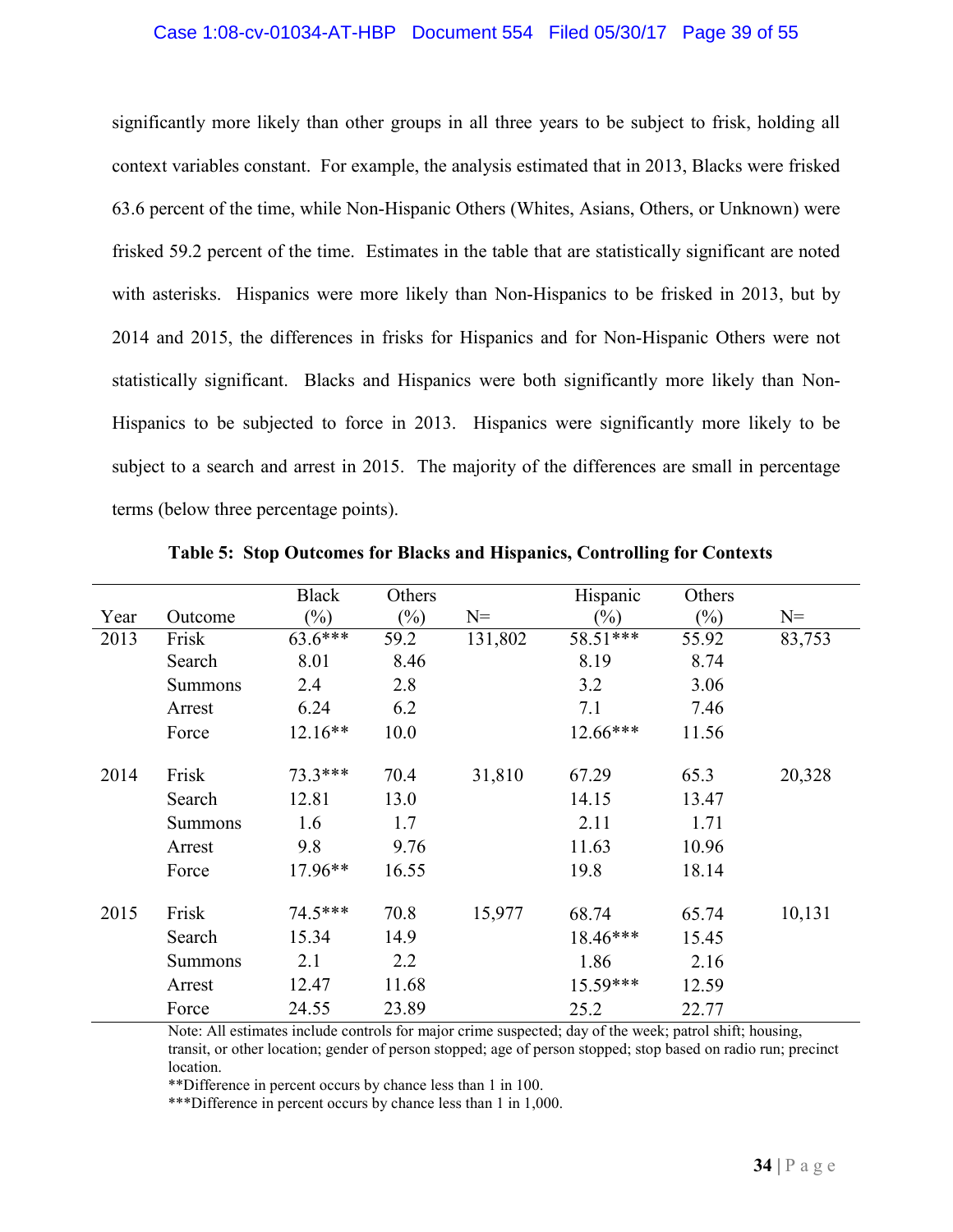# Case 1:08-cv-01034-AT-HBP Document 554 Filed 05/30/17 Page 40 of 55

The statistical analyses used to estimate differences in stop outcomes by race in Table 5 held important contextual variables constant. Nevertheless, these estimates may not accurately remove the influence of context variables that are correlated with race, if there are important unaccounted-for interactions between race and the contextual variables.<sup>12</sup> Omitting important interactions could lead to estimates that over- or understate racial disparities in outcomes. To check this possibility, an analysis was conducted that compared the outcomes for stops of minorities with the outcomes for stops for a comparison group of non-minorities that was similar to Blacks and Hispanics on all variables except for race.<sup>13</sup> This is known as a "doubly robust" estimation model. In essence, this approach attempts to develop comparisons where subjects in comparison groups differ only on race attributes, but were otherwise the same on all other measurable contextual factors. In the analyses reported here, outcomes for Black and Hispanic subjects were compared to outcomes for "similarly situated" Non-Hispanic subjects.<sup>14</sup> This type of analysis has been used by many criminologists, including Dr. Fagan and the RAND Corporation, which conducted an analysis using a similar method to examine racial disparities in New York City stops from 2006 data.<sup>15</sup> Only percentage differences in outcomes that would occur by chance less than 1 time in 100 are flagged to guard against false discovery driven by the large number of cases in these analyses.<sup>16</sup>

<sup>12</sup> *See* Berk, Richard A. (2004), *Regression Analysis: A Constructive Critique*. Thousand Oaks, CA: Sage Publications, Inc.

<sup>13</sup> *See* Bang, H., & Robins, J. (2005), *Doubly Robust Estimation in Missing Data and Causal Inference Models.* Biometrics 61, 962–972, corrected in 2008, Biometrics, 64, 650; Imbens, G.W., Wooldridge, J.M (2009), Recent developments in the econometrics of program evaluation. *Journal of Economic Literature* 47: 5–86.

<sup>&</sup>lt;sup>14</sup> The doubly robust method employed relied on augmented inverse-probability weights. StataCorp. 2013. Stata: Release 13. Statistical Software. College Station, TX: StataCorp LP.

<sup>15</sup> See Ridgeway, G., (2007). *Analysis of Racial Disparities in the New York Police Department's Stop, Question, and Frisk Practices. TR-534-NYCPF*. Santa Monica, CA: RAND Corporation.

<sup>&</sup>lt;sup>16</sup>For an example of how this pertains to publication bias of statistical significance, *see* McCrary J., Christensen G., & Fanelli D. (2016), "Conservative Tests under Satisficing Models of Publication Bias." *PLoS ONE* 11(2):

e0149590. doi: 10.1371/journal.pone.0149590. In this case, we use a lower threshold of statistical significance since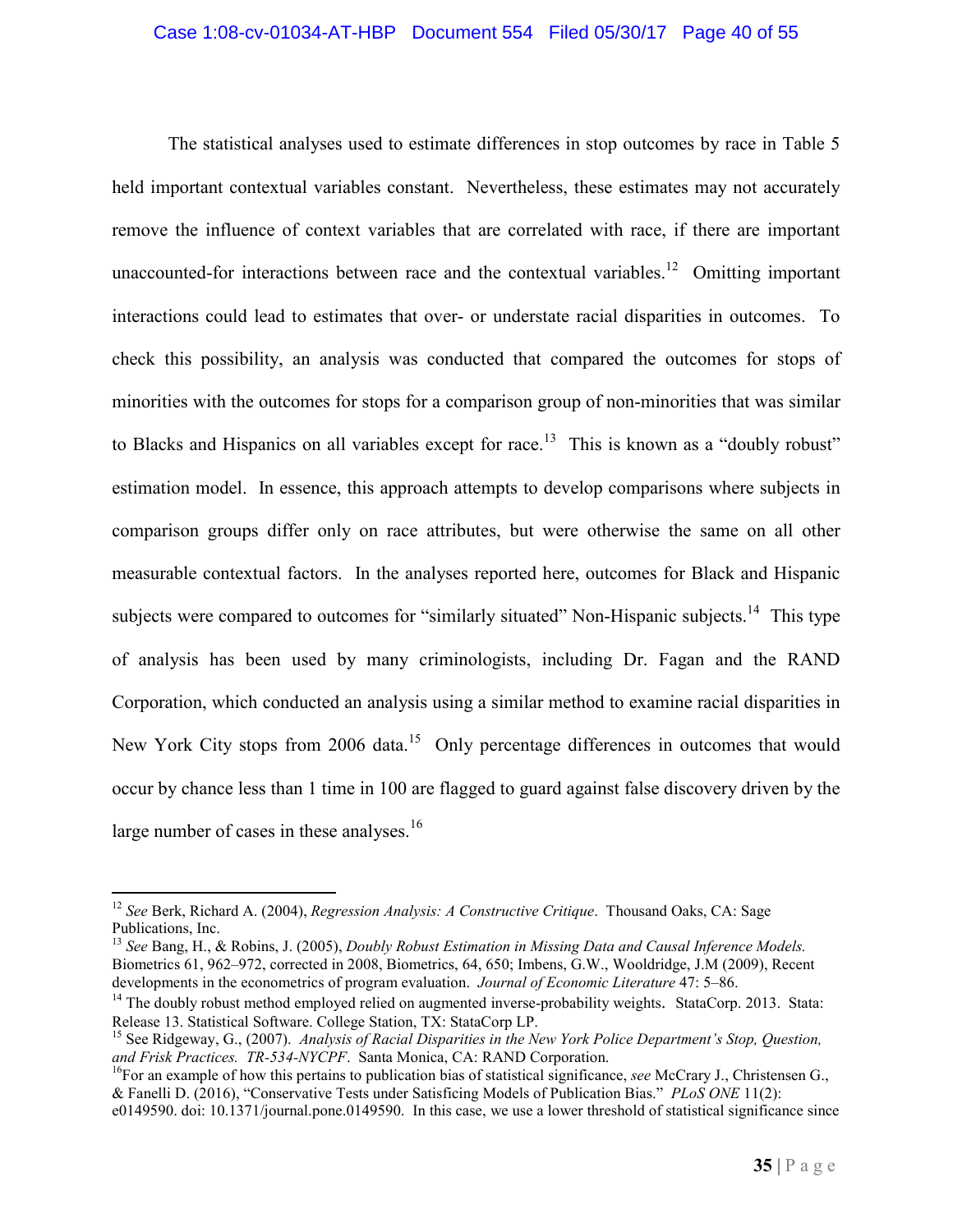#### Case 1:08-cv-01034-AT-HBP Document 554 Filed 05/30/17 Page 41 of 55

Table 6 displays the results from the doubly robust analyses of stop outcomes for Blacks and Hispanics compared to their statistical comparison groups. Table 6 shows the percentage of outcomes for Blacks and Hispanics relative to those who are statistically similar on all stop context variables. The results indicate there are only a few statistically significant racial disparities in outcomes from stops when comparing Blacks and Hispanics to similarly situated Non-Hispanics.

In 2013, Blacks and Hispanics compared to similarly situated Non-Hispanics were two to three percent more likely to experience a frisk and one to two percent more likely to experience uses of force. In 2014 and 2015, the majority of the outcomes were similar between Blacks and Hispanics compared to similarly situated Non-Hispanics. The two exceptions are for Hispanics in 2015, where searches and arrests occurred 20.6 percent and 19.8 percent of the time for Hispanics compared to 17.4 percent and 17 percent for similarly situated Non-Hispanics.

For the majority of outcomes, there was no evidence of racial disparities in stop outcomes for Blacks and Hispanics in 2014 and 2015 relative to similarly situated Non-Hispanics. The differences are noted when they are statistically significant, even though the actual percentage differences appears to be small. Overall, these findings suggest improvement in racial disparities in outcomes reported in stop data.

|      |                |               | NON-HISPANIC COMPATISONS, 2015-2015 |         |                 |            |        |
|------|----------------|---------------|-------------------------------------|---------|-----------------|------------|--------|
|      |                | <b>Black</b>  | Comparison                          |         | <b>Hispanic</b> | Comparison |        |
| Year | Outcome        | $\frac{6}{2}$ | $(\%)$                              | $N=$    | $(\%)$          | $(\%)$     | $N=$   |
| 2013 | Frisk          | 58.9***       | 55.6                                | 136,505 | $55.3***$       | 53.5       | 87,220 |
|      | Search         | 9.2           | 10.2                                |         | 9.9             | 10.5       |        |
|      | <b>Summons</b> | 3.3           | 3.9                                 |         | 4.1             | 4.0        |        |
|      | Arrest         | 7.6           | $8.0\,$                             |         | $8.8\,$         | 8.9        |        |
|      |                |               |                                     |         |                 |            |        |

**Table 6: Comparison of Stop Outcomes for Blacks Compared to Similarly Situated Non-Hispanic Comparisons, 2013-2015**

there are multiple outcomes being tested and a large sample size, leading to a higher likelihood of finding differences that would occur by chance fewer than five times out of 100.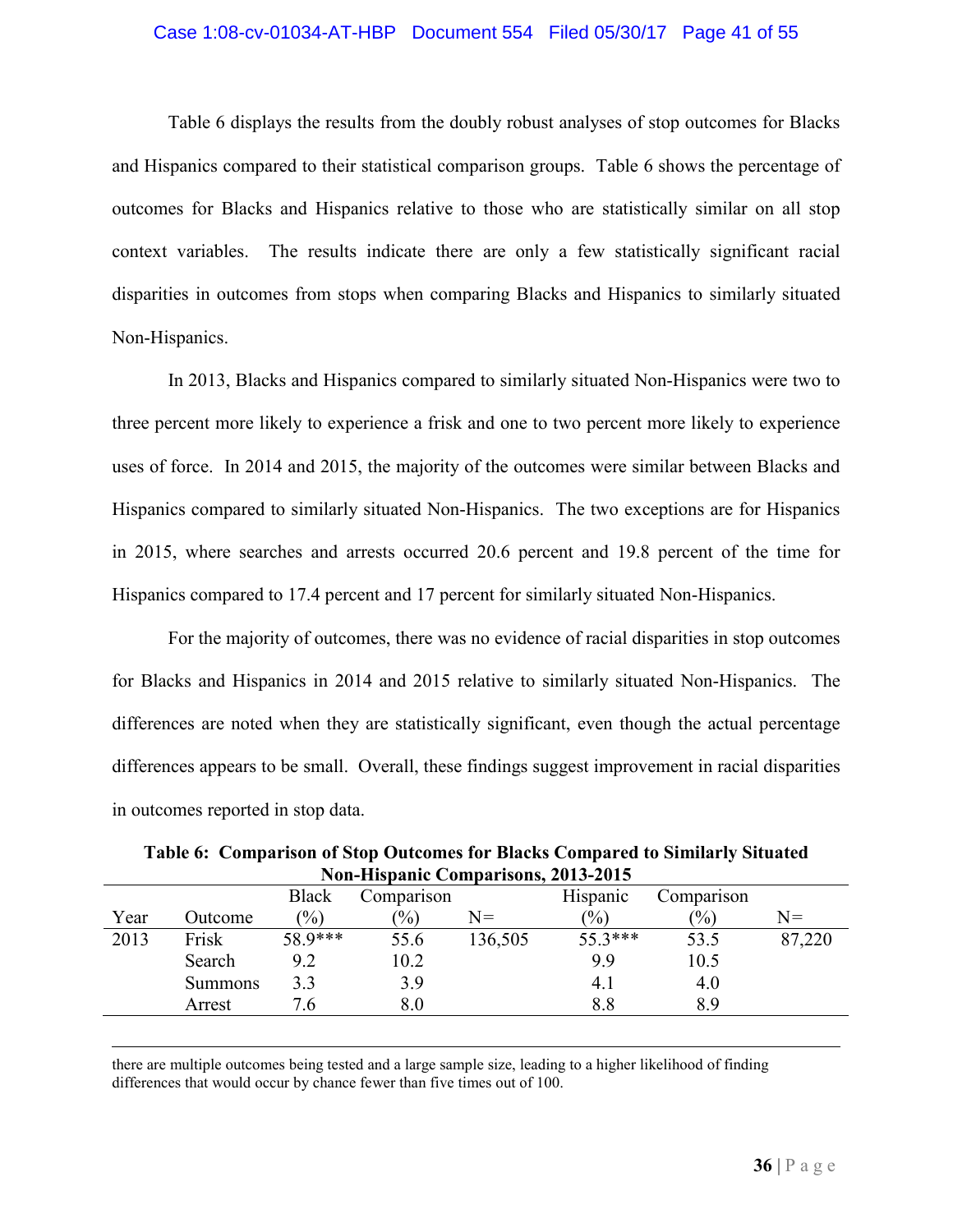# Case 1:08-cv-01034-AT-HBP Document 554 Filed 05/30/17 Page 42 of 55

|      |                | <b>Black</b>   | Comparison |        | <b>Hispanic</b> | Comparison |        |
|------|----------------|----------------|------------|--------|-----------------|------------|--------|
| Year | Outcome        | $\binom{0}{0}$ | $(\%)$     | $N=$   | $(\%)$          | $(\%)$     | $N=$   |
|      | Force          | $14.5***$      | 12.6       |        | $15.2***$       | 14.0       |        |
| 2014 | Frisk          | 67.4           | 65.0       | 33,196 | 62.9            | 60.7       | 21,415 |
|      | Search         | 15.0           | 16.4       |        | 17.1            | 16.9       |        |
|      | <b>Summons</b> | 2.3            | 2.4        |        | 3.0             | 2.7        |        |
|      | Arrest         | 13.7           | 14.1       |        | 16.3            | 16.0       |        |
|      | Force          | 20.1           | 18.4       |        | 21.9            | 19.8       |        |
| 2015 | Frisk          | 68.4           | 66.5       | 15,977 | 64.6            | 62.4       | 10,568 |
|      | Search         | 17.4           | 17.9       |        | $20.6***$       | 17.4       |        |
|      | <b>Summons</b> | 2.5            | 2.5        |        | 2.5             | 2.9        |        |
|      | Arrest         | 16.1           | 16.5       |        | 19.8**          | 17.0       |        |
|      | Force          | 26.8           | 28.1       |        | 27.7            | 26.2       |        |

Note: All estimates include controls for major crime suspected; day of the week, patrol shift, housing, transit, or other location; gender of person stopped; age of person stopped; stop based on radio run; precinct location. Critical z-value adjusted to 3.02 to guard against type 1 error as suggested by McCrary J. et al. (2016). \*\*Difference in percent would occur by chance less than 1 in 100.

\*\*\*Difference in percent occur by chance less than 1 in 1,000.

#### **2. Racial Disparities in Hit Rates**

A body of research literature on police stops of civilians uses hit rates, or the percentage of searches that turn up contraband, as a test of racial disparities. If the hit rate for searched minority suspects is lower than that of non-minority suspects, it suggests that the police may be applying a lower standard of suspicion to minorities in deciding whether to conduct a search. However, several papers suggest that comparing hit rates from searches between races is not an accurate test of racial disparities if the context of searches is different between racial groups.<sup>17</sup> For example, there may be factors associated with race that explain a greater propensity to search and a lower hit rate, but that have nothing to do with police officers applying a lower threshold of suspicion. To control for this form of "omitted variable bias," the analysis of hit rates controls for variables that measure the context of stops.

<sup>17</sup> Sanga, S., "Reconsidering Racial Bias in Motor Vehicle Searches: Theory and Evidence." *Journal of Political Economy* 117.6 (2009): 1155-159; Anwar, S., and Hanming, F., "An alternative test of racial prejudice in motor vehicle searches: Theory and evidence." *The American Economic Review* 96.1 (2006): 127-151; Ayres, I., "Outcome tests of racial disparities in police practices." *Justice Research and Policy* 4.1-2 (2002): 131-142.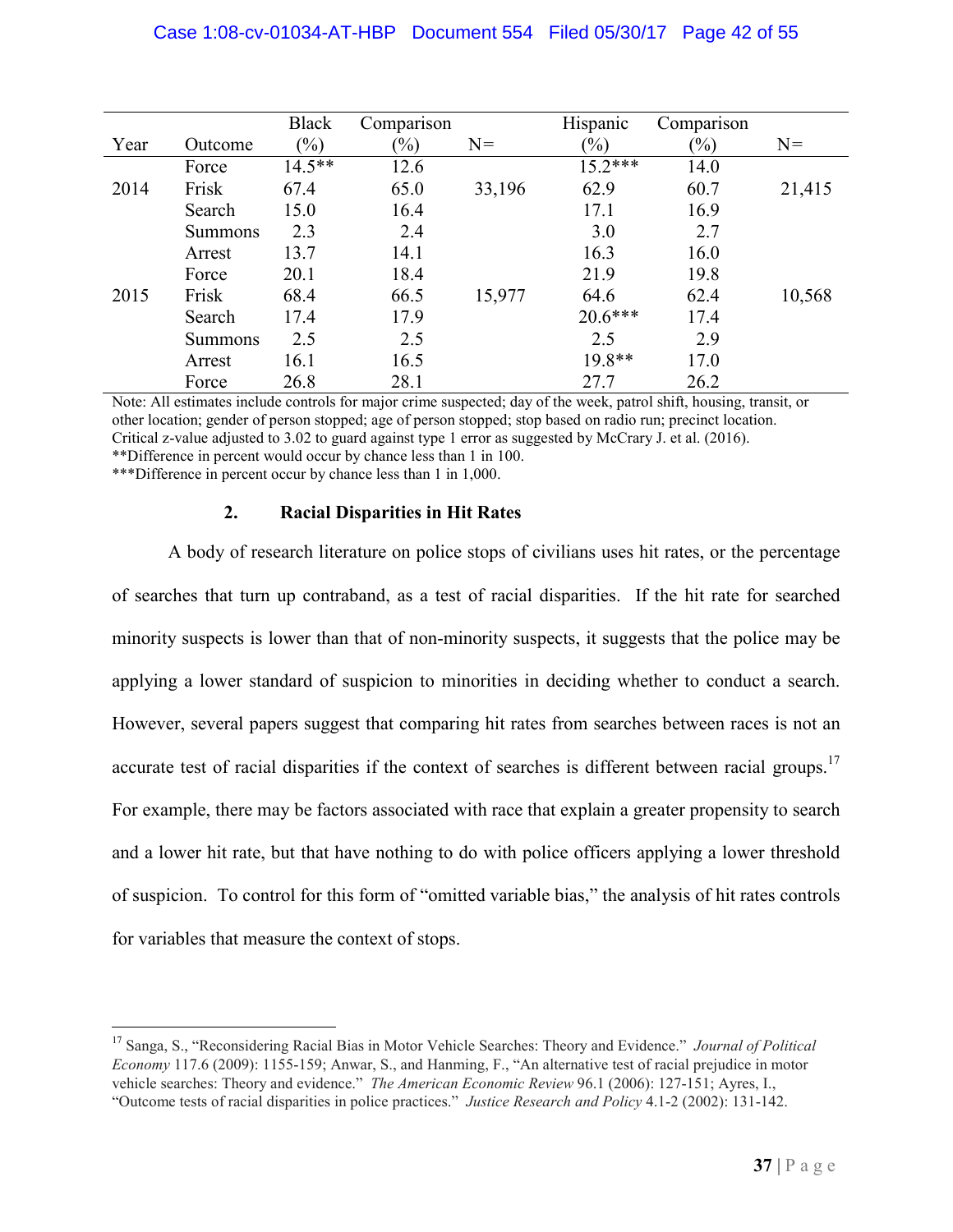#### Case 1:08-cv-01034-AT-HBP Document 554 Filed 05/30/17 Page 43 of 55

Hit rates from searches are estimated using a regression model that includes the same control variables as were used in the analyses of outcomes (crime suspected categories; gender; age of suspect; housing, transit, or patrol; radio run; day of week; and precinct).<sup>18</sup> This approach reduces the risk that racial differences in hit rates could be explained by these other variables. Comparisons for hit rates are estimated for three different sets of stops: (1) for all stops; (2) for stops in which there was a search; and (3) for stops in which the NYPD officer reported suspecting an individual of being engaged in a drug transaction, violent crime, or "casing" a victim or location, and a search was conducted. This third category is used because these types of stops appear to have a higher likelihood that criminal activity took place.<sup>19</sup> (These stops are labeled "Behavioral" in Table 7 on page 40 below.)

Table 7 shows the results from this analysis of hit rates by year for Blacks and Hispanics compared to Non-Hispanic others, after controlling for stop context. The results are presented in terms of percentage of estimated hit rates for stops made of Blacks and Hispanics compared to Non-Hispanics, holding all other variables constant at their mean values. The data for weapons recovered is collected separately from data on the recovery of other contraband, such as drugs, so the hit rates are also reported separately for each. Table 7 shows the hit rates for eight different categories each year (24 in total). As shown in Table 7, there were seven (of 24) circumstances for Blacks and two (of 24) circumstances for Hispanics in which the disparity in hit rates compared to Non-Hispanics was statistically significant, and would occur by chance less than 1 time in 100. Below are the results laid out for each year, to examine whether there are changes over time.

<sup>&</sup>lt;sup>18</sup>Standard errors in these logistic regression models are clustered on block groups to control for unobserved serial dependence within blocks.

<sup>&</sup>lt;sup>19</sup> The same category was used in a paper coauthored with the plaintiff's expert. MacDonald, J., Fagan, J., Geller, A. (2016), "The Effects of Local Police Surges on Crime and Arrests in New York City." *PLoS ONE* 11(6): e0157223. https://doi.org/10.1371/journal.pone.0157223.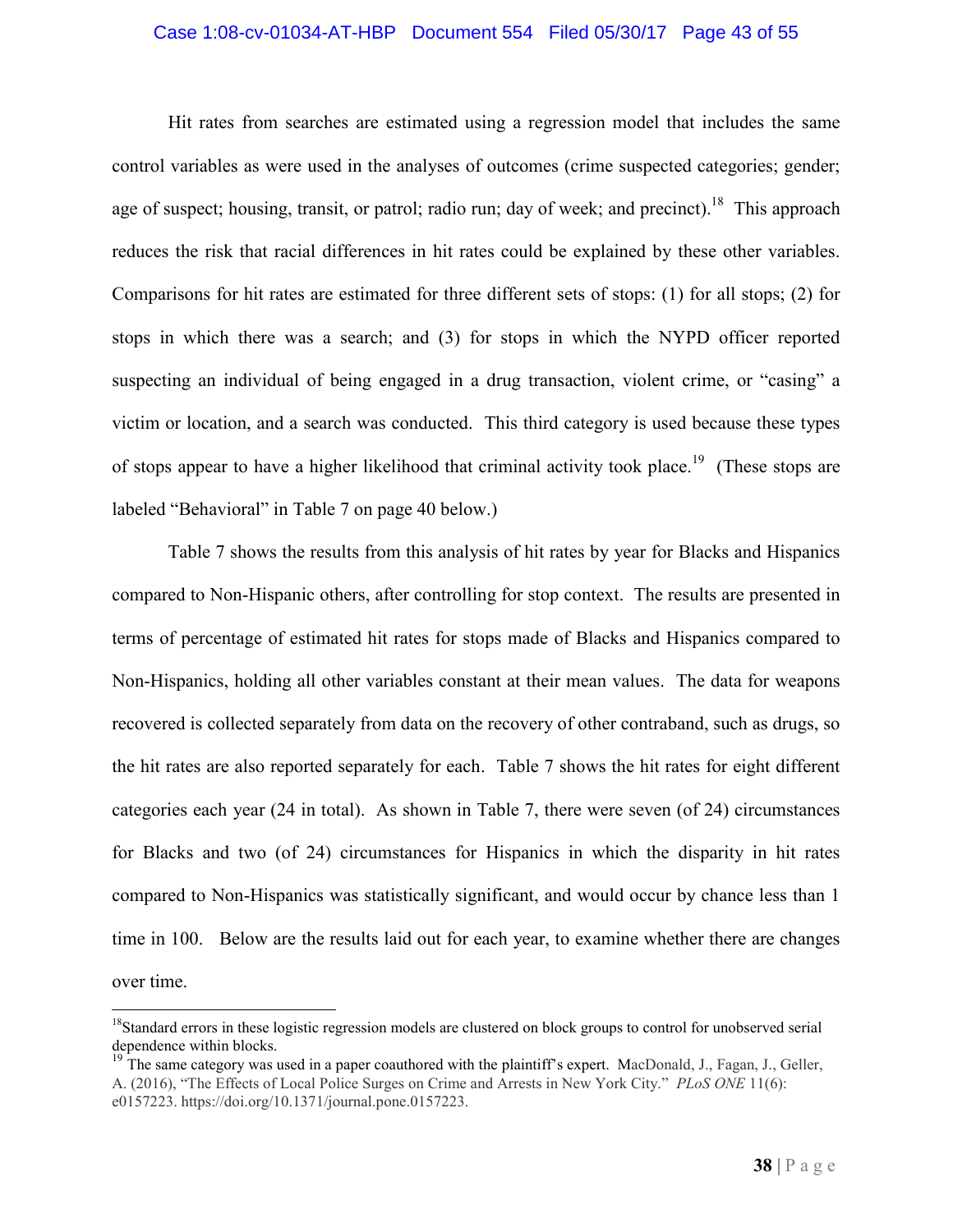#### Case 1:08-cv-01034-AT-HBP Document 554 Filed 05/30/17 Page 44 of 55

In 2013, there were three circumstances where hit rates for Blacks were lower than for Non-Hispanic others. The hit rate for weapons for all stops was 0.7 percent for Blacks compared to 1.3 percent for Non-Hispanic others. The hit rates for weapons for stops involving frisks was 1.5 percent for Blacks and 2.9 for Non-Hispanic others. When a search was made, approximately 8.4 percent of Blacks searched had a weapon compared to 12.5 percent of Non-Hispanic others. Hispanics in 2013 were also less likely to have weapons found on them in all stops (0.7 percent) and for stops involving frisks (1.7 percent) than Non-Hispanic others (0.9 percent for all stops; 2.3 percent for stops involving frisks).

In 2014, the hit rates for weapons were lower for Blacks than for Non-Hispanics in three circumstances: for all stops, for stops with a frisk, and for stops in which a search occurred. However, the hit rates for weapons for Hispanics and Non-Hispanics in 2014 were substantially similar for all categories of stops.

In 2015, there was only one category where the differences in hit rates continued to be statistically significant. For stops involving a frisk, the hit rate for weapons for Blacks was 3.2 percent, compared to a hit rate of 4.9 percent for Non-Hispanic others.

Table 7 also shows that hit rates for weapons were not statistically different for Blacks or Hispanics compared to Non-Hispanic others in any year, when the stops were based on criteria that are more likely to indicate criminal activity. In these stops (stops for suspected violent crimes or drug transactions, or where the officer observed "casing"), the hit rates for weapons were similar for all races.

In sum, the results show that disparities in hit rates were focused on weapons and not other contraband, and that these disparities diminished over time.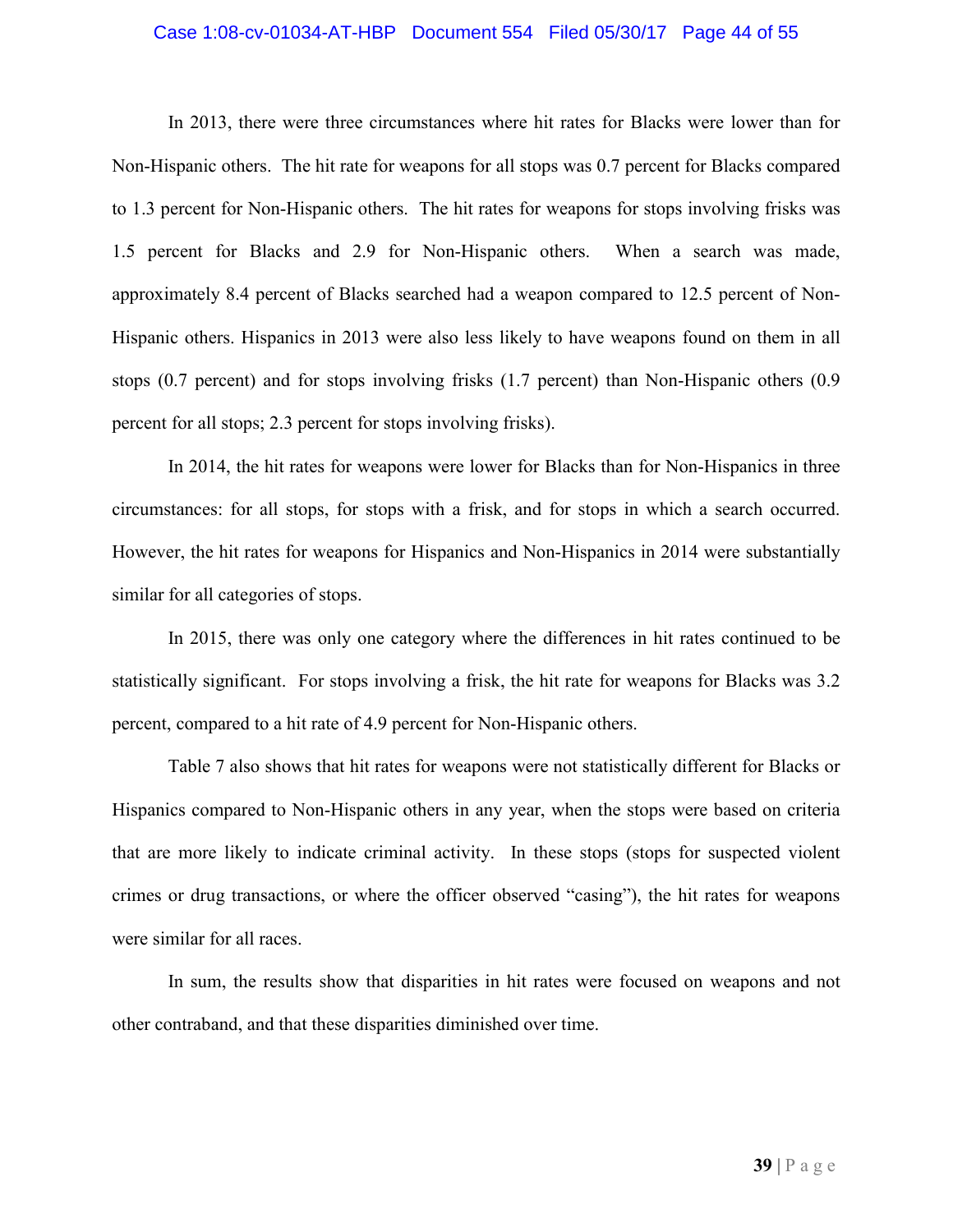|      |              |                           |              | Non-     |         |          | Non-     |        |
|------|--------------|---------------------------|--------------|----------|---------|----------|----------|--------|
|      | Type of      |                           | <b>Black</b> | Hispanic |         | Hispanic | Hispanic |        |
| Year | <b>Stops</b> | Outcome                   | $(\%)$       | $(\%)$   | $N =$   | $(\%)$   | $(\%)$   | $N =$  |
| 2013 | All          | Any contraband            | 1.7          | 1.9      | 131,802 | 2.1      | 2.3      | 83,489 |
|      |              | Weapons                   | $0.7***$     | 1.3      | 131,802 | $0.7***$ | 0.9      | 83,753 |
|      |              |                           |              |          |         |          |          |        |
|      | Frisk        | Any contraband            | 1.8          | 1.9      | 76,897  | 2.3      | 2.3      | 45,560 |
|      |              | Weapons                   | $1.5***$     | 2.9      | 76,897  | $1.7***$ | 2.3      | 45,675 |
|      |              |                           |              |          |         |          |          |        |
|      | Searches     | Any contraband            | 12.8         | 13.4     | 12,184  | 14.7     | 14.9     | 8,340  |
|      |              | Weapons                   | 8.4***       | 12.5     | 12,194  | 8.8      | 10.6     | 8,363  |
|      |              |                           |              |          |         |          |          |        |
|      | Behavioral   | Any contraband            | 13.8         | 16.7     | 4,505   | 16.6     | 20.1     | 3,239  |
|      |              | Weapons                   | 5.8          | $7.0\,$  | 4,442   | 6.6      | 7.1      | 3,074  |
|      |              |                           |              |          |         |          |          |        |
| 2014 | All          | Any contraband            | 2.6          | 2.6      | 31,512  | 2.9      | 2.9      | 19,948 |
|      |              | Weapons                   | $1.0***$     | 1.9      | 31,538  | 1.3      | 1.5      | 19.921 |
|      |              |                           |              |          |         |          |          |        |
|      | Frisks       | Any contraband            | 2.6          | 2.7      | 21,096  | 3.2      | 3.2      | 12,421 |
|      |              | Weapons                   | $1.8***$     | 3.2      | 21,055  | 2.5      | 2.9      | 12,364 |
|      |              |                           |              |          |         |          |          |        |
|      | Searches     | Any contraband            | 12.9         | 13.5     | 4,666   | 13.1     | 14.5     | 3,310  |
|      |              | Weapons                   | $7.0**$      | 9.5      | 4,659   | 8.6      | 8.5      | 3,316  |
|      | Behavioral   |                           | 15.0         | 19.1     | 1,315   | 14.9     | 16.4     | 1,064  |
|      |              | Any contraband<br>Weapons | 5.9          | 5.1      | 1,315   | 7.3      | 4.8      | 964    |
|      |              |                           |              |          |         |          |          |        |
| 2015 | All          | Any contraband            | 3.3          | 4.2      | 15,027  | 4.4      | 4.4      | 9,671  |
|      |              | Weapons                   | 2.0          | 2.7      | 15,087  | 2.3      | 2.3      | 9,728  |
|      |              |                           |              |          |         |          |          |        |
|      | Frisks       | Any contraband            | 3.5          | 4.4      | 10,079  | 5.2      | 5.0      | 6,101  |
|      |              | Weapons                   | $3.2**$      | 4.9      | 10,239  | 4.2      | 4.4      | 6,162  |
|      |              |                           |              |          |         |          |          |        |
|      | Searches     | Any contraband            | 14.2         | 18.0     | 2,600   | 18.5     | 18.8     | 1,853  |
|      |              | Weapons                   | 11.7         | 14.2     | 2,656   | 11.0     | 11.8     | 1,891  |
|      |              |                           |              |          |         |          |          |        |
|      | Behavioral   | Any contraband            | 22.0         | 27.4     | 581     | 23.9     | 18.3     | 507    |
|      |              | Weapons                   | 11.5         | 7.8      | 567     | 6.5      | 6.7      | 435    |

# **Table 7: Suspects Found Having Contraband or Weapons, 2013-2015**

\*\*Difference in percent occur by chance less than 1 in 100.

\*\*\*Difference in percent occur by chance less than 1 in 1,000.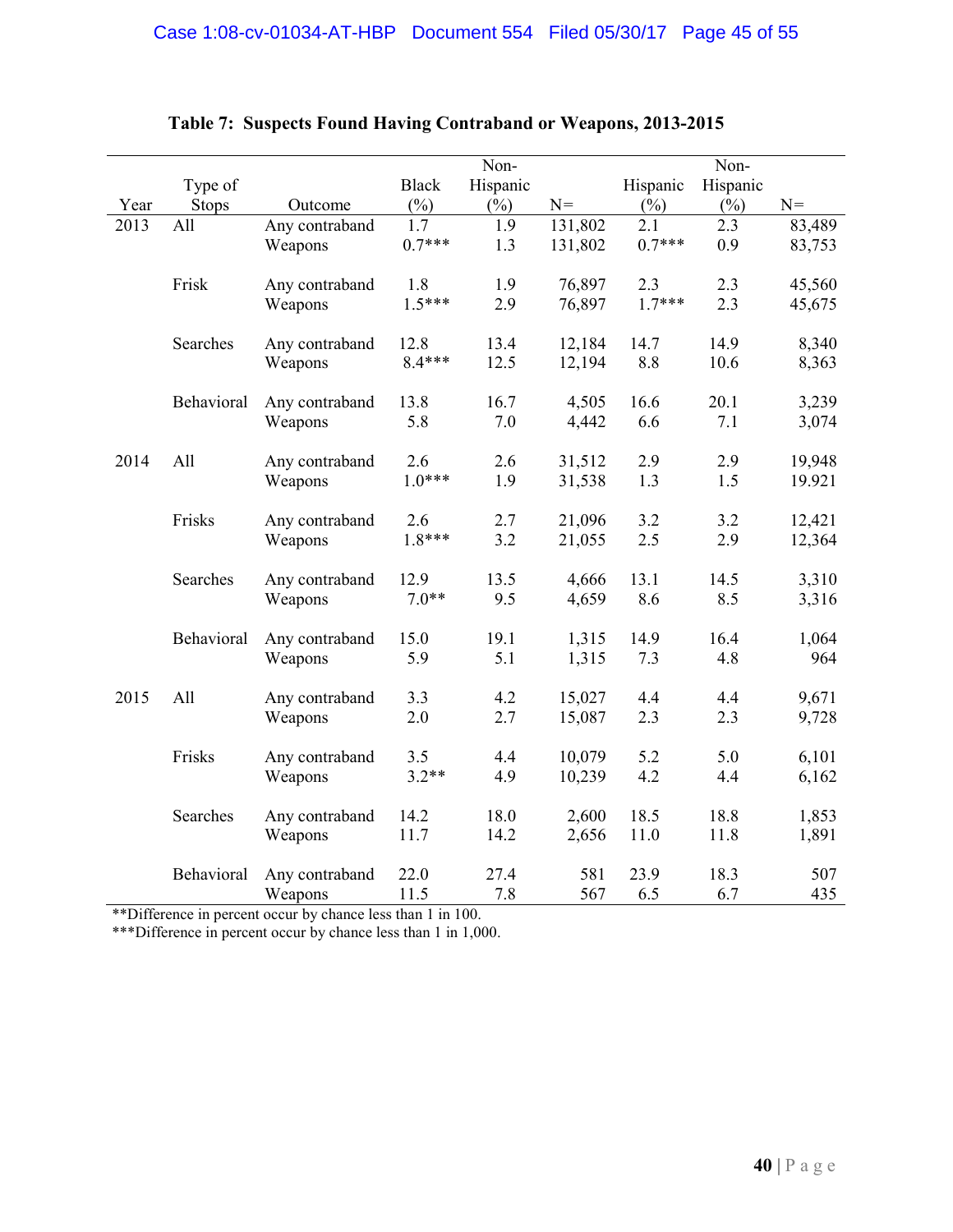# **TECHNICAL APPENDIX**

### **I. Introduction**

This Appendix provides additional information and data relating to the analyses conducted for this report. Section II below describes the data sources used for the analyses. Section III of this Appendix provides additional data related to the trends in reported stops as described in Section III.A of the report, including a table of stops by borough and maps of reported crime and reported stops for 2013, 2014, and 2015. Section IV of this Appendix provides additional data related to the regression analysis of stops using the racial percentage of census tracts as the benchmark.

#### **II. Data Sources**

Four primary data sources were used in the report.

- The 2013, 2014, and 2015 Stop, Question, and Frisk database that records the reported stop reports. The same data are posted by the NYPD in open access with a few fields removed. $20$
- The 2010 census block and tract shape files from NYC Department of Planning.<sup>21</sup>
- Census data on the residential population of NYC at the census block and tract level taken from the American Community Survey's (ACS) 2013 five-year estimates.<sup>22</sup>

<sup>&</sup>lt;sup>20</sup> http://www.nyc.gov/html/nypd/html/analysis and planning/stop question and frisk report.shtml.

<sup>&</sup>lt;sup>21</sup> http://www.nyc.gov/html/dcp/html/bytes/districts\_download\_metadata.shtml. Census block groups were used for geographic analyses because they represent clusters of contiguous blocks in the same census tract and are the smallest unit of geography that the Census uses to calculate population estimates (*see* https://www.census.gov/geo/reference/gtc/gtc\_bg.html). In New York City, a census block often corresponds to a

city block.

http://www.socialexplorer.com/tables/ACS2013\_5yr.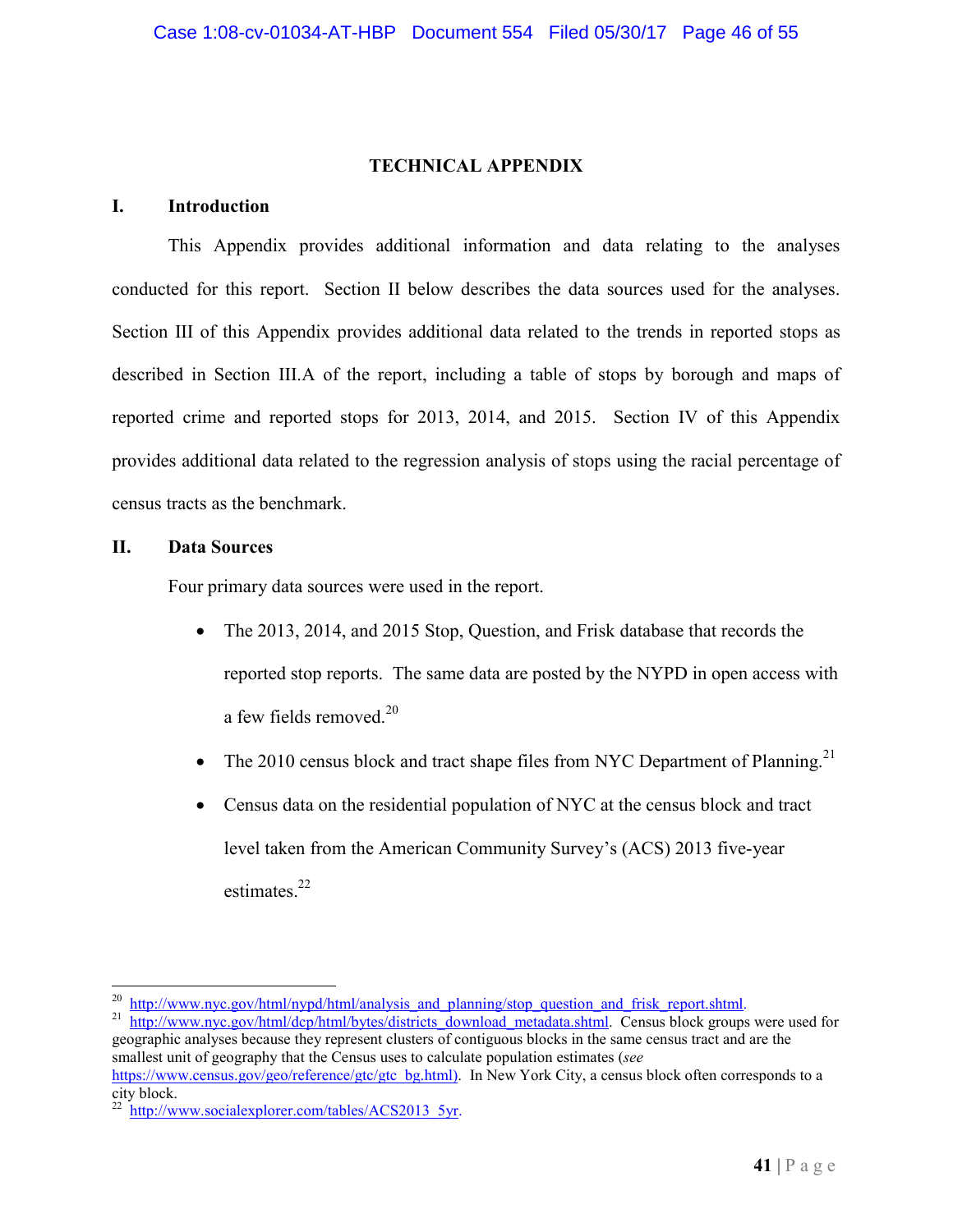• The 2013, 2014, and 2015 NYPD Crime Complaint Report Database for all major offenses.

The stop database contains information on the reason for the reported stop (suspected crime that led the officer to make the stop as noted on the stop form), frisks or searches of individuals if made, and enforcement actions taken (e.g., summons, arrest). Details on the time and location of the stop (latitude and longitude, or "x-y" coordinates) are also provided in the database. The NYPD Crime Complaint Report Database includes information on the location of the reported crime (latitude and longitude, or "x-y" coordinates) of the complaint report, the time of the report, the offense reported, and other details.

#### **III. Trends in Reported Stops**

## **A. Total Reported Stops by Calendar Quarter**

|      |                                     |              |                 |           |        | <b>Staten</b> |         |
|------|-------------------------------------|--------------|-----------------|-----------|--------|---------------|---------|
| Year | Quarter                             | <b>Bronx</b> | <b>Brooklyn</b> | Manhattan | Queens | Island        | City    |
| 2012 | Jan-Mar                             | 42,692       | 70,007          | 41,904    | 41,325 | 7,674         | 203,602 |
|      | Apr-June                            | 23,134       | 47,742          | 28,331    | 29,189 | 5,412         | 133,808 |
|      | July-Sept                           | 18,495       | 38,215          | 21,331    | 23,349 | 4,490         | 105,880 |
|      | Oct-Dec<br>% Change                 | 17,822       | 32,743          | 18,800    | 17,095 | 3,156         | 89,616  |
|      | (Jan-Mar v.<br>Oct-Dec)             | $-58%$       | $-53%$          | $-55%$    | $-59%$ | $-59%$        | $-56%$  |
| 2013 | Jan-Mar                             | 15,560       | 36,874          | 22,237    | 21,352 | 3,710         | 99,733  |
|      | Apr-June                            | 5,989        | 23,710          | 11,504    | 14,742 | 2,474         | 58,419  |
|      | July-Sept                           | 2,033        | 7,715           | 4,218     | 5,791  | 1,428         | 21,185  |
|      | Oct-Dec                             | 1,718        | 4,103           | 1,998     | 3,671  | 1,024         | 12,514  |
|      | % Change<br>(Jan-Mar v.<br>Oct-Dec) | $-89%$       | $-89%$          | $-91%$    | $-83%$ | $-72%$        | $-87%$  |
| 2014 | Jan-Mar                             | 1,964        | 4,266           | 2,364     | 4,068  | 1,433         | 14,095  |
|      | Apr-June                            | 1,614        | 3,647           | 1,975     | 4,138  | 1,758         | 13,132  |
|      | July-Sept                           | 1,863        | 3,187           | 1,610     | 3,124  | 1,076         | 10,860  |
|      | Oct-Dec                             | 1,384        | 2,268           | 1,312     | 2,005  | 731           | 7,700   |
|      | % Change<br>(Jan-Mar v.             | $-30%$       | $-47%$          | $-45%$    | $-51%$ | $-49%$        | $-45%$  |

#### **Table 8: Stops by Borough by Calendar Year**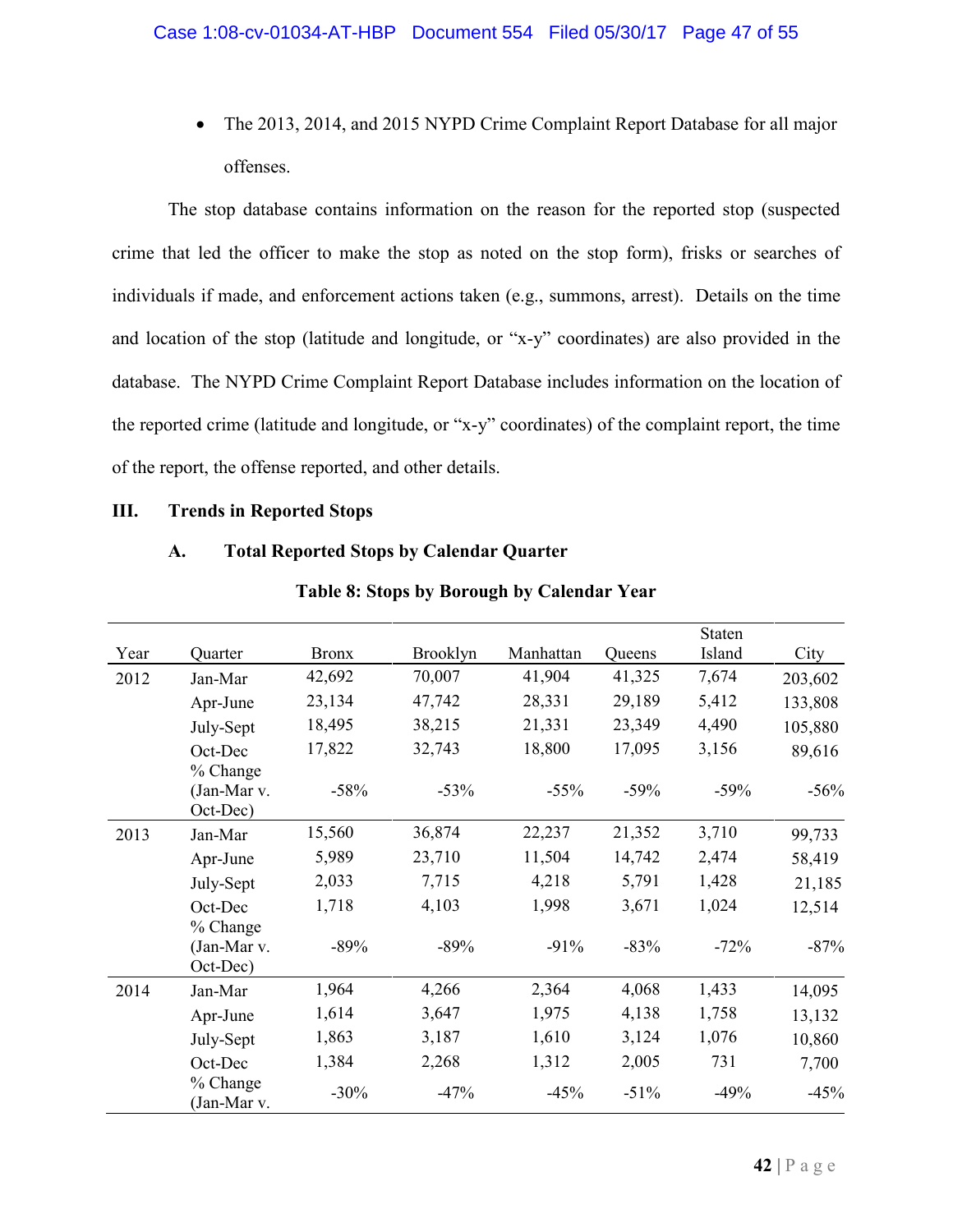## Case 1:08-cv-01034-AT-HBP Document 554 Filed 05/30/17 Page 48 of 55

| Year | Quarter                 | <b>Bronx</b> | <b>Brooklyn</b> | Manhattan | <b>Oueens</b> | <b>Staten</b><br>Island | City   |
|------|-------------------------|--------------|-----------------|-----------|---------------|-------------------------|--------|
|      | Oct-Dec)                |              |                 |           |               |                         |        |
| 2015 | Jan-Mar                 | 1,299        | 1,797           | 1,349     | 1,886         | 721                     | 7,052  |
|      | Apr-June                | 1,248        | 1,835           | 1,091     | 1,611         | 568                     | 6,353  |
|      | July-Sept               | 1,060        | 1,465           | 787       | 1,130         | 231                     | 4,673  |
|      | Oct-Dec<br>$%$ Change   | 1,147        | 1,257           | 714       | 1,091         | 276                     | 4,485  |
|      | (Jan-Mar v.<br>Oct-Dec) | $-12%$       | $-30\%$         | $-47%$    | $-42%$        | $-62\%$                 | $-36%$ |

## **B. Geographic Concentration of Stops and Crime**

Map 1 shows the geographic concentration of stops as reported by the frequency of reported stops per 100 square meters in NYC during 2013, 2014, and 2015. Dr. MacDonald superimposed a grid of 100-meter squares on the map of the City of New York and then matched the map with the x-y coordinates of each stop. The maps show that although the number of stops dropped across New York City, areas with higher numbers of stops remained the same over the three years. A Spearman rank correlation coefficient ("rho") measures the association between rank-ordered variables, and ranges between -1 (perfect negative correlation) and +1 (perfect positive correlation). In this comparison, the correlation coefficient suggests a modest but statistically significant correlation (rho=.36; p<.0001) between the rank number of stop reports per 100 square meters in 2015 with 2014 and 2013. In other words, there is general stability in the geographic location of higher stop locations.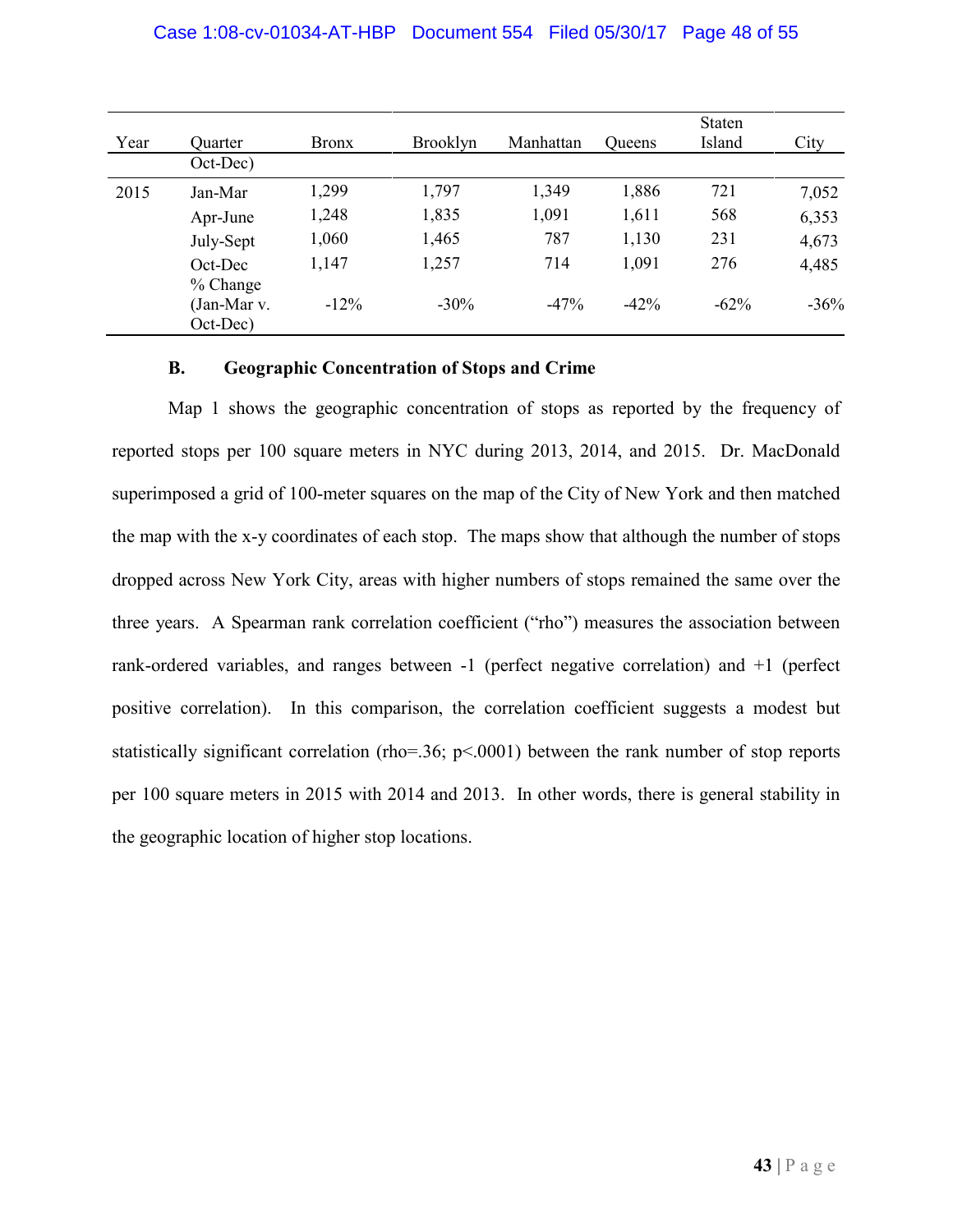# Case 1:08-cv-01034-AT-HBP Document 554 Filed 05/30/17 Page 49 of 55



**Map 1: Stops Reported per 100 Meters in NYC**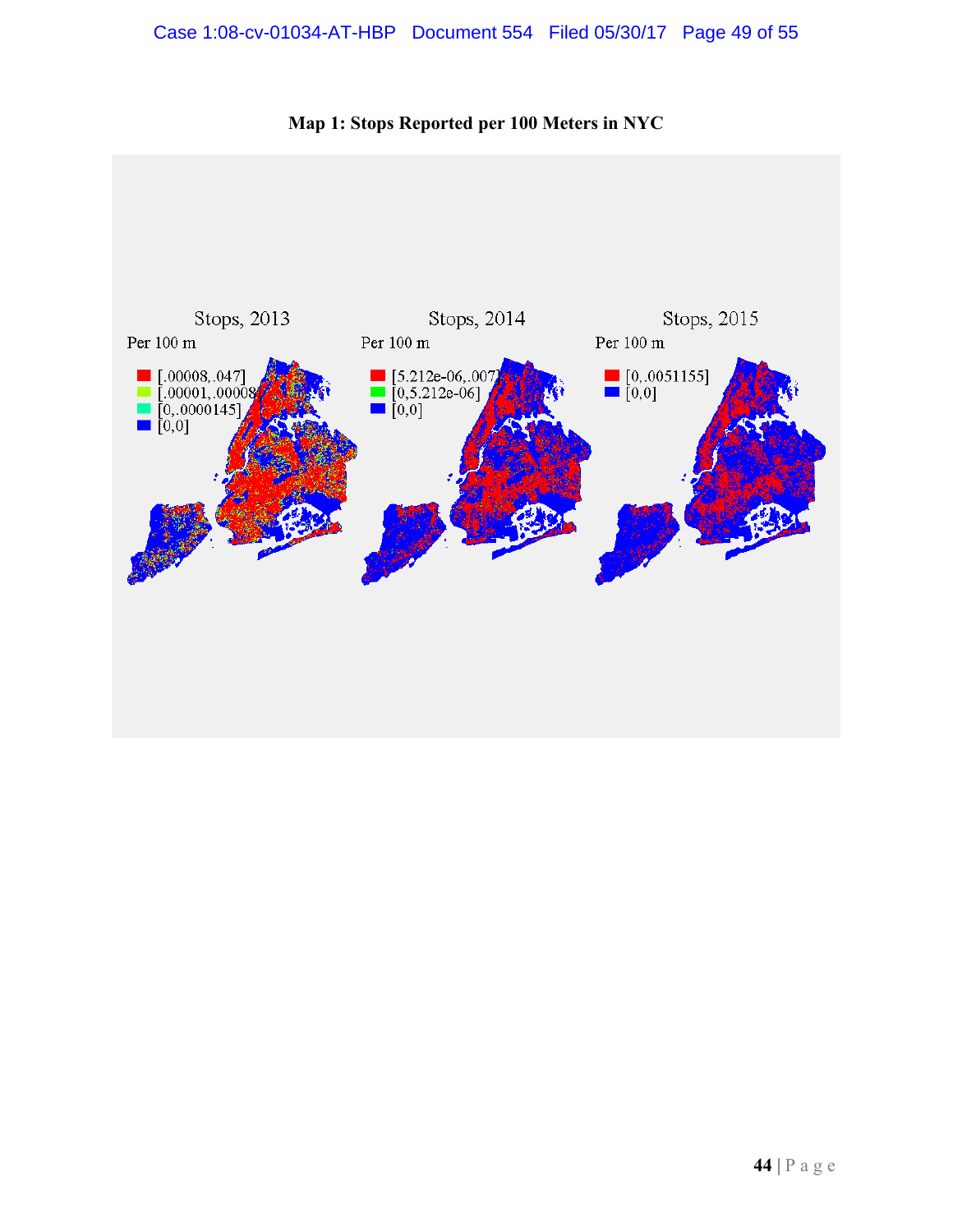# Case 1:08-cv-01034-AT-HBP Document 554 Filed 05/30/17 Page 50 of 55



**Map 2: Crimes reported per 100 Meters in NYC**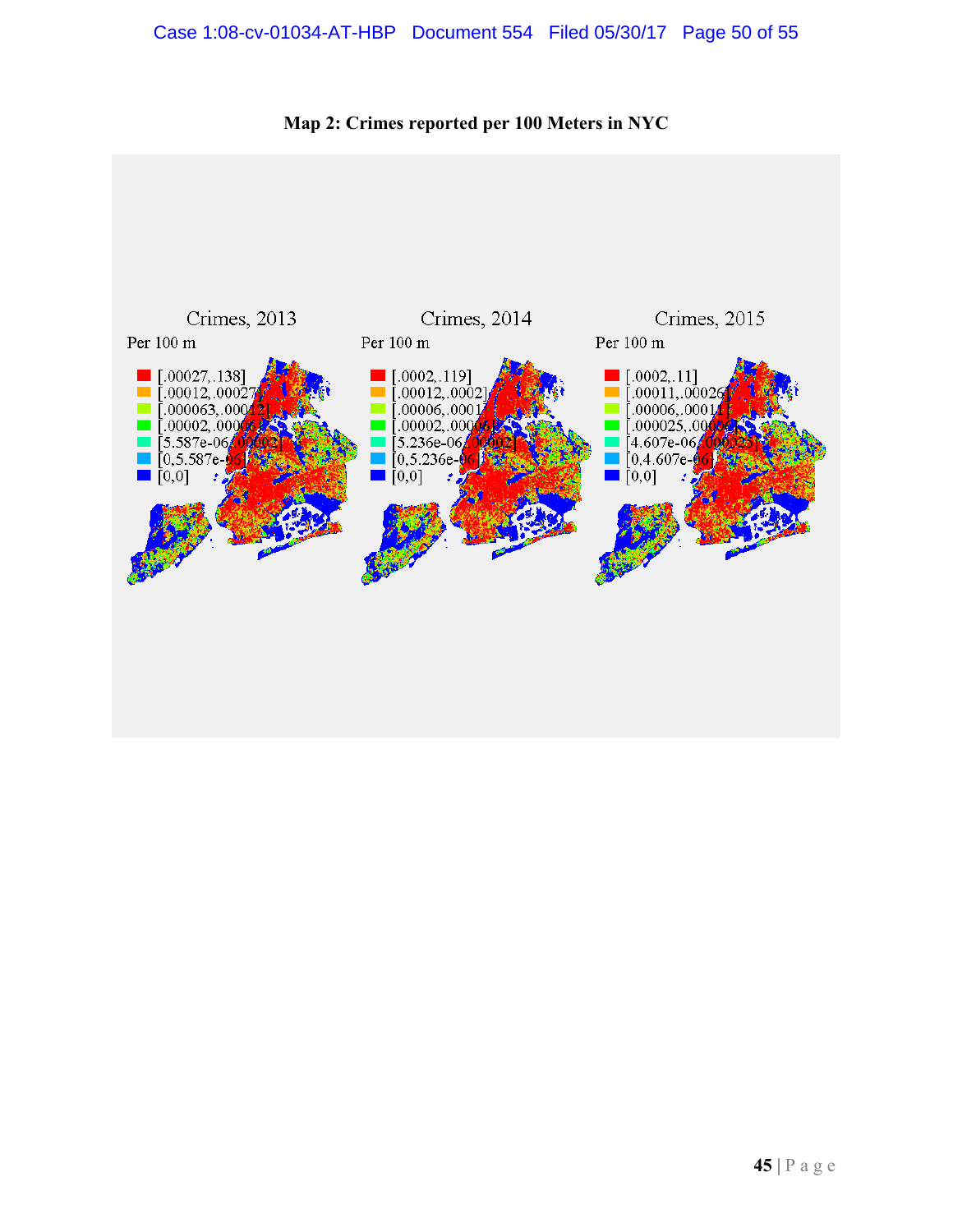#### Case 1:08-cv-01034-AT-HBP Document 554 Filed 05/30/17 Page 51 of 55

Map 2 shows the frequency of reported crimes per 100 square meters in NYC during the same time period. The data also indicates that crime has remained concentrated in the same areas over time. The yearly geographic correlation (rho=.76;  $p<.0001$ ) is higher among crimes than stops, showing that crime has remained more concentrated year-to-year by location, relative to the year-to-year geographic concentration of stops.

The differences between these two maps shows that the geographic concentration of stops reported by the police has decreased more than the concentration of crimes reported to the police over the course of 2013-2015. Figure 1A shows the results of an analysis comparing the frequency of stops to the frequency of crimes per 100 square meters in NYC. If reported stops and reported crimes are correlated, the graph will show an increase in both the x and y axes, which will result in a diagonal line. In 2013, the amount of crime in a geographic area was a significant predictor of where reported stops were concentrated. By 2015, the correlation (rho) between the amount of crime in these small areas relative to the number of stops in the same areas had diminished substantially, which is demonstrated by the decrease in the slope of the line in Figure 1A representing 2015 (rho=.310) compared to 2014 (rho=.372) and 2013 (rho=.543).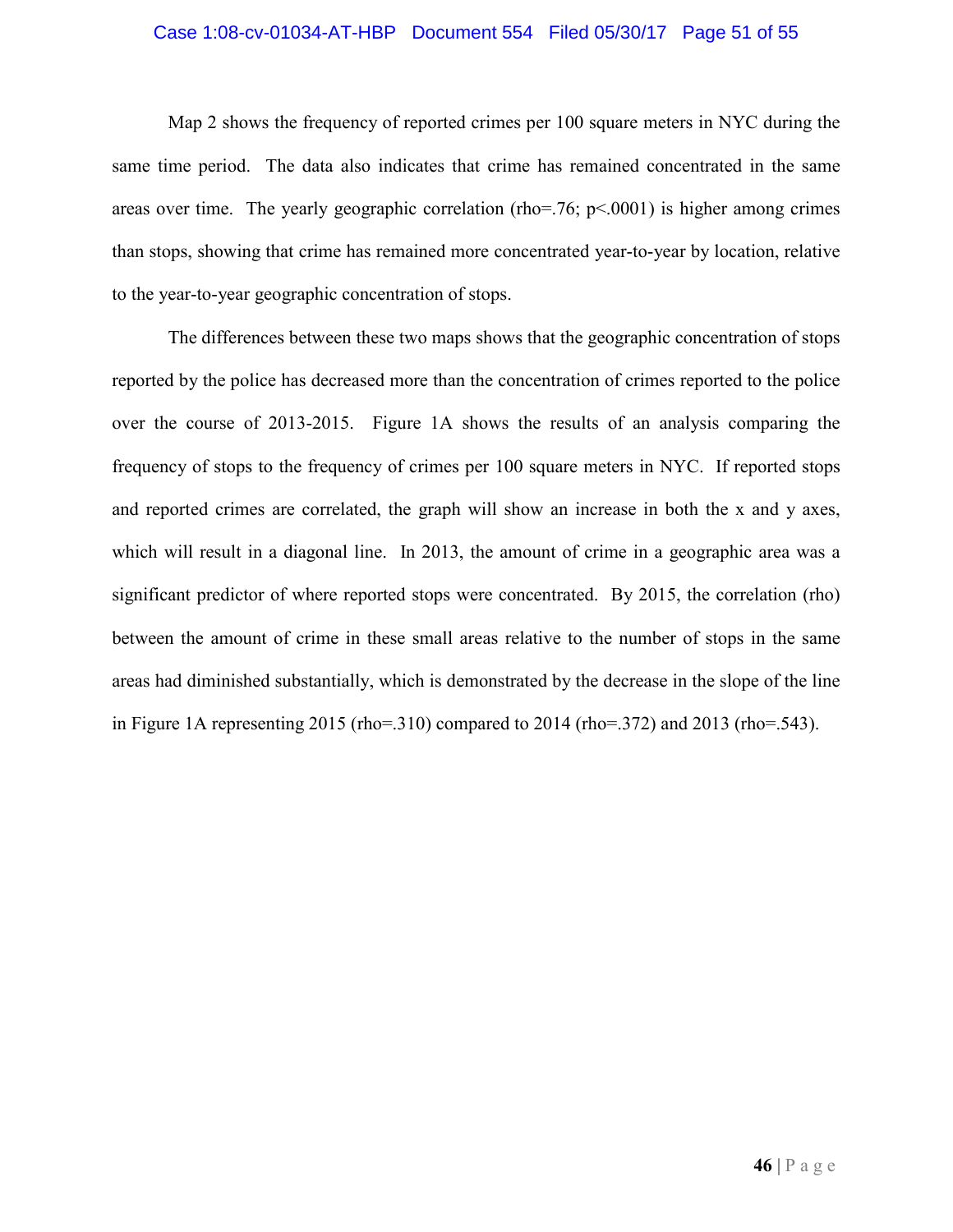

# **IV. Using Regression Models to Estimate Stop Rates on Census Blocks, Using Both Population and Reported Crime as Measures**

The regression analysis used in Section III.B, Subsection 1, of the report examines whether the rate of stops increased as the percent of Black or Hispanic population in a census tract increased. The discussion below provides additional data from this same analysis.

The regression models create an "incident rate ratio" (IRR) that estimates the relative change in stop rates for a 10 percent change in Black or Hispanic population in a census tract, controlling for socioeconomic factors, reported crime in the prior month, precinct in which the stop occurred, and other context variables. Table 9 below shows the results of the regression analysis. For ease of presentation, table 9 shows only the results for the *percent Black* and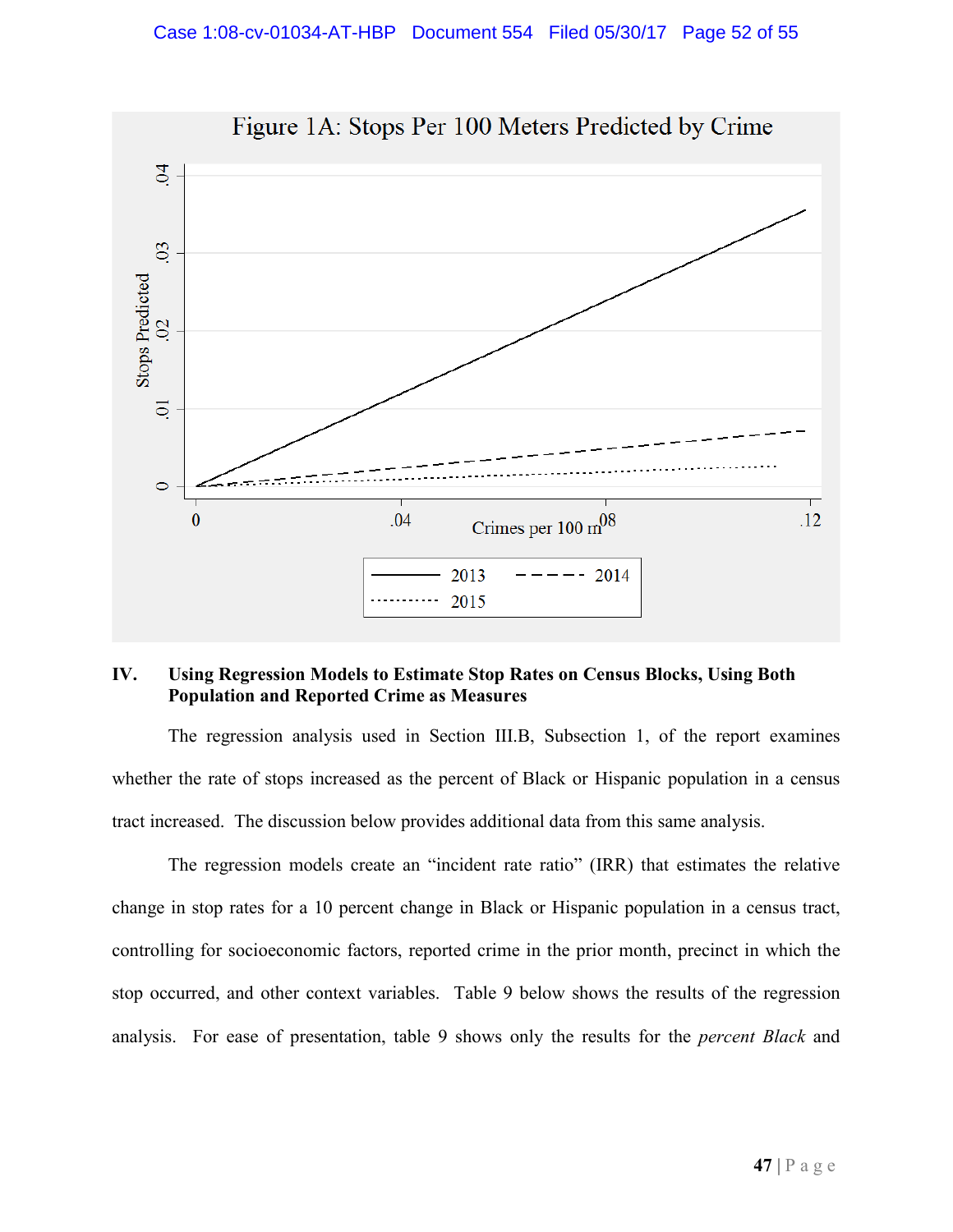*percent Hispanic* variables.<sup>23</sup> In 2013 and 2014, a 10 percent higher percent Black population was associated with approximately a 14 percent higher stop rate. In 2015, a 10 percent higher Black population in a census tract was associated with a 10 percent higher stop rate. Similarly, the results indicate that a 10 percent higher Hispanic population was associated with an 11 percent higher stop rate in 2013, an eight percent higher stop rate in 2014, and a 10 percent higher stop rate in 2015. All of these effects are statistically significant and would occur by chance less than one time in 1,000.

|                  | <b>IRR</b>   | Lower | Upper | <b>IRR</b> | Lower | Upper |
|------------------|--------------|-------|-------|------------|-------|-------|
| Variable         | (population) | $5\%$ | 95 %  | (crime)    | $5\%$ | 95 %  |
|                  |              |       |       |            |       |       |
| 2013             |              |       |       |            |       |       |
| Percent Black    | $1.14**$     | 1.11  | 1.16  | $1.11***$  | 1.08  | 1.13  |
| Percent Hispanic | $1.11**$     | 1.08  | 1.14  | $1.08**$   | 1.05  | 1.10  |
|                  |              |       |       |            |       |       |
| 2014             |              |       |       |            |       |       |
| Percent Black    | $1.14**$     | 1.11  | 1.17  | $1.12**$   | 1.09  | 1.15  |
| Percent Hispanic | $1.08**$     | 1.05  | 1.11  | $1.07**$   | 1.04  | 1.10  |
| 2015             |              |       |       |            |       |       |
| Percent Black    | $1.10**$     | 1.08  | 1.13  | $1.07**$   | 1.04  | 1.10  |
| Percent Hispanic | $1.10**$     | 1.07  | 1.14  | $1.09**$   | 1.05  | 1.12  |

**Table 9: Estimate of Stop Rates on Census Blocks in NYC**

Note: population= rate of stops per population; crime=rate of stops per reported crime in previous month. All models control for Percent Other Races, SES, and precinct location. \*\*p<.001

These results show stability in the disparities of stops per residential population across years, as the 95% confidence intervals overlap, indicating very little change in the risk of stops relative to the residential population. $^{24}$ 

 $23$  Each model also includes clustered standard errors at the block level to control for unmeasured dependence within blocks over time.

<sup>&</sup>lt;sup>24</sup> In all models the number of reported crimes the month before remains a statistically significant predictor of more stops, increasing the rate of stops per resident by  $1.04$  (p<.0001).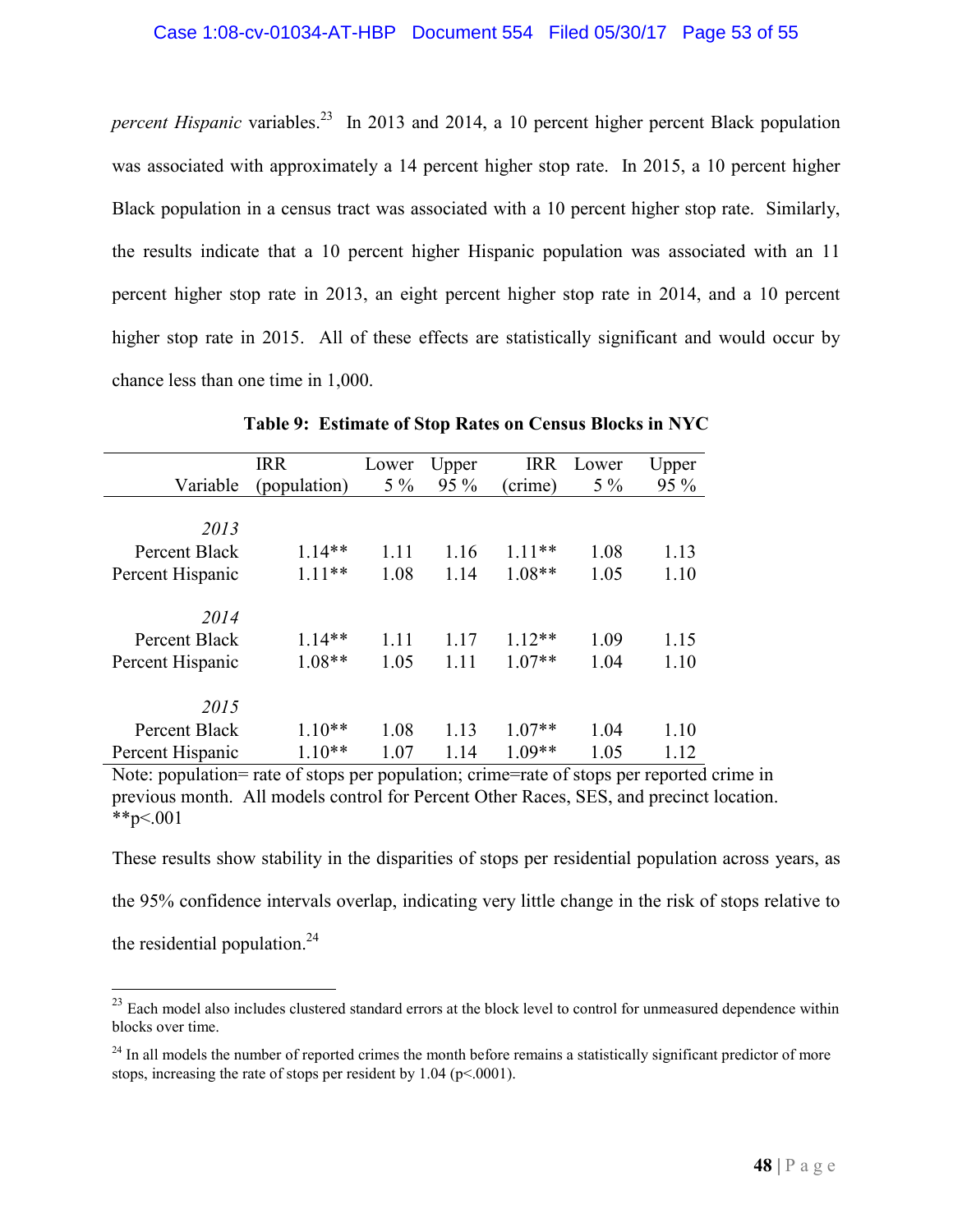#### Case 1:08-cv-01034-AT-HBP Document 554 Filed 05/30/17 Page 54 of 55

Table 9 above also includes the IRR results from a regression model that examines whether the Black or Hispanic share of the population was a significant predictor of stop rates if the model uses the crime rates in the previous month as the population at risk for stops. Again, the results suggest that areas with higher percentages of Black or Hispanic residents had higher stop rates. These estimates suggest that the number of stops remained higher in minority neighborhoods than could be explained by crime reported the prior month.

As discussed in the body of the report, the regression model can be used to analyze subsets of stops to see if the racial percentage of the census block impacted the stop rates for different categories of stops. Table 10 below shows that the percentage of Black and Hispanic residents in a census tract was significantly correlated with the estimated stop rate across most of the stop categories. The only exception was for stops for quality of life crimes, where there are no differences in stop rates based on the Black or Hispanic population percentage of the census tract.

| Variable         | Estimate | <b>SE</b> | t-stat   | p-val | $N =$   | <b>IRR</b> |
|------------------|----------|-----------|----------|-------|---------|------------|
|                  |          |           |          |       |         |            |
| Property         |          |           |          |       |         |            |
| Percent Black    | 0.007    | 0.001     | 8.275    | 0.000 | 762,440 | 1.074      |
| Percent Hispanic | 0.004    | 0.001     | 3.265    | 0.001 | 762,440 | 1.046      |
|                  |          |           |          |       |         |            |
| Violence         |          |           |          |       |         |            |
| Percent Black    | 0.017    | 0.001     | 13.880   | 0.000 | 762,440 | 1.182      |
| Percent Hispanic | 0.011    | 0.001     | 7.650    | 0.000 | 762,440 | 1.119      |
| Quality of Life  |          |           |          |       |         |            |
| Percent Black    | $-0.004$ | 0.005     | $-0.879$ | 0.379 | 255,940 | 0.959      |
| Percent Hispanic | 0.006    | 0.006     | 1.125    | 0.260 | 255,940 | 1.064      |
|                  |          |           |          |       |         |            |
| <i>Trespass</i>  |          |           |          |       |         |            |
| Percent Black    | 0.024    | 0.005     | 4.515    | 0.000 | 87,758  | 1.269      |
| Percent Hispanic | 0.025    | 0.006     | 4.292    | 0.000 | 87,758  | 1.284      |

**Table 10: Estimate of Stops on Census Blocks in NYC by Suspected Crimes (2013-2015)**